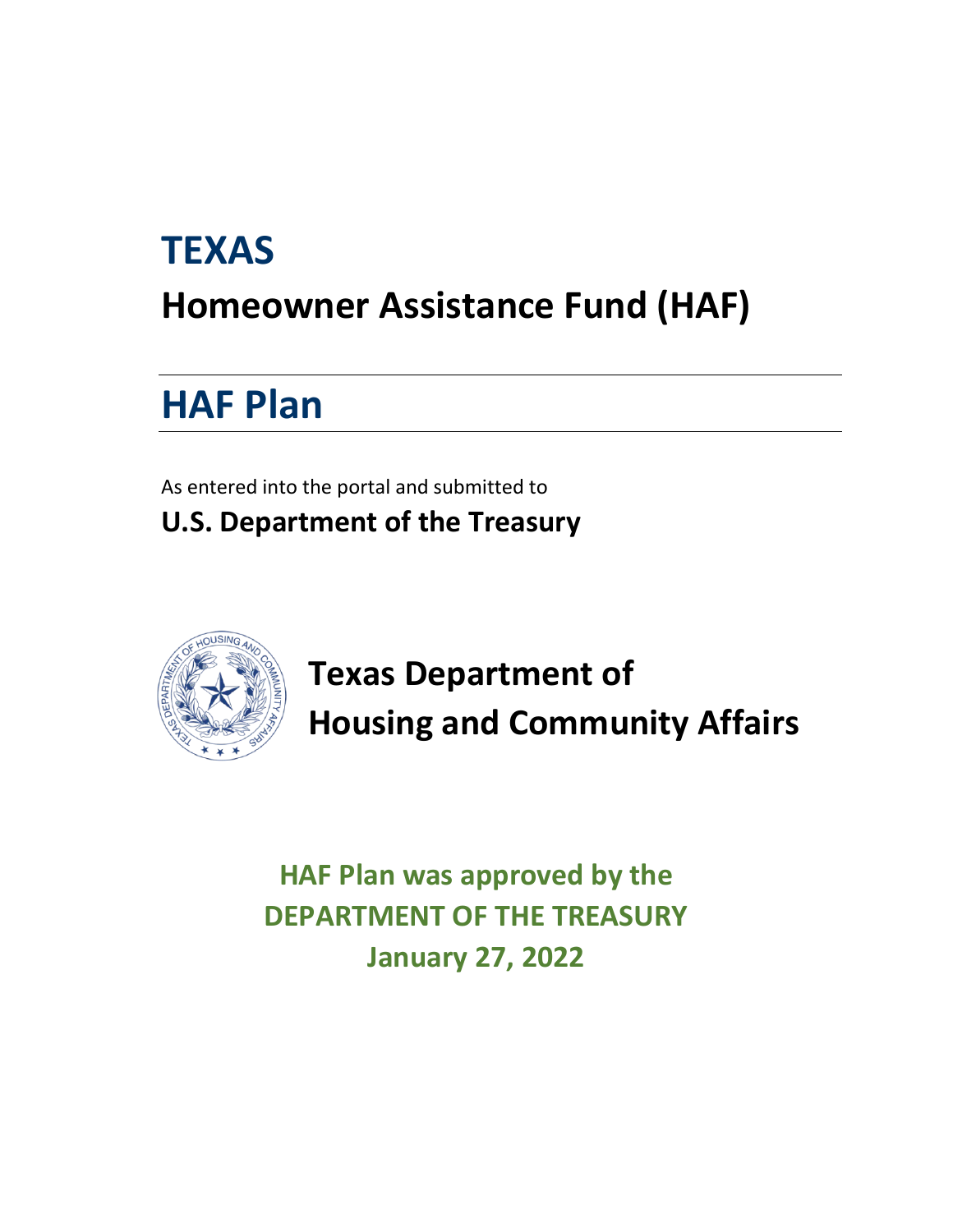# **United States Department of the Treasury**

**Homeowner Assistance Fund Plan Submitted by Texas Department of Housing and Community Affairs**

> HAF Grantee Plan Name **HAFP-0096**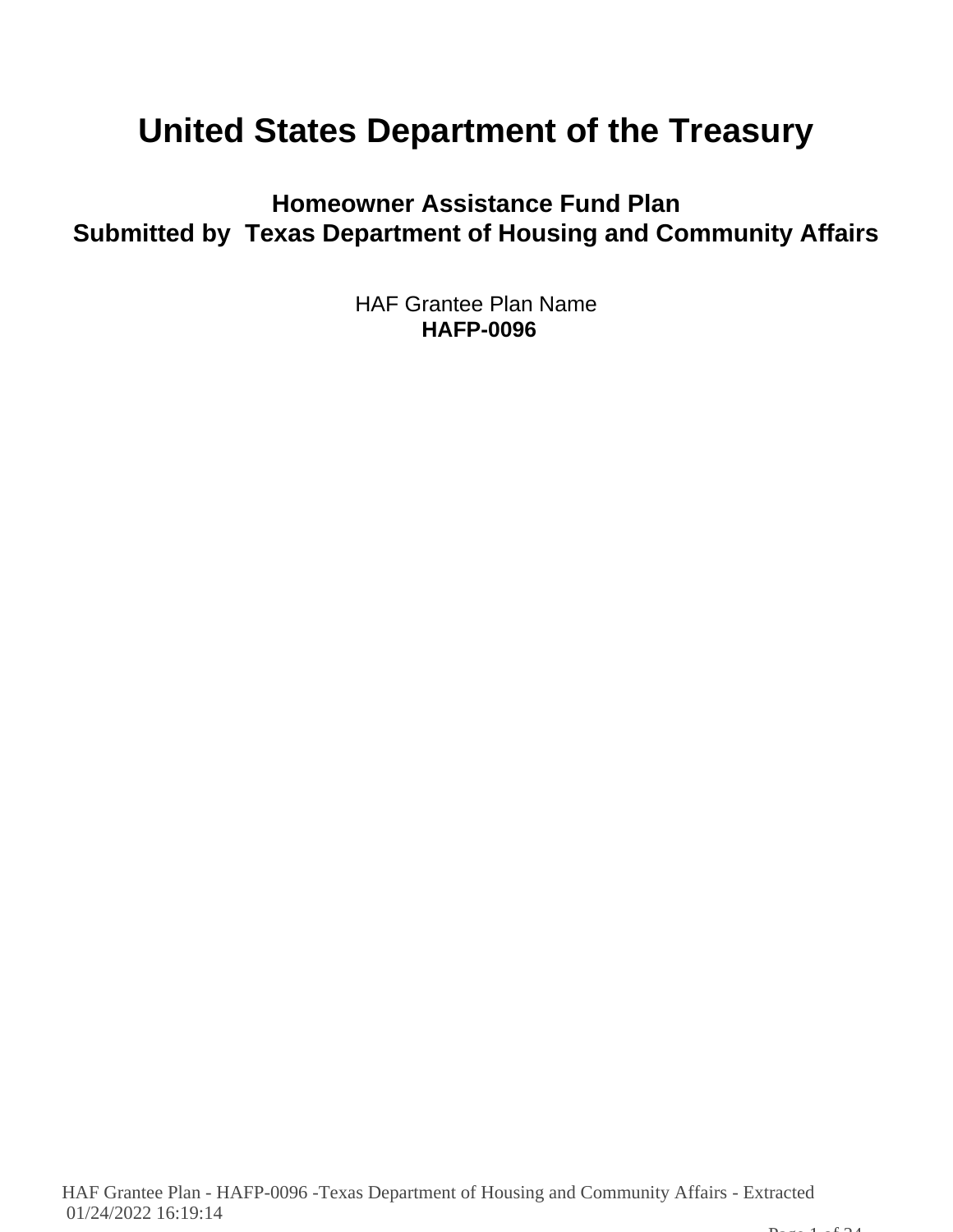# **United States Department of the Treasury**

Homeowner Assistance Fund Plan For Participants with Allocations \$5 million or Greater

| <b>Allocation Amount</b>           | \$5 M        |
|------------------------------------|--------------|
| <b>Submission Date</b>             | 1/21/2       |
| <b>Total Plan Requested Amount</b> | \$842        |
| Record Type                        | <b>State</b> |
| <b>Application Record</b>          | <b>SLT-</b>  |
| HAF Grantee Plan Status (external) | Subm         |

\$5 Million or Greater 1/21/2022 11:20 AM  $$842,214,006.00$ **SLT-0064** ) Submitted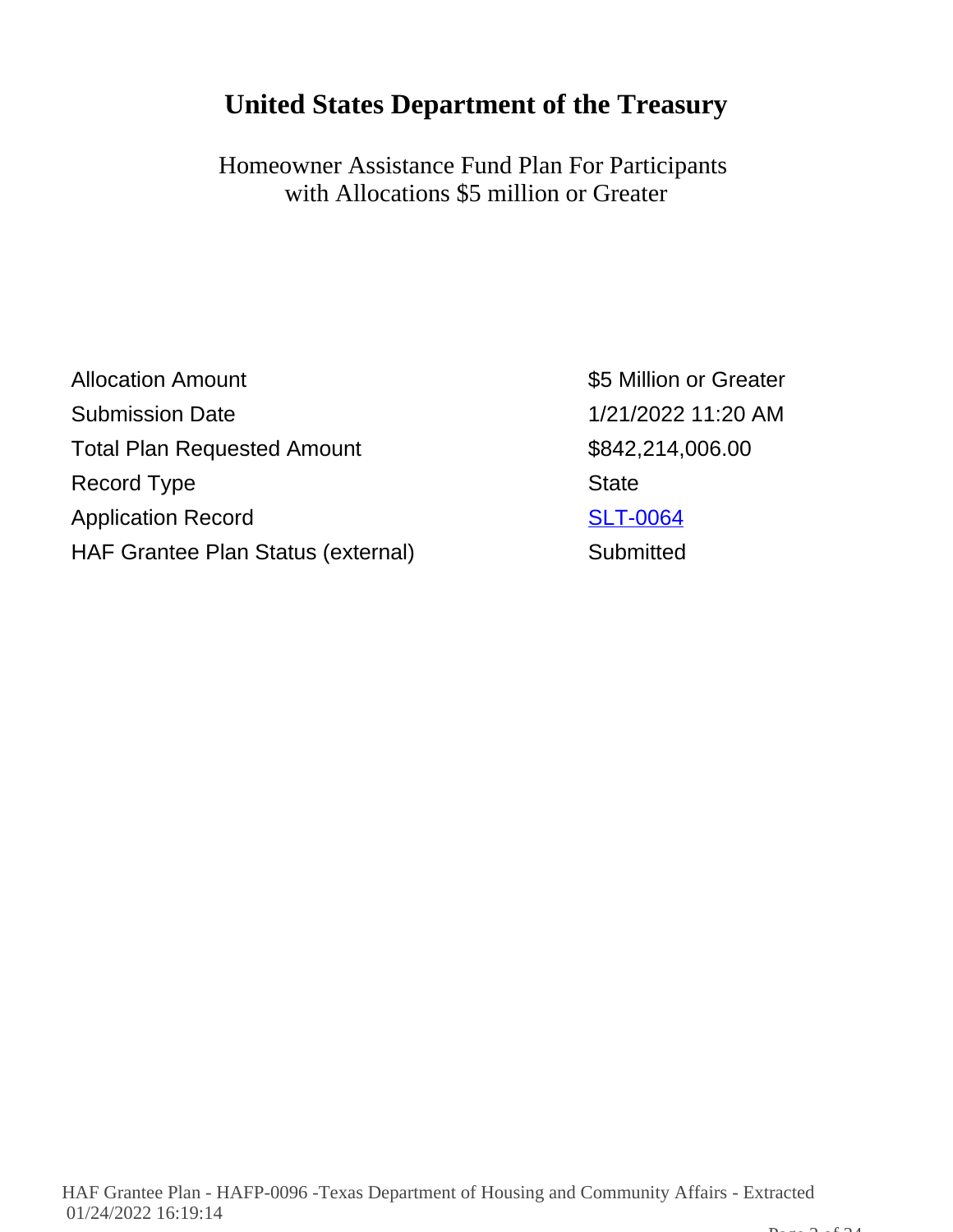# **What Quantitative Data Has Informed the Participant's Planning?**

Treasury will assess the extent to which a Participant has, in the course of its HAF planning process, relied on quantitative data, including from community-based organizations or organizations that serve potentially eligible homeowners.

In its HAF planning process, has the Participant obtained quantitative data from mortgage servicers, private data providers, government entities, community-based organizations, or other sources to inform its planning about how to target and best serve eligible homeowners with mortgage delinquencies, defaults, foreclosures?

**Yes**

If yes, please list and, briefly describe each source of quantitative data.

#### **Quantitative Data included, but was not limited to, the following:**

**• Data provided by the Bureau of Labor Statistics and by Opportunity Insights – Opportunity Insights is a Harvard-based research and policy institute that publishes data and trends related to the impact of COVID-19 and the economic recovery, including breakdowns by unemployment rate in rural counties and counties with high concentrations of Colonias, and employment recovery broken out by level of annual income.**

**• Data provided by Treasury – Treasury provided data, contributed by a number of federal agencies, including information on mortgage delinquencies and forbearances, breakdowns by demographic factors, and concentration among mortgage servicers.**

**• Data provided by Mortgage Servicers – Received point-in-time loan delinquency and forbearance information from several of the largest servicers of mortgage loans in Texas, to quantify the dollar amount and type of need. TDHCA receives ongoing, detailed, delinquency information from its Master Servicer, one of the largest servicers of government loans in Texas. • CHAS data (Comprehensive Housing Affordable Strategy available through HUD) – Analyzed data regarding the number of owner occupied households in Texas with a mortgage, with breakdowns for traditional (1-4 units) and non-traditional (mobile homes, etc.), by level of household income (above or below 100% AMFI).**

**• Federal Reserve Bank of Atlanta – Analyzed affordability across Texas using the HOAM (Home Ownership Affordability Monitor) Index, which measures the ability of a median-income household to absorb the estimated annual costs associated with owning a median-priced home.**

In its HAF planning process, has the Participant obtained and reviewed quantitative data or studies regarding which demographic segments in its jurisdiction have historically experienced discrimination in the housing or housing finance market?

#### **Yes**

If yes, please list and, briefly describe each source of quantitative data.

# **• Compounding Inequalities: How Racial Stereotypes and Discrimination Accumulate Across the Stages of Housing Exchange. Elizabeth Korver Glenn, American Sociological Review 2018 Vol.**

HAF Grantee Plan - HAFP-0096 -Texas Department of Housing and Community Affairs - Extracted 01/24/2022 16:19:14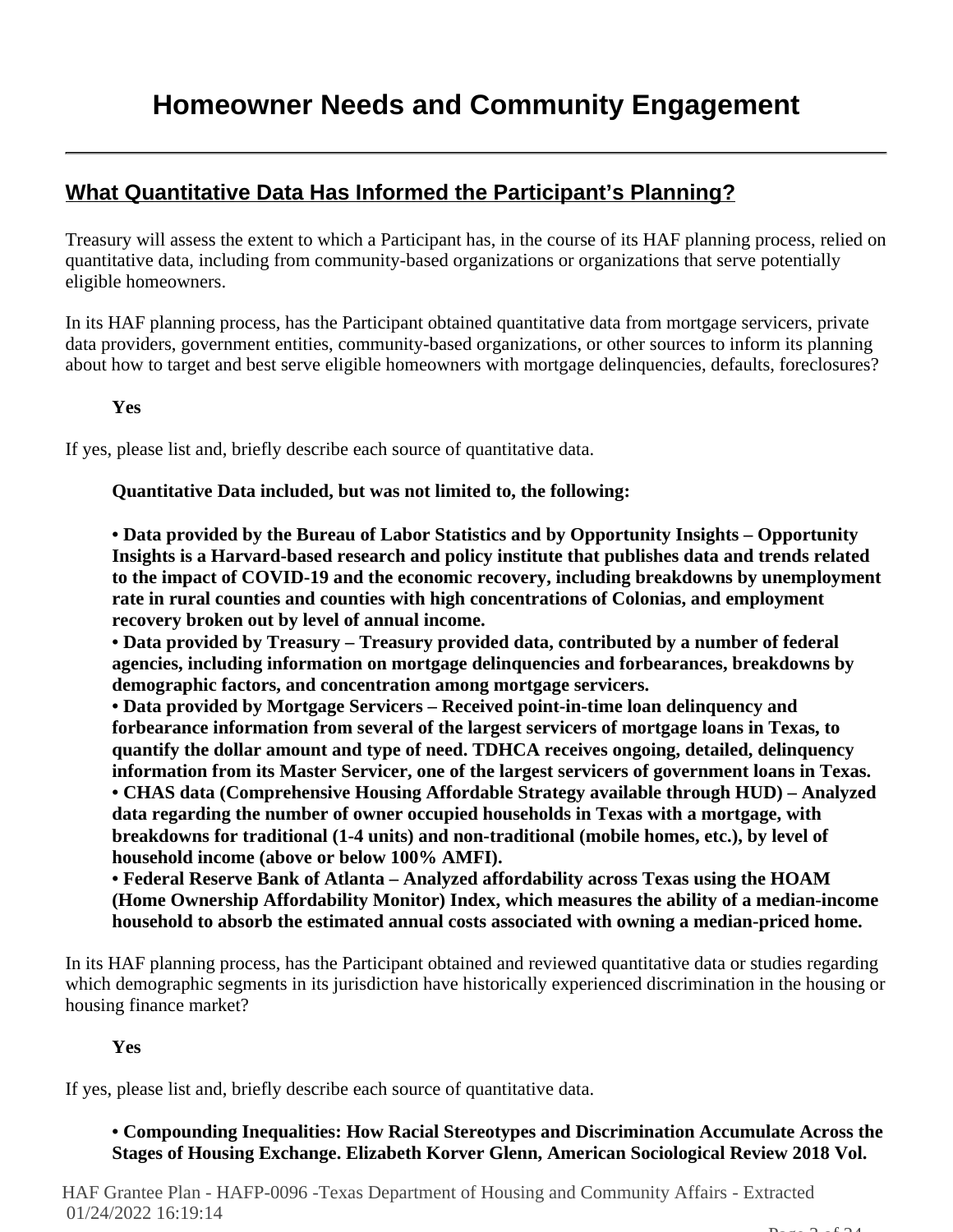**83(4) 627-656. Case study of housing discrimination conducted using Houston, Texas as its data source.**

**• 2020 State of Hispanic Homeownership Report, National Association of Hispanic Real Estate Professionals (NAHREP). Discussion and statistics of Hispanic homeownership successes and challenges; includes breakout by state (including Texas) detailing the Hispanic homeownership rate compared with the percent of the population that is Hispanic.**

**• The Fair Housing Act's unkept promises, by Aaron Glantz, April 11, 2018. Discussion of the higher denial rate for people of color for a home loan, even when their income is the same as white homeowners in major metropolitan areas, including those within TDHCA's jurisdiction. Map provided showing likelihood of denial versus a white applicant.**

In its HAF planning process, has the Participant obtained quantitative data from utility providers or entities charged with assessing and collecting property taxes or relied on quantitative data or studies to inform its planning about how to target and best serve eligible homeowners at risk of displacement due to utility arrearage or tax foreclosure?

**Yes**

If yes, please list and, briefly describe each source of quantitative data.

**• Data collected from county tax assessors – Data was requested from every county tax assessor (254 counties) about the number, location by census tract and average amount of overdue property taxes on owner occupied residences. While there are multiple tax assessors in each county, the Department was able to combine county tax assessor data with other data sources to obtain delinquent property tax information for approximately 68% of the state. The information is by county, and includes number and percentage of homeowners with delinquent property taxes, as well as the average amount of delinquent property taxes.**

In the following text box, please list any source not listed above of quantitative information, including sources of data on the performance of any of the Participant's previously implemented programs, that the Participant used to inform its HAF planning process, briefly describe how the data informed the Participant's planning.

**• TDHCA Homeownership Loan Portfolio – TDHCA analyzed approximately 36,000 loans (\$6.3 billion principal balance) originated through TDHCA Homeownership Program and serviced by our Master Servicer. Portfolio is 91% FHA, 2% VA, 2% USDA and 5% conventional backed by Fannie/Freddie, and over 70% of homeowners served are at or below 80% AMFI. Portfolio was considered a good proxy for affordable housing portfolios in Texas. Analyzed delinquency and forbearance trends and the results of loss mitigation actions completed.**

Did the Participant communicate with mortgage servicers regarding the development of its program design?

**Yes**

Did the Participant communicate with other HAF participants regarding the development of its program design?

**Yes**

# **How Has Community Engagement and Public Participation Informed the Participant's Planning?**

HAF Grantee Plan - HAFP-0096 -Texas Department of Housing and Community Affairs - Extracted 01/24/2022 16:19:14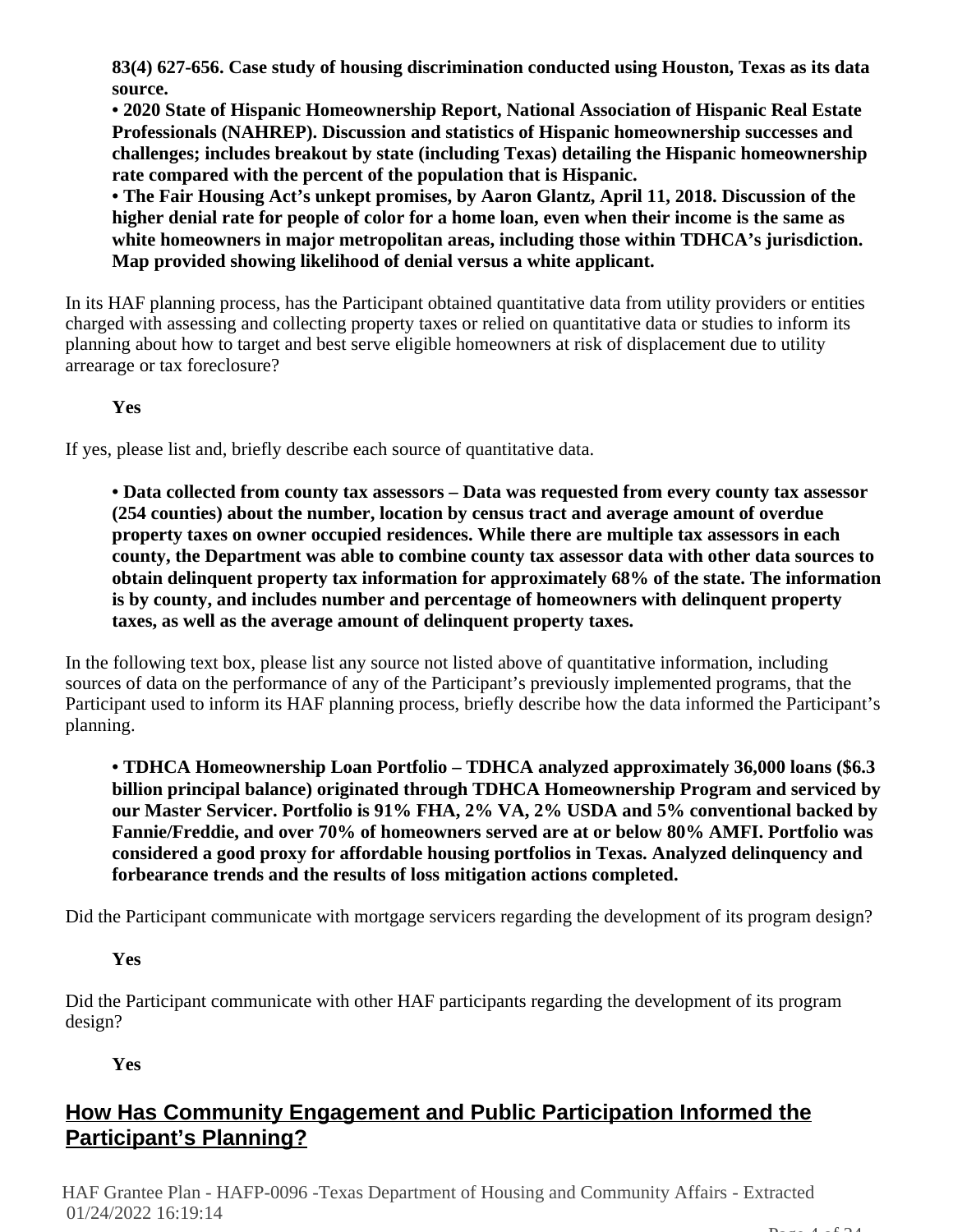Treasury will assess the extent to which a Participant's assessment of homeowner needs has been informed by and reflects input from organizations and individuals representing eligible homeowners, including any opportunities for public participation in the development of the Participant's plan. Treasury will pay particular attention to the extent of the Participant's engagement with populations that are the subject of statutory targeting requirements.

Has the Participant requested and received input on its HAF planning process from providers of housing counseling services or providers of legal assistance to homeowners facing foreclosure or displacement?

**Yes**

# **Provider information**

If yes, please list such providers, including the providers' address and website. Please indicate by checking the appropriate box below if the provider's primary purpose is to serve low- and moderate-income households or to address the impacts of housing discrimination on one or more demographic groups in the Participant's jurisdiction.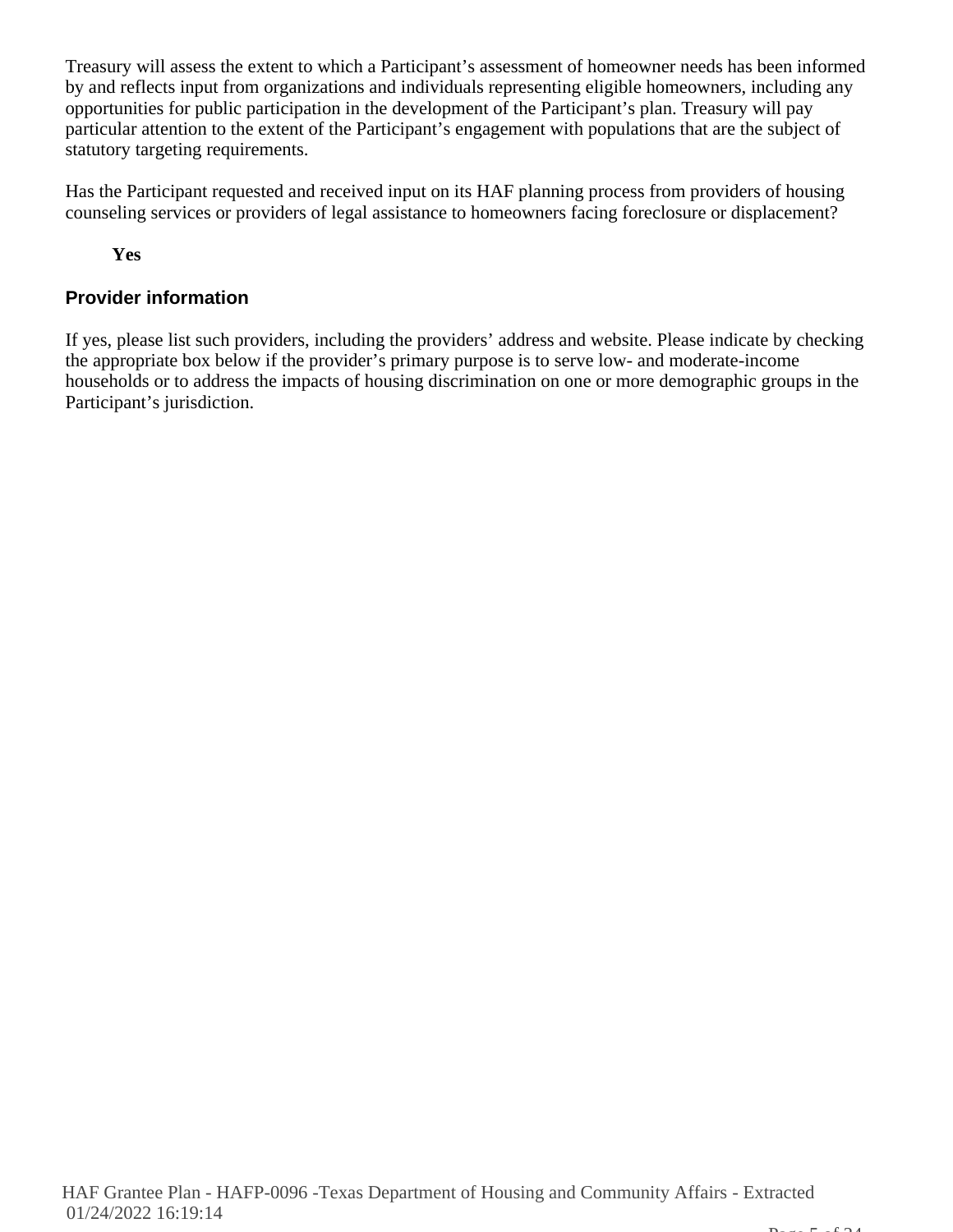| <b>Provider Name</b><br><b>Provider Address</b><br><b>Provider Website</b>                                                               | <b>Provider</b><br><b>Primarily</b><br><b>Serves</b><br>LMI<br><b>Households</b> | Provider<br><b>Addresses</b><br><b>Impact of</b><br><b>Housing</b><br><b>Discrimination</b> |
|------------------------------------------------------------------------------------------------------------------------------------------|----------------------------------------------------------------------------------|---------------------------------------------------------------------------------------------|
| <b>Affordable Homes of South Texas, Inc.</b><br>1420 Erie Avenue , McAllen, Texas 78501<br>http://www.ahsti.org                          | ✓                                                                                | O                                                                                           |
| <b>Austin Habitat for Humanity</b><br>500 W Ben White Boulevard ,Austin,Texas 78704<br>https://www.austinhabitat.org                     | ✓                                                                                | O                                                                                           |
| <b>Tejano Center for Community Concerns</b><br>2950 Broadway Street , Houston, Texas 77017<br>http://www.tejanocenter.org                | ✓                                                                                | D                                                                                           |
| <b>Avenue Community Development Corporation</b><br>3517 Irvington Blvd., Houston, Texas 77009<br>http://www.avenuecdc.org                | ✓                                                                                | D                                                                                           |
| <b>BCL of Texas Business and Community Lenders</b><br>1011 San Jacinto Blvd. Suite 500, Austin, Texas 78701<br>http://www.bcloftexas.org | ✓                                                                                | O                                                                                           |
| <b>BCL of Texas Business and Community Lenders</b><br>400 S. Zang Blvd. Suite 1220, Dallas, Texas 75208<br>http://www.bcloftexas.org     | ✓                                                                                | Ð                                                                                           |
| <b>CDCB Come Dream. Come Build.</b><br>901 E. Levee St., Brownsville, Texas 78520<br>http://www.cdcb.brownsville.org                     | ✓                                                                                | O                                                                                           |
| <b>Laredo-Webb Neighborhood Housing Services</b><br>216 Bob Bullock Loop , Laredo, Texas 78043<br>http://www.nwlaredo.org                |                                                                                  | D                                                                                           |
| <b>Texas RioGrande Legal Aid</b><br>301 South Texas Avenue , Mercedes, Texas 78570<br>http://www.trla.org                                | ✓                                                                                | ✓                                                                                           |

Has the Participant requested and received input regarding its HAF planning process from community-based organizations or organizations that serve potentially eligible homeowners?

#### **Yes**

# **Community Information**

If yes, please list such organizations, including the providers' address and website if available. Please indicate by checking the appropriate box below if the provider's primary purpose is to serve low- and moderate-income households or to address the impacts of housing discrimination on one or more demographic groups in the Participant's jurisdiction.

HAF Grantee Plan - HAFP-0096 -Texas Department of Housing and Community Affairs - Extracted 01/24/2022 16:19:14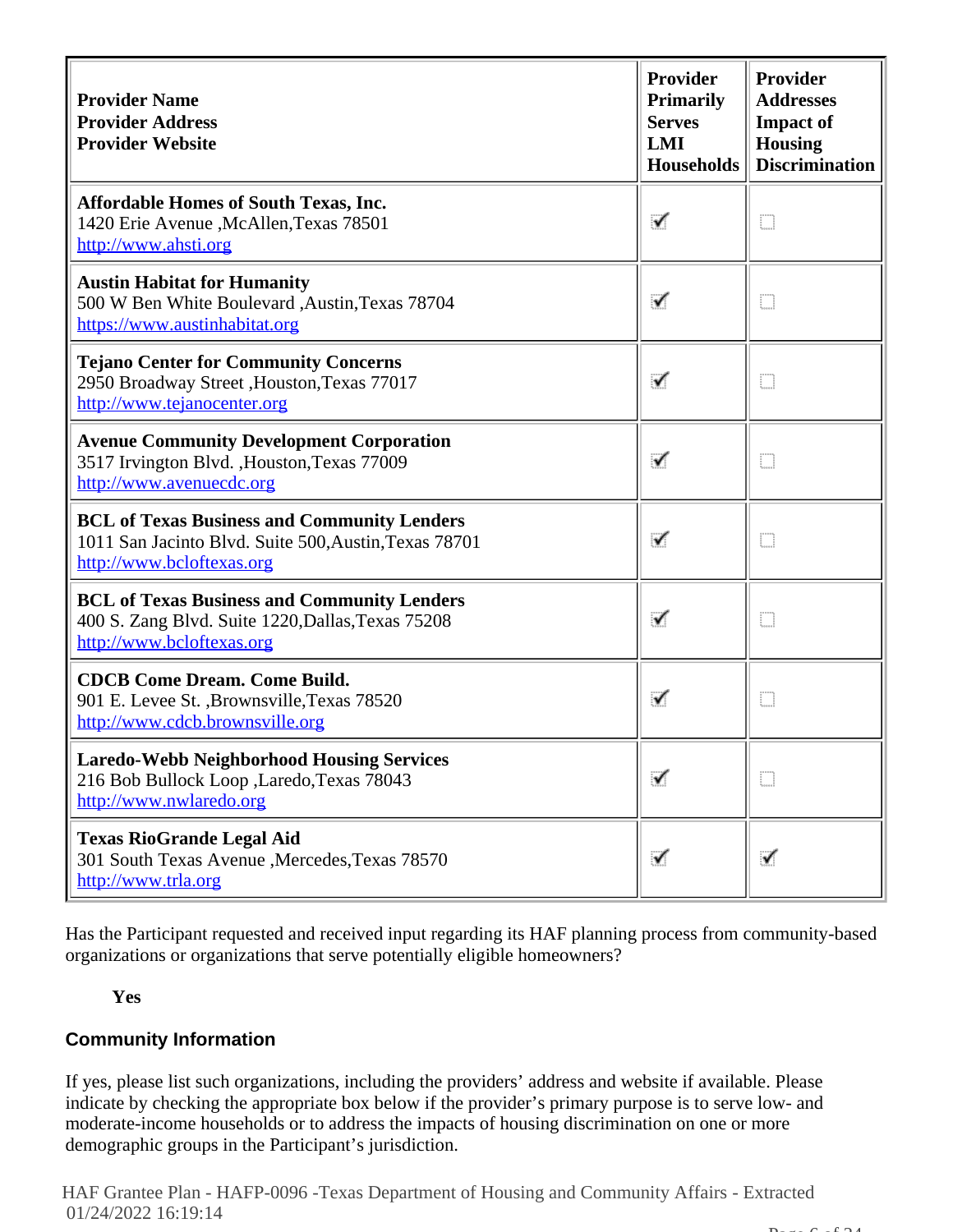| <b>Organization Name</b><br><b>Organization Address</b><br><b>Organization Website</b>                                                  | Organization<br><b>Primarily</b><br><b>Serves LMI</b><br><b>Households</b> | <b>Provider</b><br><b>Addresses</b><br><b>Impact of</b><br><b>Housing</b><br><b>Discrimination</b> |
|-----------------------------------------------------------------------------------------------------------------------------------------|----------------------------------------------------------------------------|----------------------------------------------------------------------------------------------------|
| <b>Texas Housers</b><br>1800 W. 6th Street, Austin, Texas 78703<br>http://www.texashousers.org                                          | ✓                                                                          | ✓                                                                                                  |
| <b>Habitat for Humanity Texas</b><br>P.O. Box 850, Buda, Texas 78610<br>http://www.habitattexas.org                                     | ✓                                                                          | m                                                                                                  |
| <b>Austin Habitat for Humanity</b><br>500 W Ben White Boulevard, Austin, Texas 78704<br>https://www.austinhabitat.org                   | ✓                                                                          | O                                                                                                  |
| <b>Affordable Homes of South Texas, Inc.</b><br>1420 Erie Avenue, McAllen, Texas 78501<br>http://www.ahsti.org                          | ✓                                                                          | m                                                                                                  |
| <b>Avenue Community Development Corporation</b><br>3517 Irvington Blvd., Houston, Texas 77009<br>http://www.avenuecdc.org               |                                                                            | m                                                                                                  |
| <b>BCL of Texas Business and Community Lenders</b><br>1011 San Jacinto Blvd.Suite 500, Austin, Texas 78701<br>http://www.bcloftexas.org |                                                                            | m                                                                                                  |
| <b>Proyecto Azteca</b><br>P.O. Box 27, San Juan, Texas 78589<br>http://www.proyectoazteca.org                                           | √                                                                          | O                                                                                                  |
| <b>BCL of Texas Business and Community Lenders</b><br>400 S. Zang Blvd. Suite 1220, Dallas, Texas 75208<br>http://www.bcloftexas.org    | ✓                                                                          | D                                                                                                  |
| <b>CDCB Come Dream. Come Build.</b><br>901 E. Levee St., Brownsville, Texas 78520<br>http://www.cdcb.brownsville.org                    | ✓                                                                          | m                                                                                                  |
| <b>Laredo-Webb Neighborhood Housing Services</b><br>216 Bob Bullock Loop, Laredo, Texas 78043<br>http://www.nwlaredo.org                | ✓                                                                          | m                                                                                                  |
| <b>Tejano Center for Community Concerns</b><br>2950 Broadway Street, Houston, Texas 77017<br>http://www.tejanocenter.org                | ✓                                                                          | m                                                                                                  |
| <b>Texas RioGrande Legal Aid</b><br>301 South Texas Avenue, Mercedes, Texas 78570<br>http://www.trla.org                                | ✓                                                                          |                                                                                                    |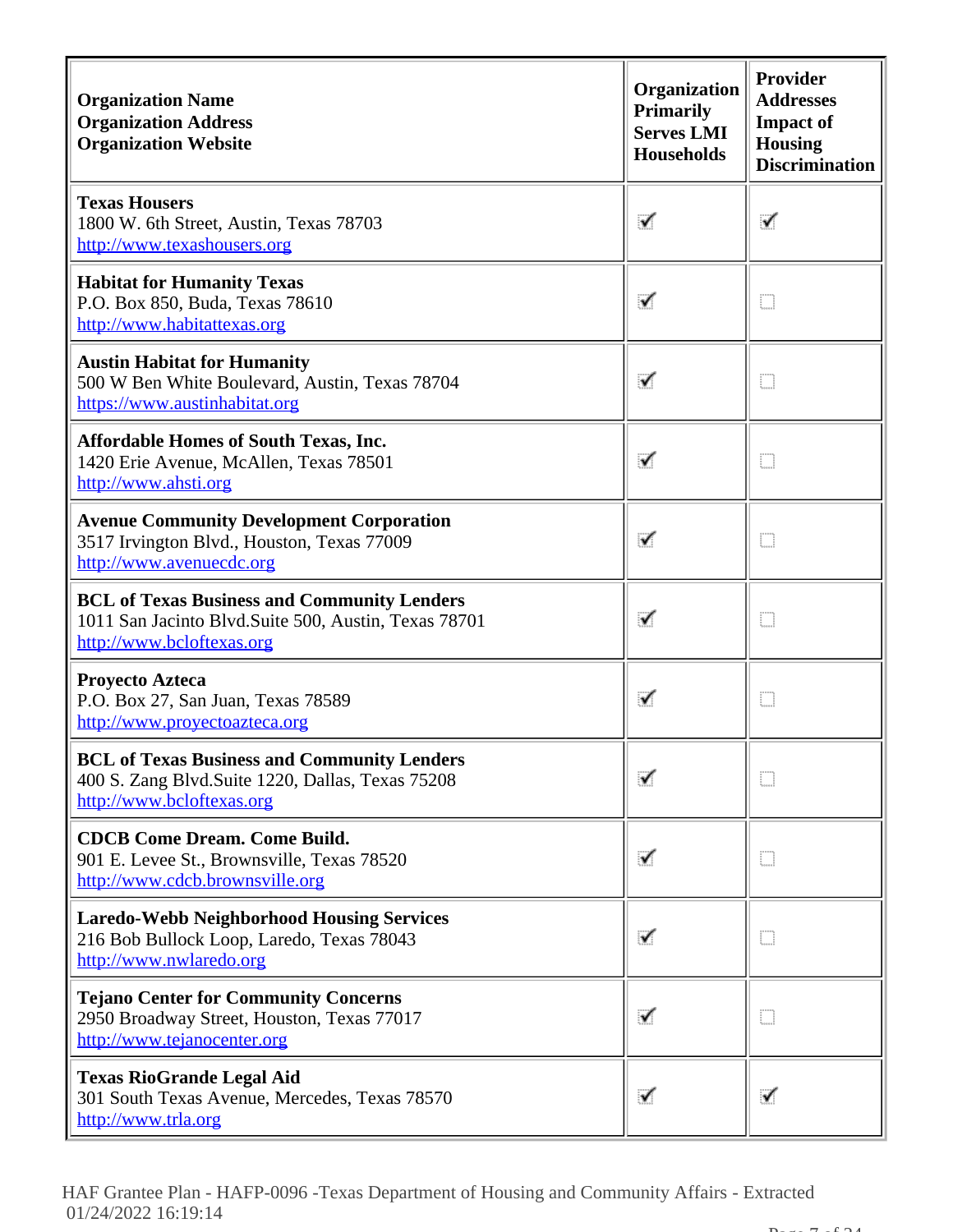Has the Participant consulted with localities or tribal governments (cities, counties, or rural communities) in its jurisdiction regarding the needs of eligible homeowners in its jurisdiction?

# **Yes**

Has the Participant provided an opportunity for public input regarding its HAF Plan through public hearings or published materials?

# **Yes**

If yes, please indicate whether a proposed or draft plan was published, please describe where details about the comment solicitation were posted, for how long, in what languages, and whether any efforts were made to make the posting accessible to persons with disabilities or individuals without reliable internet access.

**TDHCA's HAF plan was informed by an official request for public comment published June 14, 2021, by listserv and on the Department's website as a Board item for the June 17, 2021 Board meeting. On June 10, 2021, TDHCA published by 1) listserv to TDHCA subscribers and 2) email to housing counselors, affordable housing providers, housing advocates, local housing finance agencies, and mortgage bankers association, a link to the HAF guidance and notice that TDHCA would publish a request for public comment on TDHCA's draft HAF Plan on June 14, 2021. The public hearing was held June 17, 2021 and the public comment period closed June 21, 2021. Public comment received after the deadline was considered in plan development. Publications were in English, and public comment was received by email, as well as by phone during the public hearing. TDHCA held a second public comment period from September 3, 2021, through September 15, 2021. The notice of request for public comment was by listserv and on the Department's website, as well as forwarded to housing counselors, legal aid providers, community organizations, and Texas Council of Government offices. The notice was published in English and Spanish, as was the draft HAF Plan. TDHCA has held, and continues to hold, virtual meetings with housing counselors, legal aid firms, community development corporations, and other boots-on-the-ground entities, as well as mortgage loan servicers, to receive input on plan development, implementation, and strategies for successfully reaching homeowners in need.**

# **How Will the Participant Continue to Assess the Needs of Eligible Homeowners?**

Treasury anticipates that an ongoing process of assessing the needs of eligible homeowners will help address the needs of potentially eligible homeowners as economic conditions change over time.

Does the Participant plan to update its assessment of community needs within the next year to determine whether its HAF program design should be updated to address changing needs of potentially eligible homeowners?

# **Yes**

What additional data would be helpful to the Participant as it seeks to assess homeowner needs over time?

**Regular reporting with respect to homeowners facing imminent foreclosure Monthly data from servicers on loan delinquency Data on homeowners with delinquent property taxes for whom foreclosure has been threatened or initiated Data on homeowners with delinquent HOA or condominium association fees for whom foreclosure has been threatened or initiated**

HAF Grantee Plan - HAFP-0096 -Texas Department of Housing and Community Affairs - Extracted 01/24/2022 16:19:14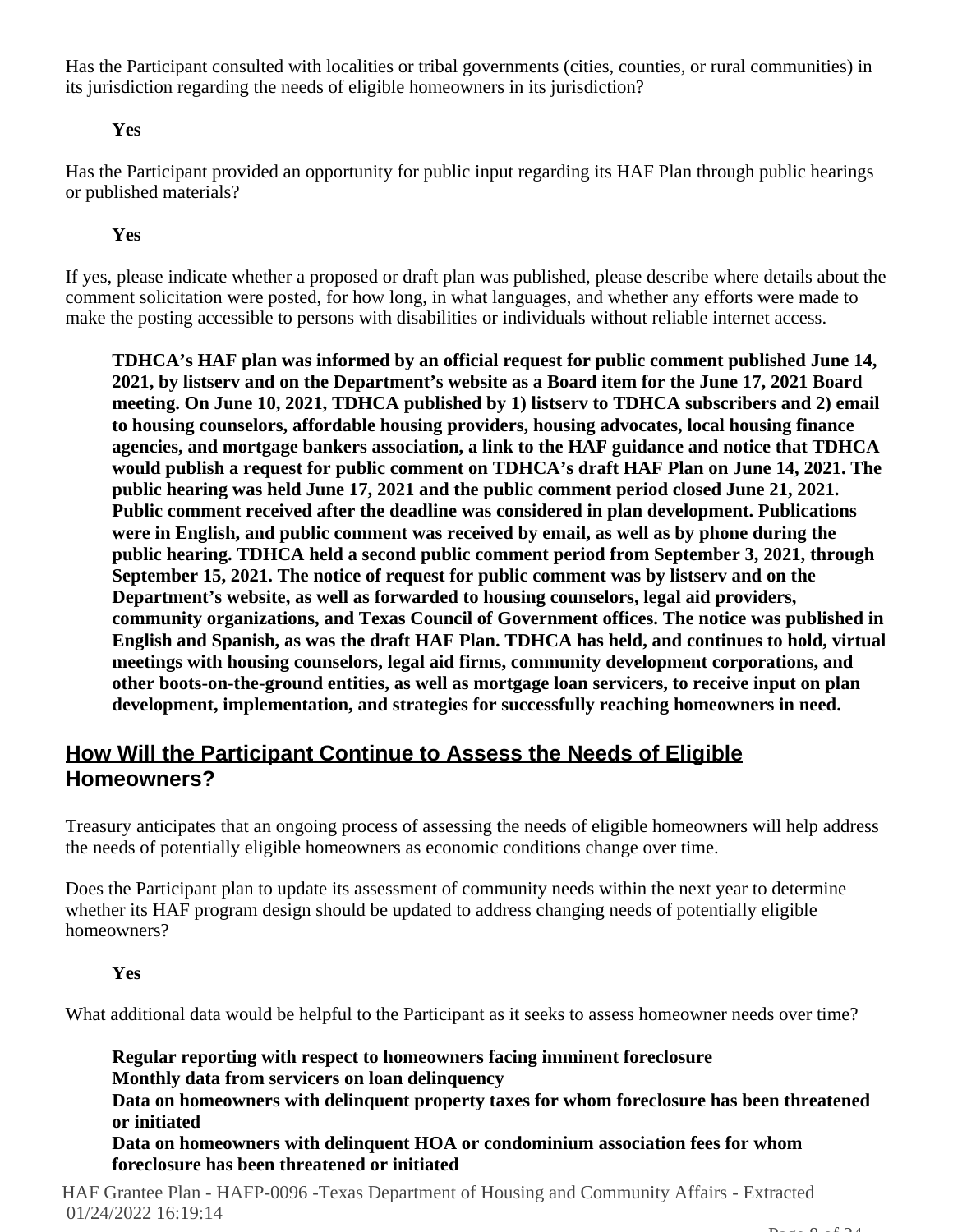# **What are the Program Design Elements Through Which the Participant Will Deliver HAF Assistance to Eligible Homeowners?**

A program design element is a specific activity or program, which is consistent with a qualified expense category, under which a Participant will disburse HAF funds in accordance with the HAF Plan. Please note that multiple program design elements may fit under a single qualified expense category; for example, a mortgage assistance program that has different terms for federally backed mortgages and manufactured-home mortgages may constitute two separate program design elements, for which case the Participant provides a separate term sheet or other description for each program design element.

HAF participants must have at least one program design element intended to reduce mortgage delinquency among targeted populations. Treasury encourages HAF participants to consider program design elements that address homeownership preservation for targeted populations in areas where there is a sustained trend of increasing property taxes or utility costs, including for households that do not have mortgages.

Please identify each qualified expense category in which the Participant will offer a program design element by checking the boxes below.

**mortgage payment assistance** 

 $\blacksquare$  mortgage principal reduction, including with respect to a second mortgage provided by a nonprofit or government entity

payment assistance for homeowner's utilities, including electric, gas, home energy, and water

 $\blacktriangledown$  payment assistance for homeowner's insurance, flood insurance, and mortgage insurance

 $\blacktriangledown$  payment assistance for delinquent property taxes to prevent homeowner tax foreclosures

**E** payment assistance for down payment assistance loans provided by nonprofit or government entities

 $\blacktriangledown$  financial assistance to allow a homeowner to reinstate a mortgage or to pay other housing-related costs related to a period of forbearance, delinquency, or default

facilitating mortgage interest rate reductions

 payment assistance for homeowner's internet service, including broadband internet access service, as defined in 47 CFR 8.1(b)

 $\blacktriangledown$  payment assistance for homeowner's association fees or liens, condominium association fees, or common charges

measures to prevent homeowner displacement, such as home repairs to maintain the habitability of a home or assistance to enable households to receive clear title to their properties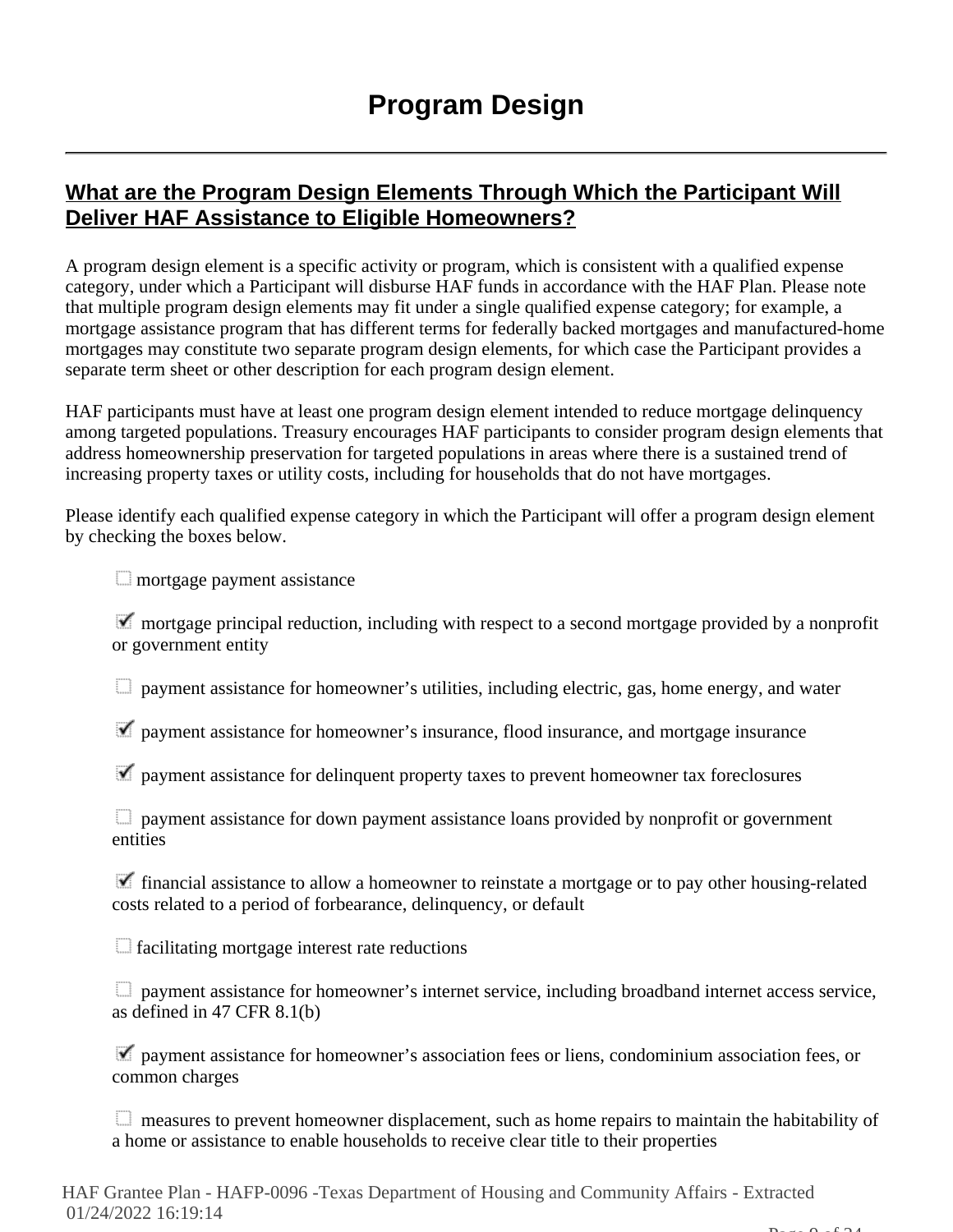For each program design element that the Participant will offer, the Participant is required to upload a term sheet or other description, that, at a minimum, provides the following information regarding that program design element. Term sheets for all of Participant's HAF programs may be uploaded together as one document.

| <b>Title</b>                                  | <b>Upload Date</b>   |
|-----------------------------------------------|----------------------|
| TDHCA Loan Mod w HAF Contribution TEMPLATE    | 12/20/2021 6:34 PM   |
| Treasury Response Final Revised 01.21.2022    | $1/21/2022$ 10:39 AM |
| <b>TDHCA Reinstatement Program Template</b>   | 12/20/2021 6:34 PM   |
| <b>TDHCA Property Charge Program Template</b> | 12/20/2021 6:34 PM   |

A HAF participant may elect to revise its HAF Plan over time to add or subtract program design elements. Does the Participant anticipate adding additional program design elements to this HAF Plan within one year of this submission?

# **No**

Treasury has provided sample term sheets to assist HAF participants in developing their HAF plans. Participants may use these sample term sheets, in whole or in part, as part of their submission. To the extent the Participant intends to structure the program differently with respect to significant program terms described in the Sample Term Sheets, Treasury will, in the course of its review of the HAF Plan, request a justification for how the alternate approach will further the objectives of the HAF, including targeting and prioritization requirements. In the chart below, the HAF Participant may provide a justification for significant deviations from the terms described in the sample term sheets upon initial submittal. (optional for initial submission)

| <b>Program Design Element</b> | Deviation from sample terms | <b>Justification</b> |
|-------------------------------|-----------------------------|----------------------|
| None                          | None                        | None                 |

# **Documentation of Homeowner Income**

Homeowners are eligible to receive amounts allocated to a HAF participant under the HAF only if they have incomes equal to or less than 150% of the area median income or 100% of the median income for the United States, whichever is greater. In addition, not less than 60% of amounts made available to each HAF participant must be used for qualified expenses that assist homeowners having incomes equal to or less than 100% of the area median income or equal to or less than 100% of the median income for the United States, whichever is greater. The HAF guidance describes permissible ways for HAF participants to determine homeowner income.

Under the HAF guidance, one permissible approach for determining income is for (1) the household to provide a written attestation as to household income and (2) the HAF participant to use a reasonable fact-specific proxy for household income, such as reliance on data regarding average incomes in the household's geographic area. Will the Participant allow income to be determined in this way?

# **No**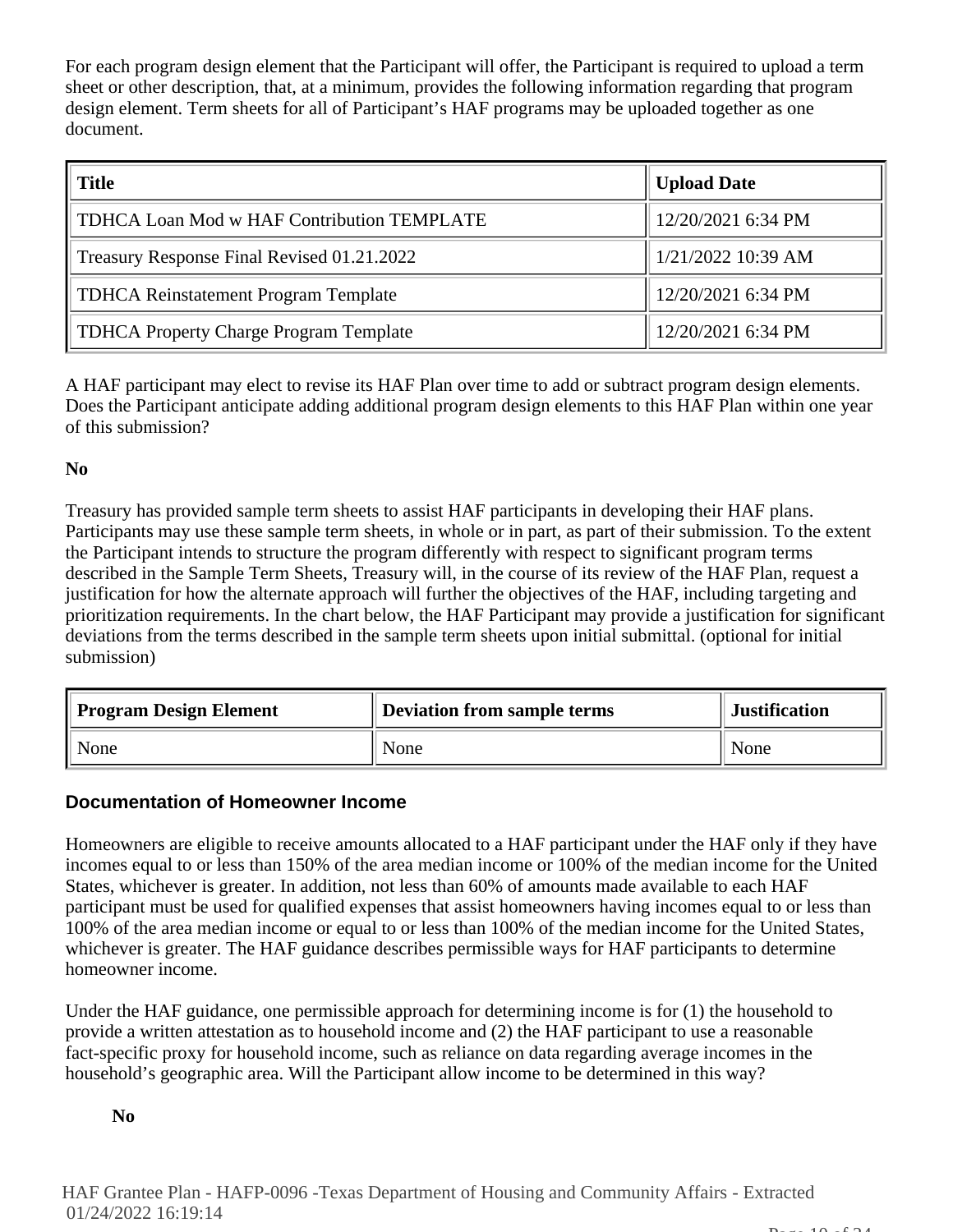Under the HAF guidance, HAF participants may provide waivers or exceptions to this documentation requirement as reasonably necessary to accommodate extenuating circumstances, such as disabilities, practical challenges related to the pandemic, or a lack of technological access by homeowners; in these cases, the HAF participant is still responsible for making the required determination regarding household income and documenting that determination. Will the Participant allow applicants to request such waivers or exceptions?

**No**

# **Eligible Mortgage Types**

Please indicate which of the following mortgage types are eligible to be assisted under one or more of the Participant's program design elements.

 $\blacktriangledown$  First Mortgages

 Reverse Mortgages (Home Equity Conversion Mortgages, Single-Purposes Reverse Mortgages, or Proprietary Reverse Mortgages)

 $\blacksquare$  Contracts for Deed or Land Contract (if it is a credit transaction secured by a consensual security interest in a dwelling)

 $\checkmark$  Second Mortgages

 $\blacktriangleright$  Loans Secured by Manufactured Housing (secured by real estate or dwelling)

If the Participant excludes any of the forgoing mortgage types from one or more program design elements, explain the exclusion.

#### **No exclusions.**

# **How Will the Participant Target HAF Resources Consistent with Statutory Requirements?**

The Participant must describe how it will target HAF resources in accordance with the HAF guidance. Targeting strategies are affirmative efforts to inform, encourage the participation of, and facilitate access to resources for targeted households, including by offering multiple intake formats, engaging with nonprofit organizations (e.g., housing counselors or legal services organizations) to provide additional pathways into the program, and providing community outreach, partnerships with housing counseling agencies or legal aid organizations, or other educational services that are aligned with the HAF participant's program design, in a manner that is culturally and linguistically relevant to the targeted communities.

# **Defining Socially Disadvantaged Individual**

Please describe the process the Participant will use to determine whether a homeowner is a "socially disadvantaged individual" as defined in the HAF guidance.

# **A homeowner will be determined to be a socially disadvantaged individual if they reside in a Persistent Poverty County. Property location will confirm that status.**

# **Public Communications**

HAF Grantee Plan - HAFP-0096 -Texas Department of Housing and Community Affairs - Extracted 01/24/2022 16:19:14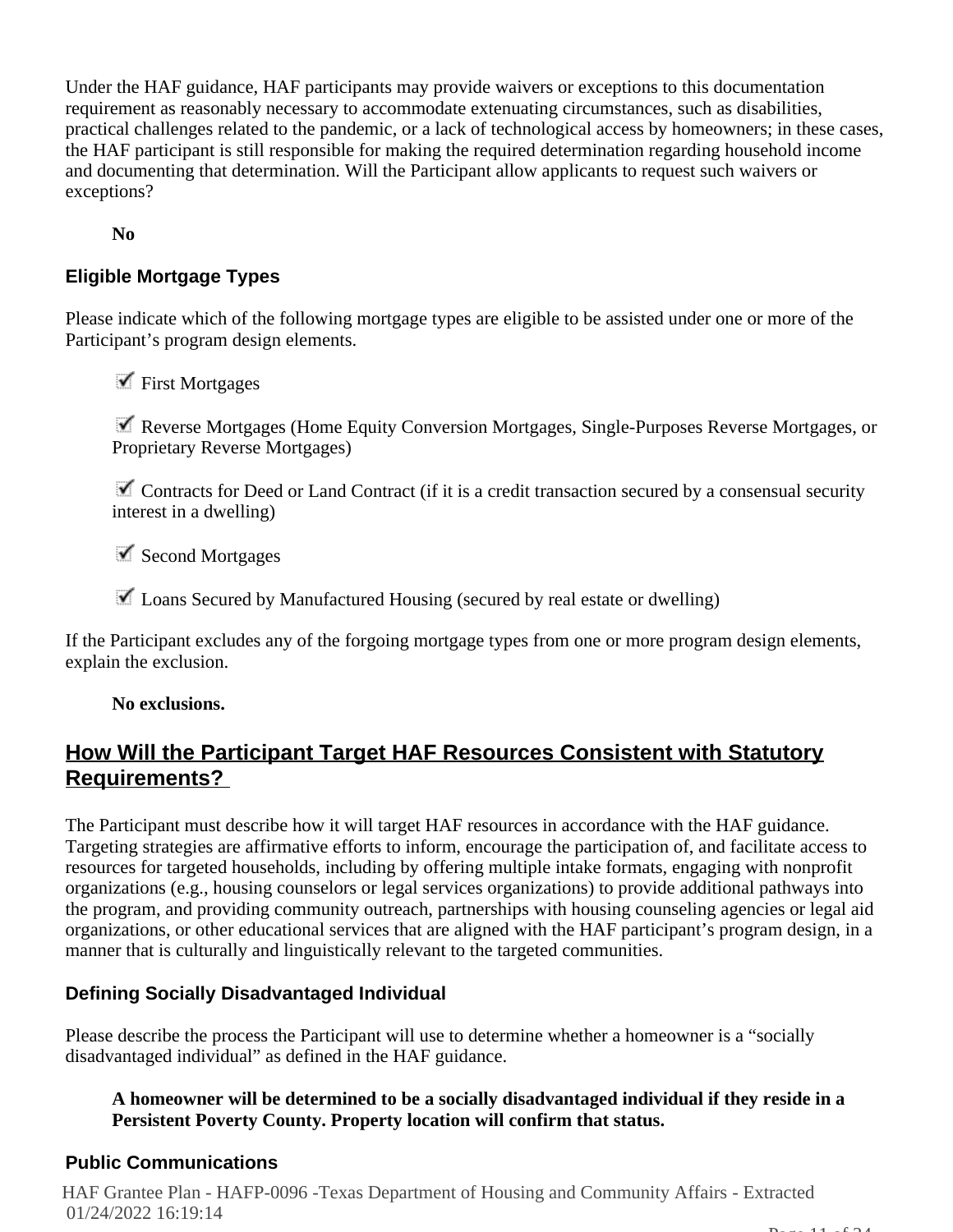Will the Participant engage in a public communications campaign to raise awareness among targeted populations about the availability of HAF resources, in media such as television, newspapers, online media, or social media?

# **Yes**

If yes, please indicate whether the public communications campaign will include communications that primarily target the following populations:

 $\blacktriangleright$  Homeowners earning less than 100% of area median income

 member of a group that has been subjected to racial or ethnic prejudice or cultural bias within American society;

 $\Box$  resident of a majority-minority Census tract; (3)

resident of a U.S. territory, Indian reservation, or Hawaiian Home Land

 $\blacktriangleright$  homeowners in persistent poverty counties;

 $\blacksquare$  individual with limited English proficiency

Please indicate in which languages, in addition to English, public communications to targeted populations will be undertaken:

#### **Spanish**

#### **Outreach**

Will the Participant engage in outreach through partnerships with organizations that focus primarily on serving homeowners earning incomes below 100% of area median income or socially disadvantaged individuals and that have the capacity to engage targeted communities in a culturally and linguistically relevant manner to encourage the submission of applications for HAF resources from targeted populations?

#### **Yes**

If yes, please indicate whether the community outreach efforts will include partnerships with organizations that primarily target the following populations:

 $\blacktriangledown$  member of a group that has been subjected to racial or ethnic prejudice or cultural bias within American society;

 $\Box$  resident of a majority-minority Census tract; (3) individual with limited English proficiency;

resident of a U.S. territory, Indian reservation, or Hawaiian Home Land;

 $\blacktriangleright$  homeowners that reside in persistent poverty counties;

 $\blacktriangleright$  individual with limited English proficiency.

# **Housing Counseling and Legal Services**

HAF Grantee Plan - HAFP-0096 -Texas Department of Housing and Community Affairs - Extracted 01/24/2022 16:19:14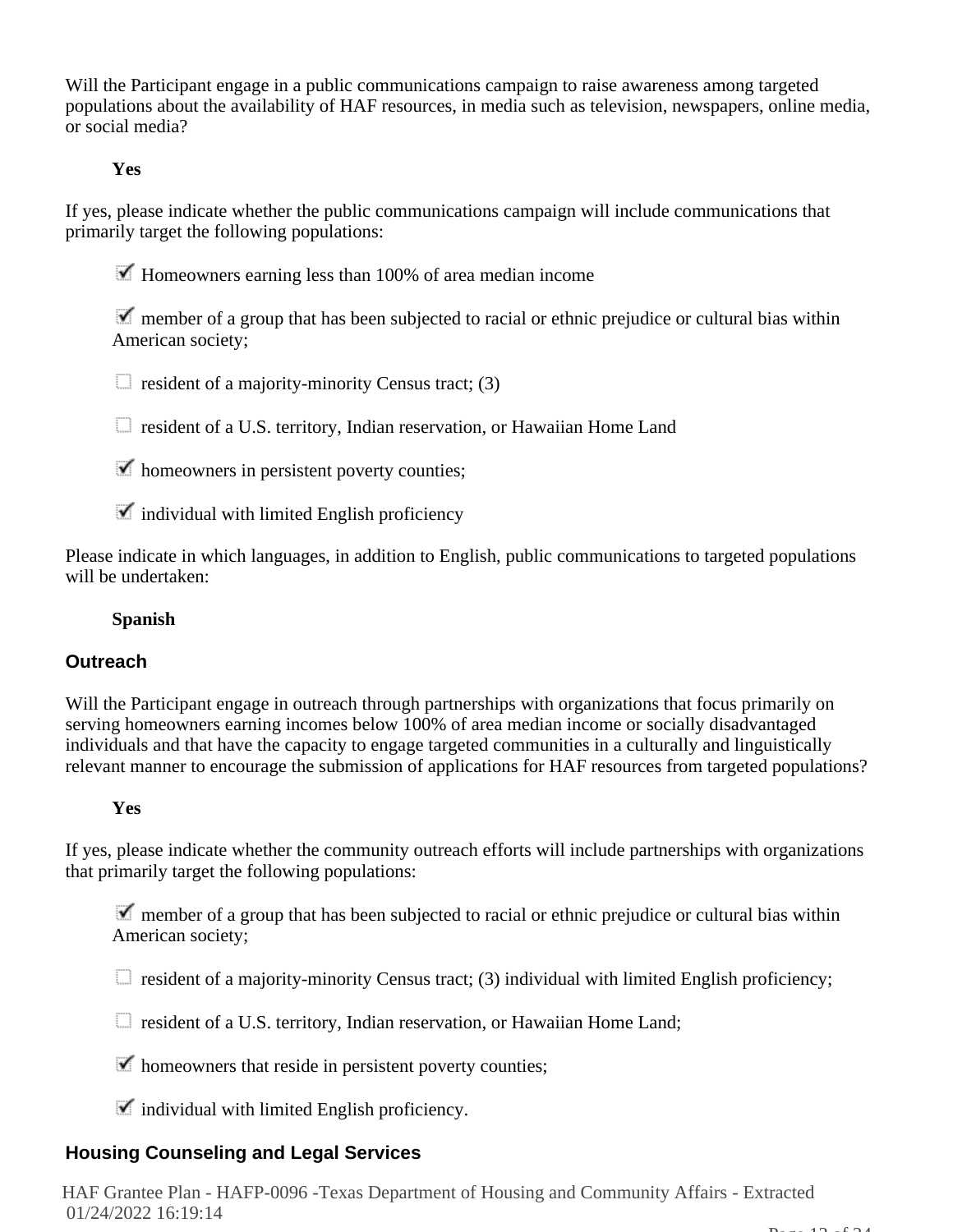Will the Participant facilitate access for eligible households to housing counseling or legal services?

# **Yes**

If yes, please identify below the providers of housing counseling or legal services that have indicated to the Participant that they are willing and able to support homeowners receiving assistance under the Participant's HAF programs.

| <b>Provider Name</b><br><b>Provider Address</b><br><b>Provider Website</b>                                                                                                                                  | Provider<br><b>Primarily</b><br><b>Serves</b><br>LMI<br><b>Households</b> | Provider<br><b>Addresses</b><br><b>Impact of</b><br><b>Housing</b><br><b>Discrimination</b> |
|-------------------------------------------------------------------------------------------------------------------------------------------------------------------------------------------------------------|---------------------------------------------------------------------------|---------------------------------------------------------------------------------------------|
| <b>Affordable Homes of South Texas, Inc.</b><br>1420 Erie Avenue, McAllen, Texas 78501<br>http://www.ahsti.org                                                                                              | ✓                                                                         | O                                                                                           |
| <b>CDCB Come Dream. Come Build.</b><br>901 E. Levee St., Brownsville, Texas 78520<br>http://www.cdcb.brownsville.org                                                                                        | ✓                                                                         | O                                                                                           |
| <b>City of San Antonio/Dept. of Neighborhood and Housing Services</b><br>(DNHS)<br>Fair Housing Division 1400 S. Flores Street, San Antonio, Texas 78204<br>https://www.sanantonio.gov/NHSD/programs/Fairho | ✓                                                                         | D                                                                                           |
| <b>Avenue Community Development Corporation</b><br>3517 Irvington Blvd., Houston, Texas 77009<br>http://www.avenuecdc.org                                                                                   | ✓                                                                         | D                                                                                           |
| <b>BCL of Texas Business and Community Lenders</b><br>1011 San Jacinto Blvd. Suite 500, Austin, Texas 78701<br>http://www.bcloftexas.org                                                                    | ✓                                                                         | m                                                                                           |
| <b>BCL of Texas Business and Community Lenders</b><br>400 S. Zang Blvd. Suite 1220, Dallas, Texas 75208<br>http://www.bcloftexas.org                                                                        | ✓                                                                         | D                                                                                           |
| <b>Dallas Area Habitat for Humanity</b><br>2800 N. Hampton Rd., Dallas, Texas 75212<br>http://www.dallasareahabitat.org                                                                                     | ✓                                                                         | O                                                                                           |
| <b>Families in Crisis, Inc.</b><br>1305 E Rancier Ave., Killeen, Texas 76541<br>http://familiesincrisis.net                                                                                                 | ✓                                                                         | D                                                                                           |
| El Paso Community Action Program Project Bravo Inc.<br>2000 Texas Ave., El Paso, Texas 79901<br>https://www.projectbravo.org                                                                                | ✓                                                                         | O                                                                                           |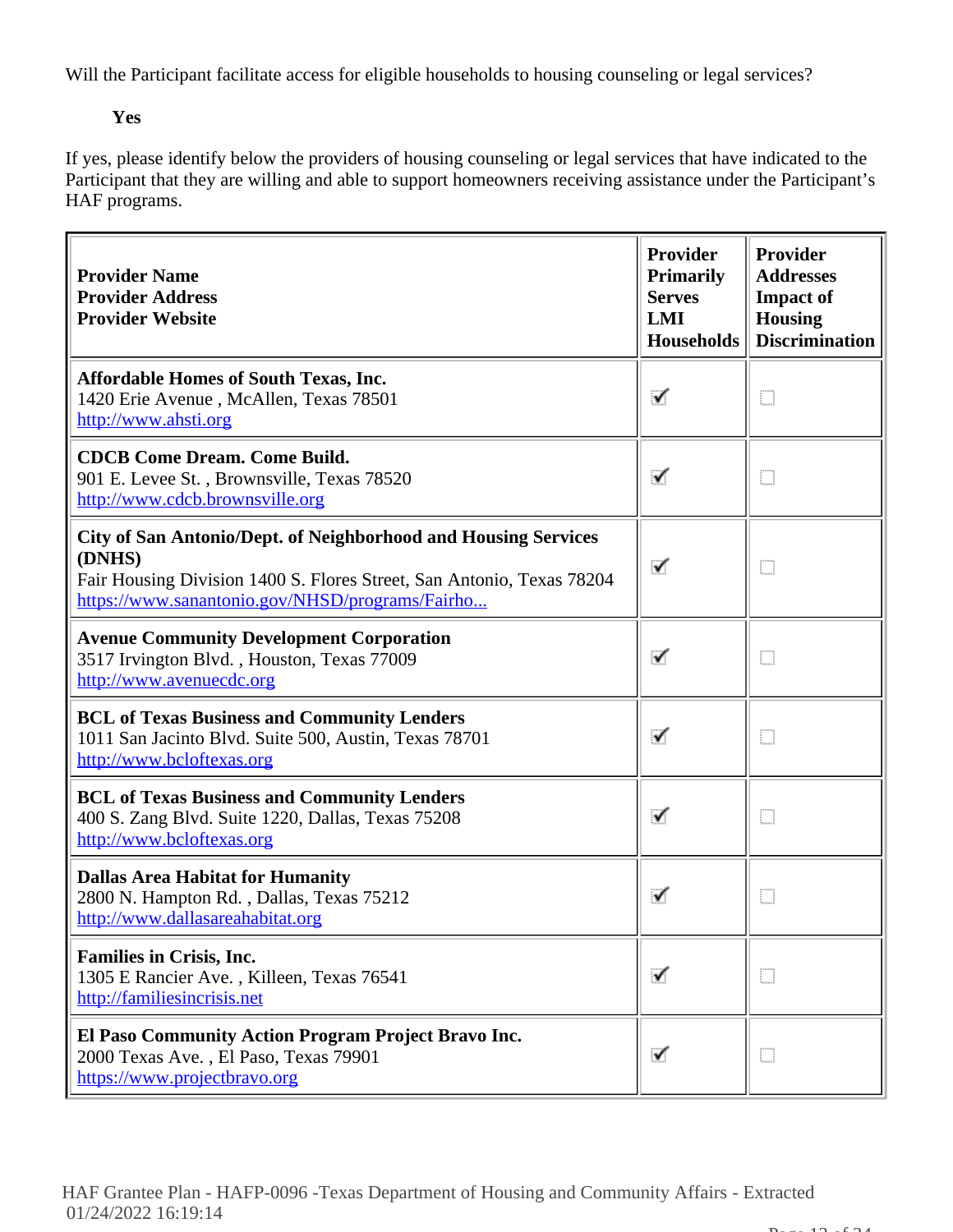| <b>Fifth-Ward Community Redevelopment Corp.</b><br>4300 Lyons Ave. Suite 300, Houston, Texas 77020<br>http://www.fifthwardcrc.org           | ✓ | m |
|---------------------------------------------------------------------------------------------------------------------------------------------|---|---|
| <b>Financial Hope Credit Counseling Services</b><br>5470 Ellsworth Ave., Dallas, Texas 75206<br>http://www.fhccs.org                        | ✓ | m |
| <b>Laredo-Webb Neighborhood Housing Services</b><br>216 Bob Bullock Loop, Laredo, Texas 78043<br>http://www.nwlaredo.org                    | ✓ | O |
| Lone Star Legal Aid (serves 72 Texas Counties)<br>P.O. Box 398, Houston, Texas 77001<br>http://lonestarlegal.blog                           | ✓ | ✓ |
| <b>Tejano Center for Community Concerns</b><br>2950 Broadway Street, Houston, Texas 77017<br>http://www.tejanocenter.org                    | ✓ | D |
| <b>Texas RioGrande Legal Aid, Inc.</b><br>4920 N. I-35, Austin, Texas 78751<br>http://www.trla.org                                          | ✓ | ✓ |
| <b>Habitat for Humanity Texas</b><br>P.O. Box 850, Buda, Texas 78610<br>http://www.habitattexas.org                                         | ✓ | D |
| <b>Legal Aid of NorthWest Texas (serves 114 Texas Counties)</b><br>1515 Main Street, Dallas, Texas 75201<br>https://internet.lanwt.org/home | ✓ | ✓ |
| <b>Navicore Solutions Dallas TX</b><br>17440 North Dallas Parkway Suite 134, Dallas, Texas 75284<br><u>http://www.navicoresolutions.org</u> | ✓ | D |
| <b>Texas RioGrande Legal Aid (Serves 68 Texas Counties)</b><br>301 South Texas Avenue, Mercedes, Texas 78570<br>http://www.trla.org         | ✓ | ✓ |
| <b>Midland Community Development Corporation</b><br>208 S. Mariendfeld, Midland, Texas 79701<br>http://www.midlandcdc.org                   | ✓ | Ð |

# **Targeting specific groups of homeowners**

Will the Participant conduct outreach specifically tailored to target potentially eligible households that:

have mortgages or mortgage assistance contracts held or backed by the Participant?

 have mortgages backed by any of the following agencies: Federal Housing Administration; Department of Veterans Affairs; U.S. Department of Agriculture?

 $\blacktriangleright$  have privately held mortgages?

HAF Grantee Plan - HAFP-0096 -Texas Department of Housing and Community Affairs - Extracted 01/24/2022 16:19:14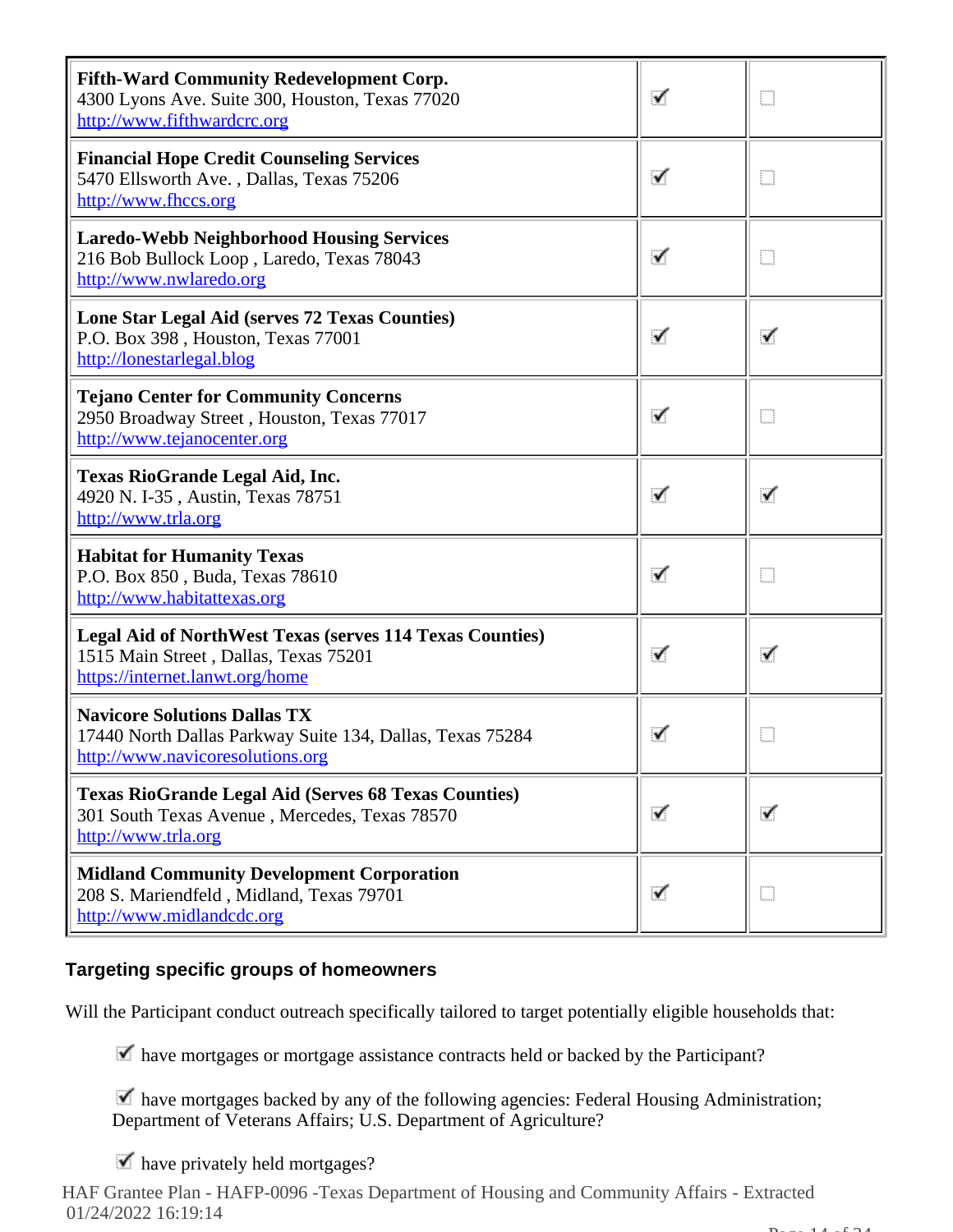# **What Efforts will be Made to Address Barriers to HAF Program Participation for Potentially Eligible Homeowners, Including Those with Limited English Proficiency or Who are Disabled?**

Targeted outreach may be needed to reach homeowners who are likely to experience barriers to access, including persons with limited English proficiency and those with disabilities.

Indicate all of the languages, in addition to English, in which the Participant's HAF application and other program documents will be made available.

# **Spanish; Vietnamese; Korean; Other**

Please list any other languages.

# **Mandarin**

Will the Participant's HAF applications and other program documents be provided in forms that are accessible to persons with disabilities?

**Yes**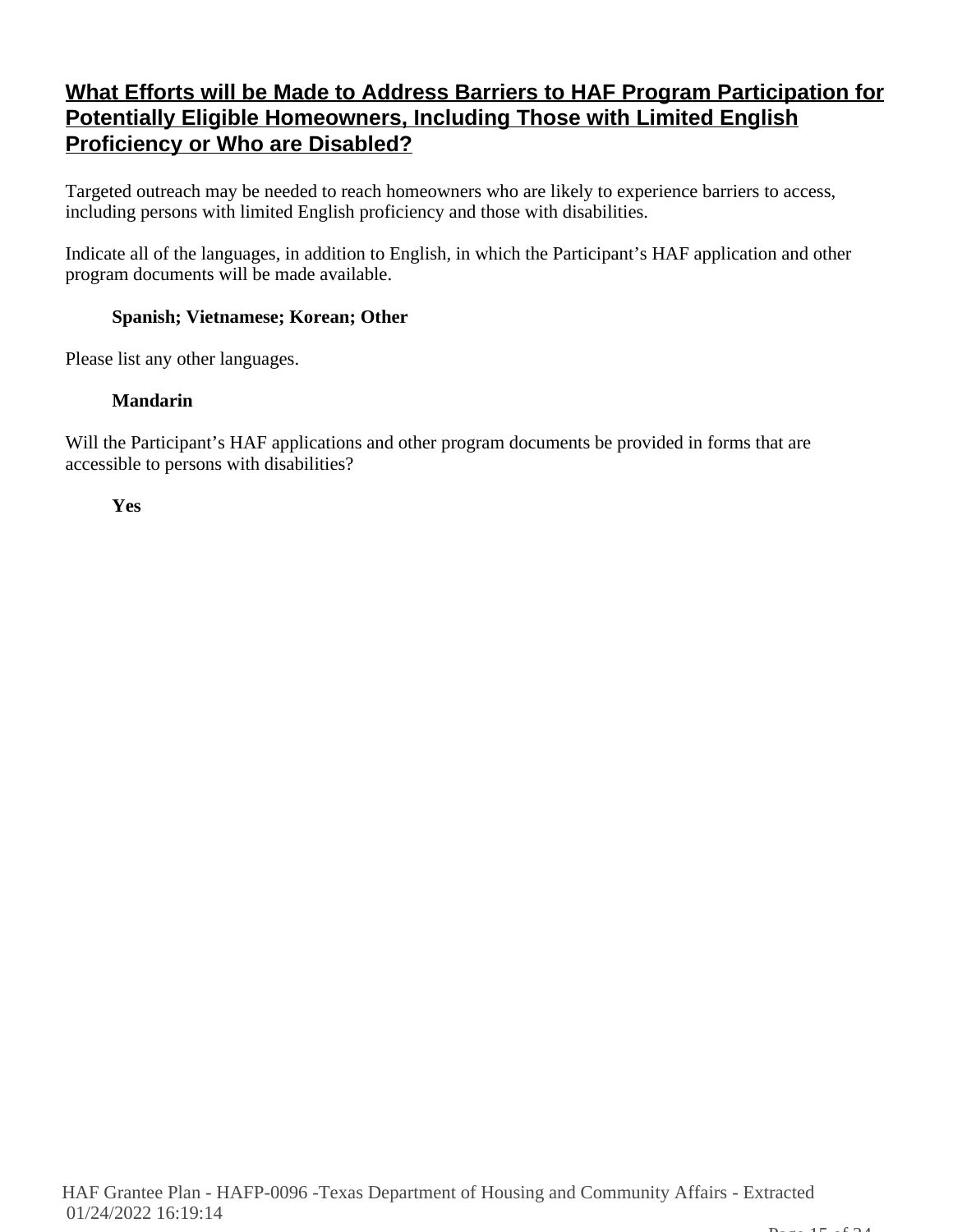Treasury will consider the goals and benchmarks the Participant proposes to use to measure the effectiveness of its programs, including whether those goals address the homeowner needs identified by the Participant, the extent to which the goals are disaggregated by key homeowner characteristics as appropriate for the jurisdiction, and whether they include a goal focused on reducing mortgage delinquency.

Please describe Participant's goals and benchmarks for each of its programs with the following program design elements.

| Program<br><b>Design</b><br><b>Element</b>                          | <b>Metric of Success</b>                                                                                           | Goal                                                                                                                                                                                                    |
|---------------------------------------------------------------------|--------------------------------------------------------------------------------------------------------------------|---------------------------------------------------------------------------------------------------------------------------------------------------------------------------------------------------------|
| Mortgage<br>Reinstatement                                           | Number of mortgage loans<br>reinstated (home loss avoided)                                                         | Prevent 35,000 home losses within 24 months                                                                                                                                                             |
| Payment<br>Assistance for<br>Homeowner's<br>Insurance               | Number of homeowner's, flood,<br>hazard, and mortgage insurance<br>policies brought current                        | Bring 3,500 insurance policies current with 24 months<br>to avoid homeowner displacement                                                                                                                |
| Payment<br>Assistance for<br>HOA fees or<br>liens                   | Number of homeowners brought<br>current on delinquent HOA or<br>condominium association fees,<br>or common charges | Bring 3,500 homeowners current on HOA or<br>condominium association fees or common charges<br>within 24 months to avoid homeowner displacement                                                          |
| Payment<br>Assistance for<br>Delinquent<br>Property<br><b>Taxes</b> | Number of homeowners for<br>which delinquent property taxes<br>are brought current to avoid tax<br>foreclosure     | Bring 13,000 homeowners current on delinquent<br>property taxes within 24 months to avoid homeowner<br>displacement                                                                                     |
| Other<br>measures to<br>prevent<br>homeowner<br>displacement        | Percent of homeowners assisted<br>through HAF that reside in<br><b>Persistent Poverty Counties</b>                 | At least 10% of homeowners assisted through HAF<br>directly (reinstatement, loan modification, or property<br>charge) or indirectly (counseling or legal aid) resided<br>in Persistent Poverty Counties |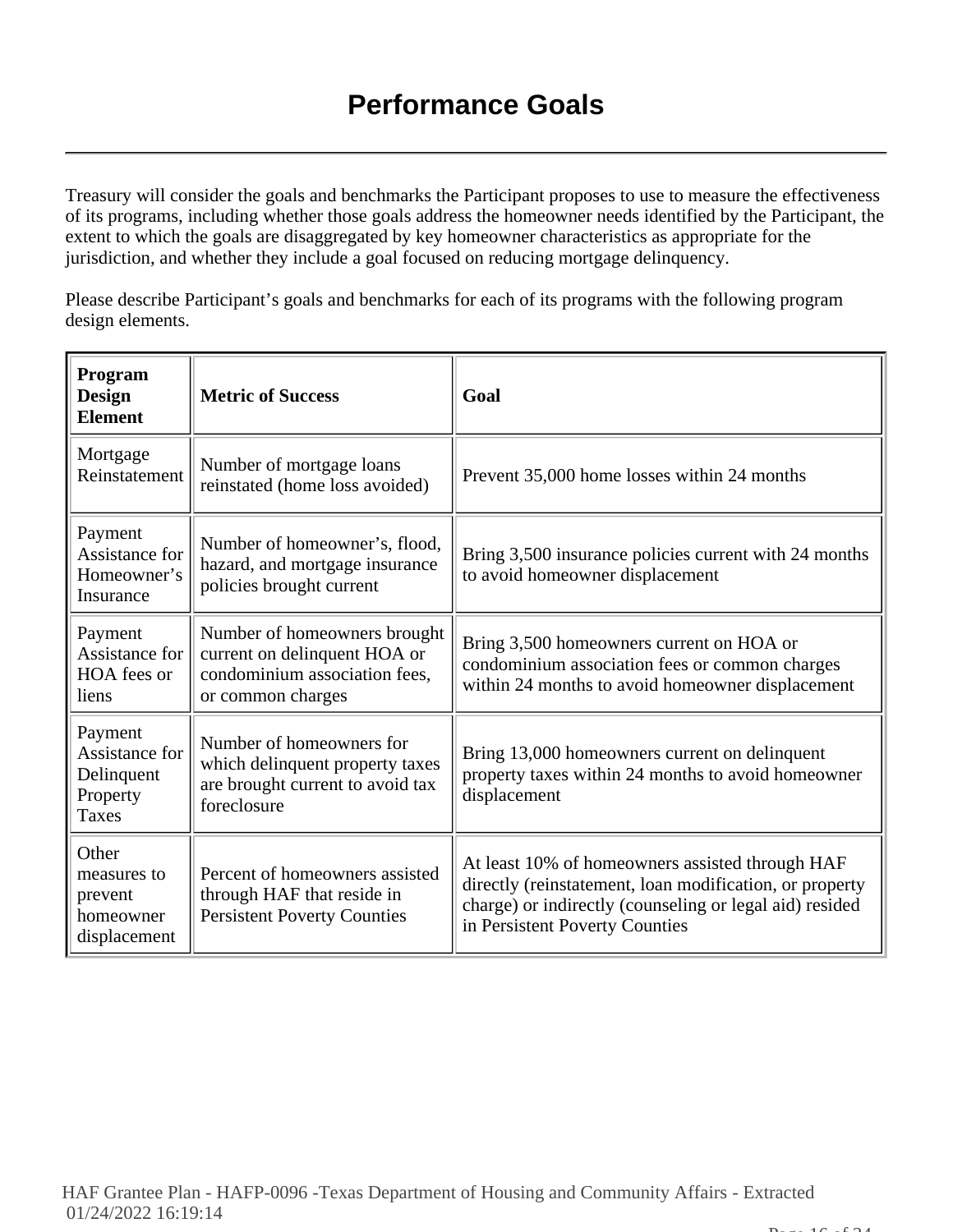# **Staffing, Systems and Contractors**

Treasury seeks information regarding the Participant's organizational capacity to implement its HAF Plan.

Does the Participant anticipate needing to hire additional staff to implement this HAF Plan?

# **Yes**

Does the Participant anticipate significant information technology system upgrades to implement this HAF Plan?

# **No**

Does the Participant have policies or procedures that govern the implementation of each HAF program design element described in this HAF Plan?

# **No**

If no, is a policy and procedure in development for each HAF program design element described in this HAF Plan?

# **Yes**

Will the Participant use HAF funds to assist eligible households through a program that was operational before the Participant first received HAF funds?

# **No**

Will the Participant use any third-party contractor or partner to conduct program administration (such as reviewing applications, determining eligibility, processing payments, conducting reporting, and reviewing compliance) for some or all of the Participant's HAF programs?

# **Yes**

If yes, has the Participant entered into all necessary arrangements with all of the third-party contractors or partners that will conduct program administration?

# **No**

# **Use of Initial Payment**

If the Participant has already received any HAF funds from Treasury, provide the following information about the use of such funds as of June 30, 2021.

HAF Grantee Plan - HAFP-0096 -Texas Department of Housing and Community Affairs - Extracted 01/24/2022 16:19:14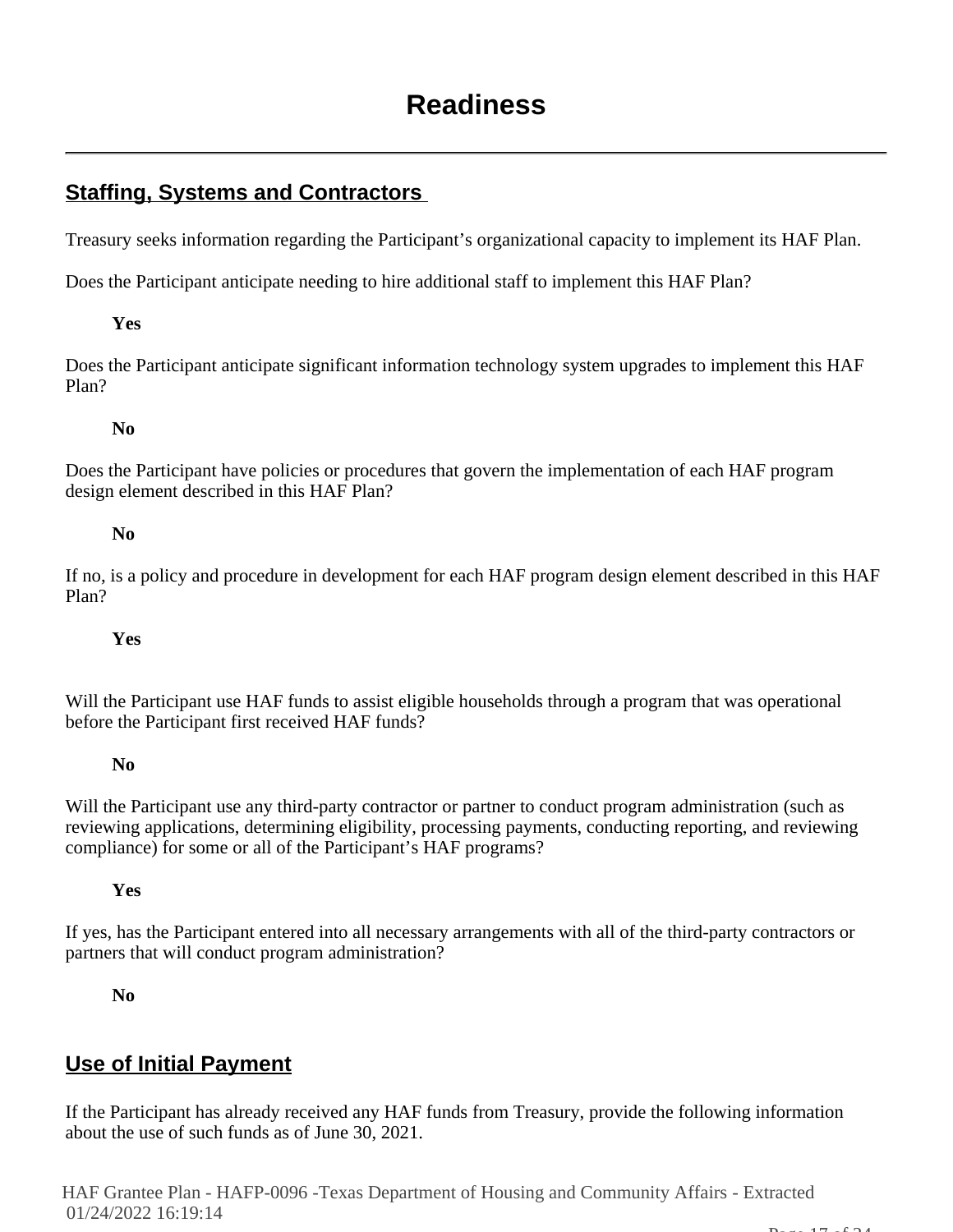What amount of the HAF funds that the Participant has received been disbursed to eligible homeowners?

# **\$0.00**

Has the Participant begun accepting applications from homeowners for any HAF-funded programs?

# **No**

How much of the HAF funds that the Participant has received been obligated?

# **\$0.00**

Provide a brief description of how the Participant has used the HAF funds it has received.

# **N/A**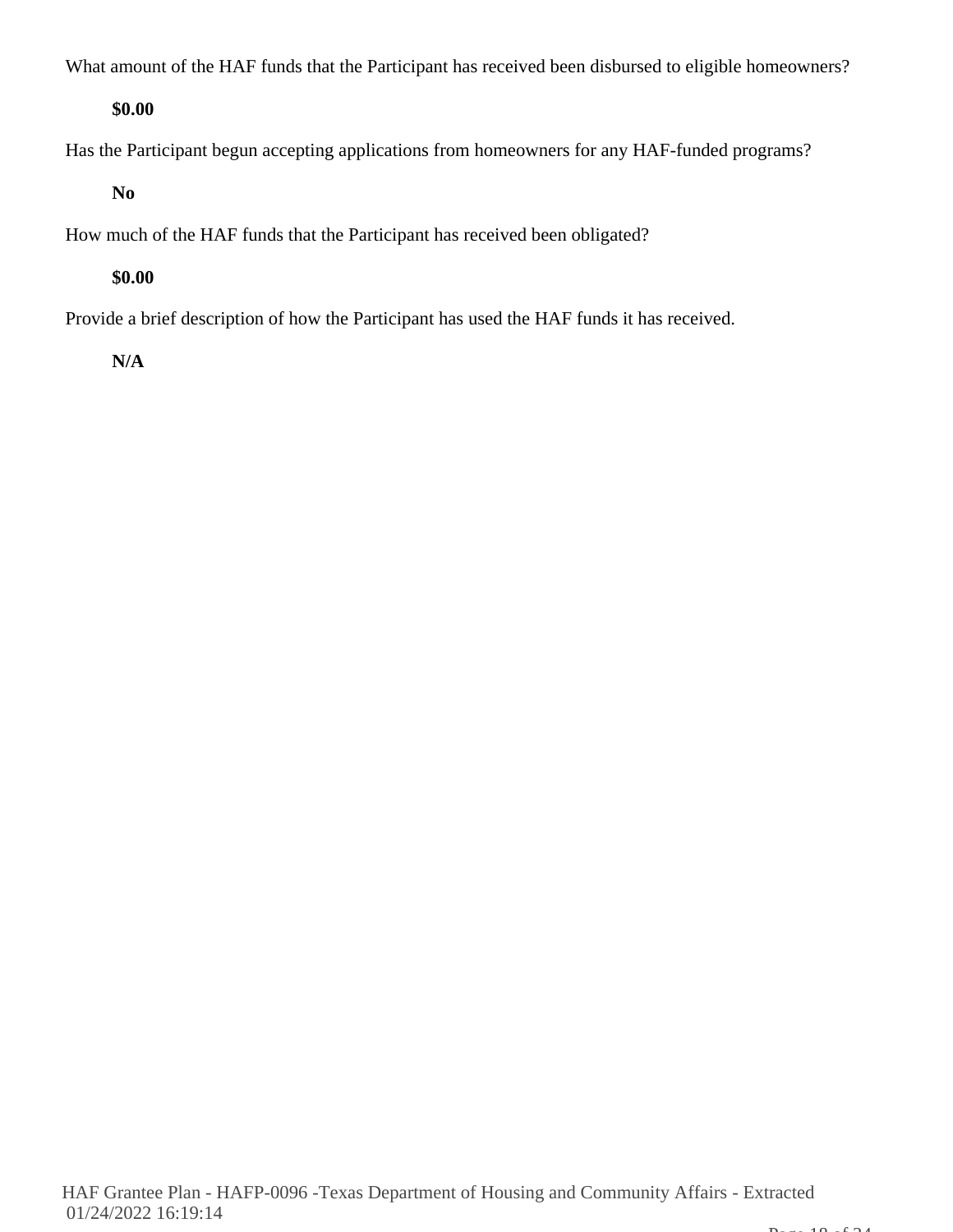# **Budgeting of HAF Funds by Program Design Element**

Specify the amounts of HAF funds that the Participant proposes to allocate to each of the following program design elements, if offered:

| <b>Measure</b>                                      | <b>Amount</b>    |
|-----------------------------------------------------|------------------|
| Mortgage Payment Assistance                         | \$0.00           |
| Mortgage Principal Reduction                        | \$60,367,726.00  |
| Payment Assistance for Homeowner's Internet Service | \$0.00           |
| Payment Assistance for HOA fees or liens            | \$5,000,000.00   |
| Payment Assistance for Delinquent Property Taxes    | \$80,204,648.10  |
| Mortgage Reinstatement                              | \$543,309,531.00 |
| <b>Facilitate Mortgage Interest Rate Reduction</b>  | \$0.00           |
| Payment Assistance for Homeowner's Insurance        | \$5,000,000.00   |
| Payment Assistance for Down Payment Assist. Loans   | \$0.00           |
| <b>Payment Assistance for Homeowners Utilities</b>  | \$0.00           |

#### **Other measures to prevent homeowner displacement**

| <b>Measure</b> | Amount |
|----------------|--------|
| None           | \$0.00 |

|  | Displacement Prevention Sub-Total | \$693,881,905.10 |
|--|-----------------------------------|------------------|
|--|-----------------------------------|------------------|

# **Counseling or Legal Services**

The Participant may allocate up to 5% of its HAF funds for counseling or educational efforts by housing counseling agencies approved by the Department of Housing and Urban Development or a tribal government, or legal services, target to households eligible to be served with funding from the HAF related to foreclosure prevention or displacement.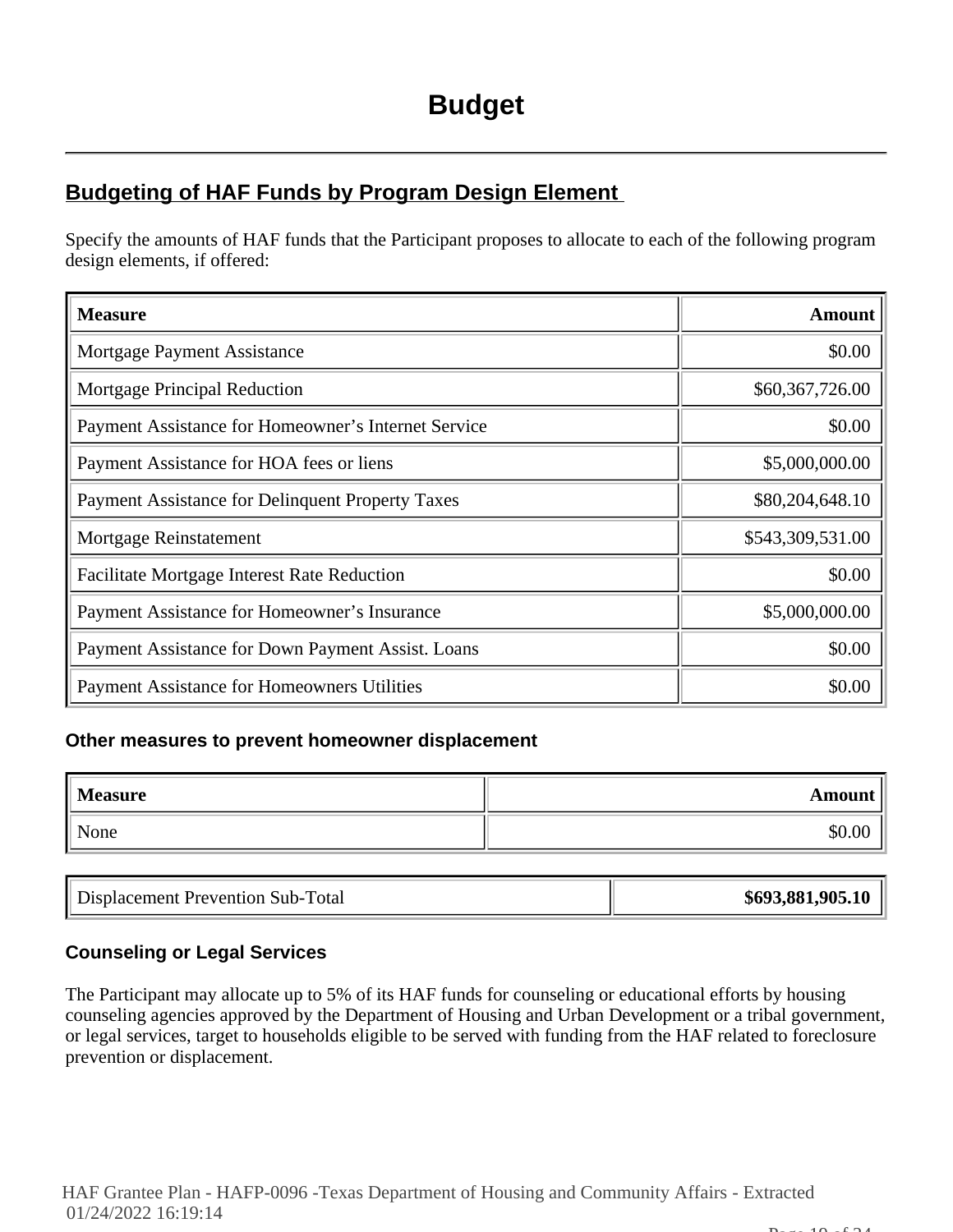| Specify the Participant's allocations for the following | Amount          |
|---------------------------------------------------------|-----------------|
| Counseling or Educational Services                      | \$10,000,000.00 |
| <b>Legal Services</b>                                   | \$12,000,000.00 |

| Services Sub-7<br>Total | \$22,000,000.00 |
|-------------------------|-----------------|
|                         |                 |

# **Reimbursement of Funds Expended After January 21, 2020**

As described in the HAF guidance, HAF funds may be used for reimbursement of certain expenses between January 21, 2020 and the date when the first HAF funds are disbursed by the HAF participant under the HAF for a qualified expense (with certain limitations, as set forth in the HAF guidance).

| Type of Expense | Amount |
|-----------------|--------|
| None            | \$0.00 |

| . .<br>отаг<br>ъ.<br>.<br>. |  |
|-----------------------------|--|
|                             |  |

# **Allocation of Administrative Expenses**

| <b>Type of Expense</b>                                                                                                                                                                                                        | Amount          |
|-------------------------------------------------------------------------------------------------------------------------------------------------------------------------------------------------------------------------------|-----------------|
| Contingency Funds for Eligible Administrative Expenses                                                                                                                                                                        | \$2,332,100.90  |
| Turnkey Vendor (Yardi): Web-based application intake and processing system;<br>application review, prioritization, underwriting and approval; calculation and<br>disbursement of payments; reporting; call center operations. | \$90,000,000.00 |
| Vendor and third party administrative support, including Quality Assurance/Quality<br>Control, audit functions, fraud and abuse functions, etc.                                                                               | \$7,000,000.00  |
| Contracts with CDCs, Housing Counselors, Affordable Housing Providers for Intake<br><b>Centers and Outreach</b>                                                                                                               | \$8,500,000.00  |
| Marketing and Community Outreach, Multiple Languages                                                                                                                                                                          | \$8,500,000.00  |
| TDHCA Administrative Expenses including staff salaries, benefits, and expenses<br>(computers, travel, etc.)                                                                                                                   | \$10,000,000.00 |

| Administrative Expenses Sub-Total | \$126,332,100.90 |
|-----------------------------------|------------------|
|-----------------------------------|------------------|

| Total Plan Requested Amount | \$842,214,006.00 |
|-----------------------------|------------------|
|-----------------------------|------------------|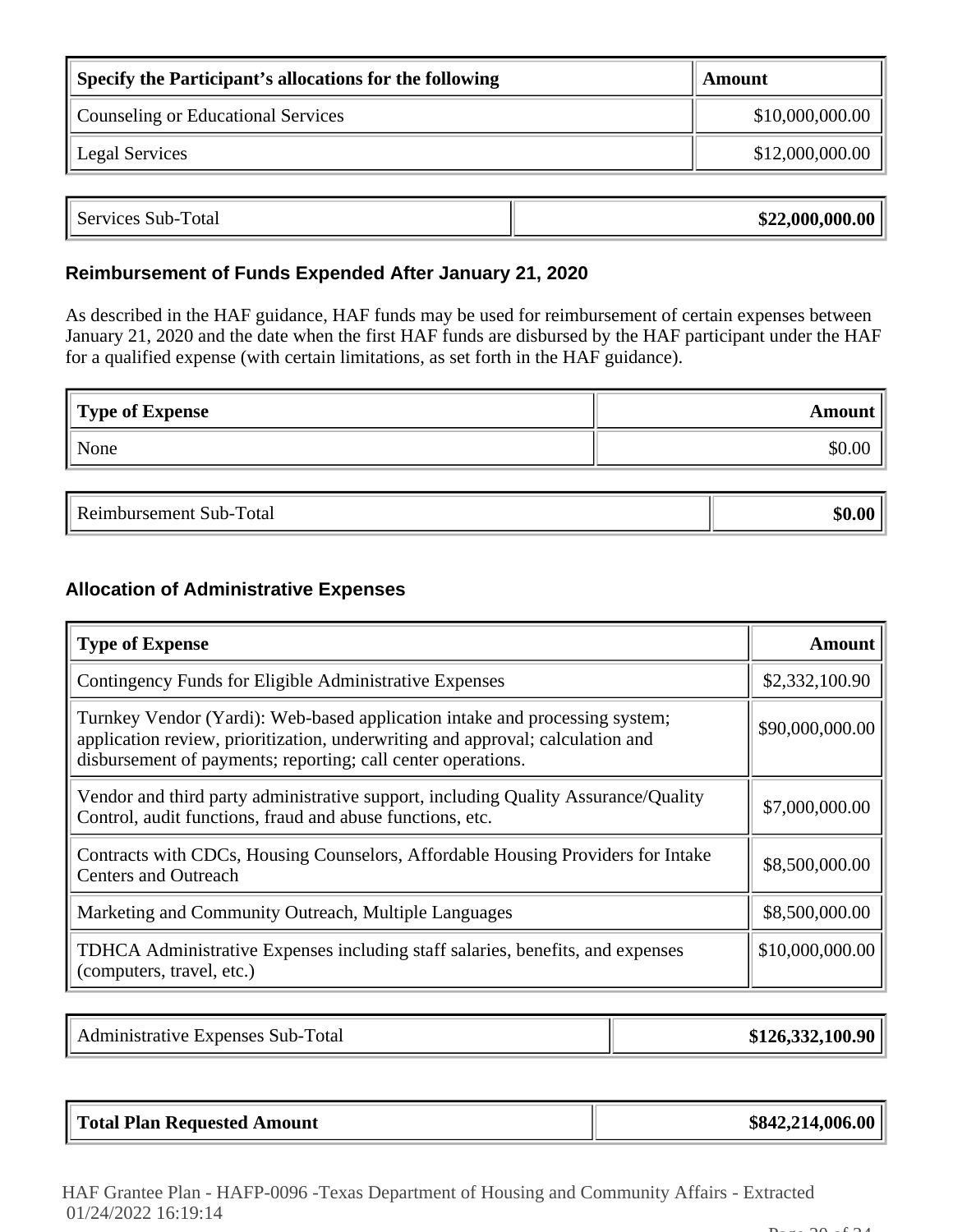Amount Requested Confirmation:

**Yes**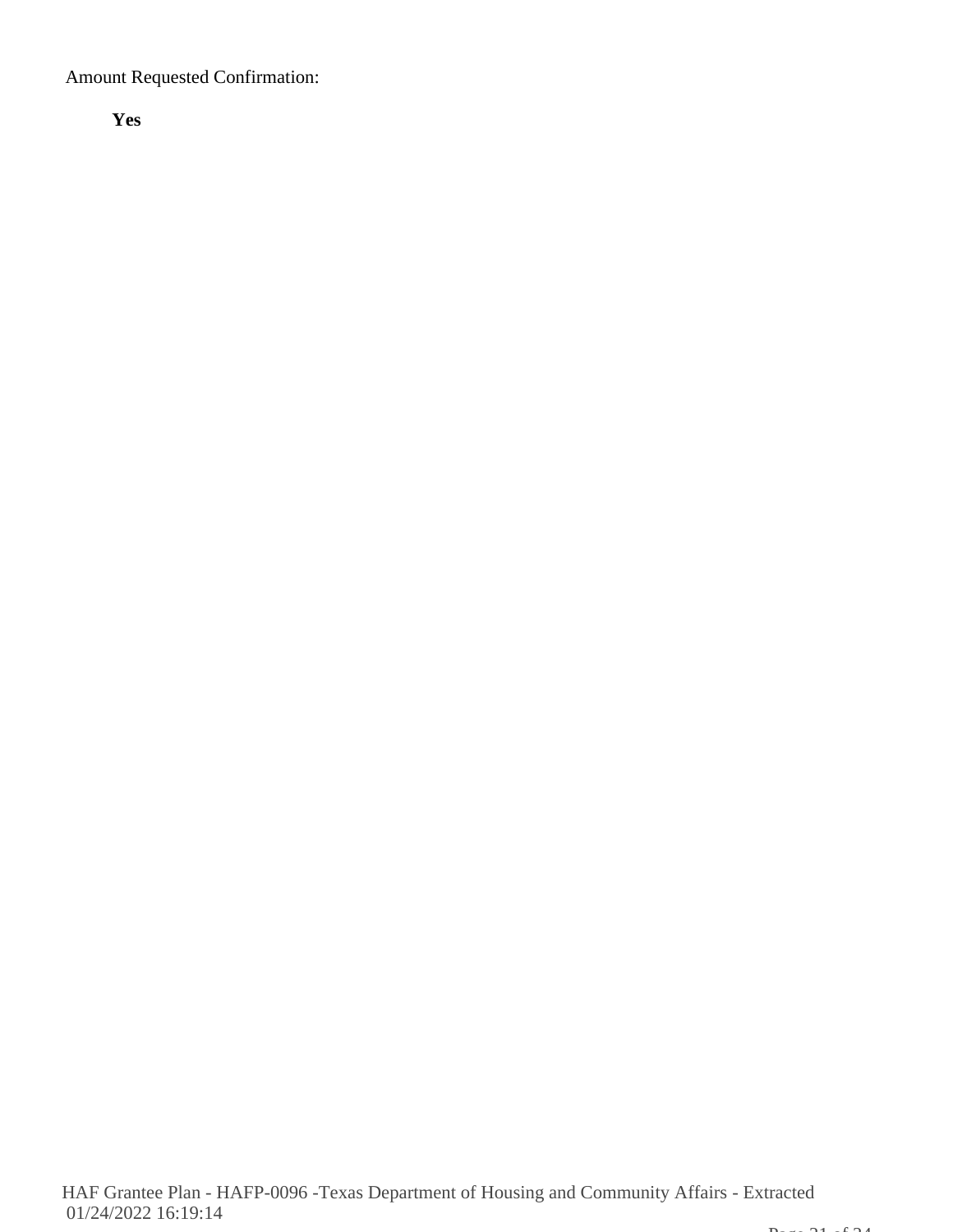# **Contacts**

Please identify up to three contacts for the Participant- a primary contact, a designated point of contact for reporting, and an additional contact.

# **Primary Contact**

Name: **Bobby Wilkinson**

Agency/Office: **Texas Department of Housing and Community Affairs**

Email: **bobby.wilkinson@tdhca.state.tx.us**

Phone Number: **5124753296**

#### **Reporting Contact**

Name: **Tanya Birks**

Agency/Office: **Texas Department of Housing and Community Affairs**

Email: **tanya.birks@tdhca.state.tx.us**

Phone Number: **5124754070**

#### **Additional Contact**

Name: **Monica Galuski**

Agency/Office: **Texas Department of Housing and Community Affairs**

Email: **monica.galuski@tdhca.state.tx.us**

Phone Number: **5129369268**

#### **Proprietary or Otherwise Non-Public Information**

Does your plan submission include any information or materials that are proprietary or otherwise non-public?

**No**

If "Yes," please indicate which information or materials are proprietary or otherwise non-public.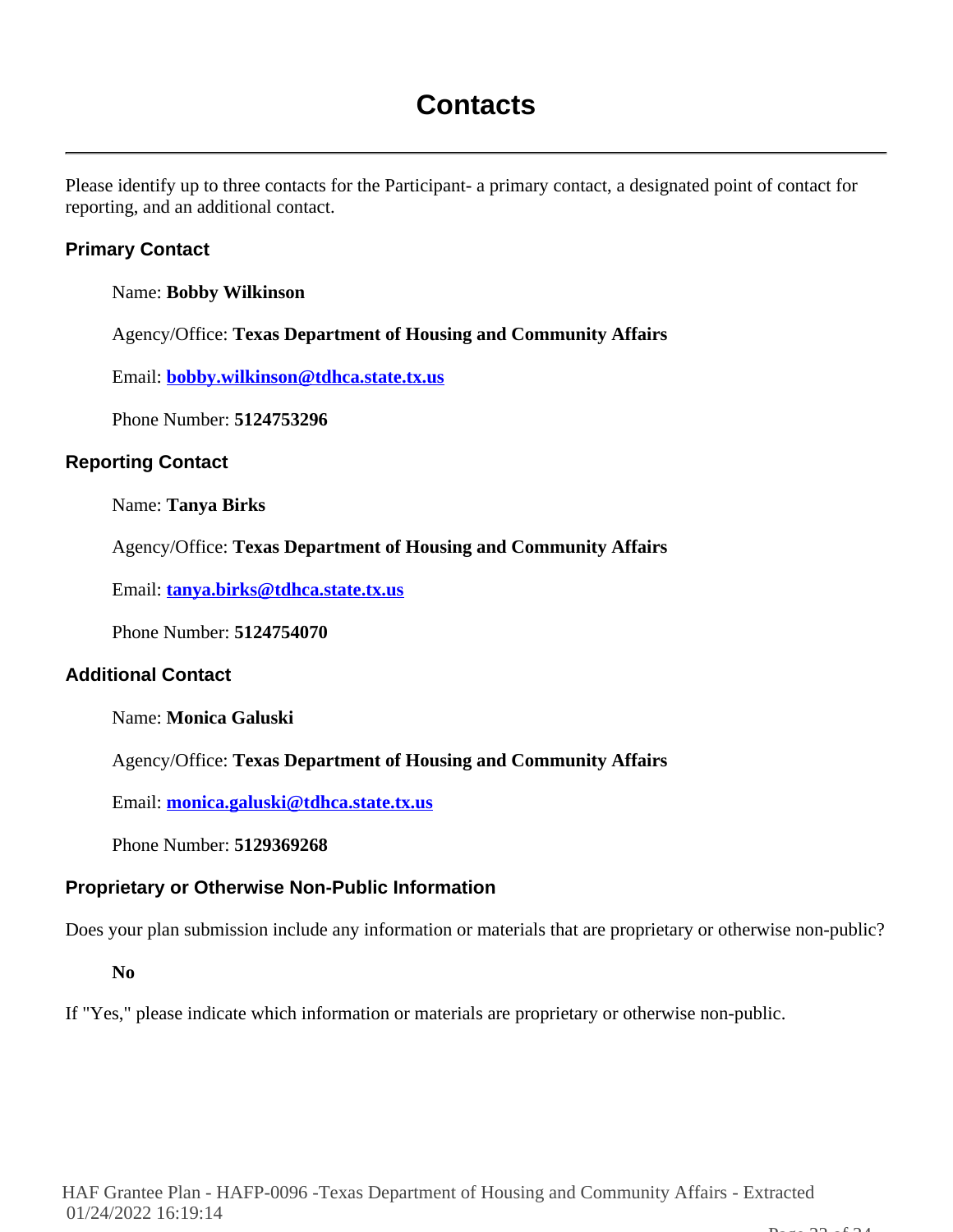# **Title VI Assurances**

You must provide on behalf of the HAF Participant assurances that the HAF Participant will comply with Title VI of Civil Rights Act of 1964. Please download the assurances, then review, sign, and upload the signed copy to this page before submitting the HAF Plan.

| $^{\prime}$ Title | Upload Date       |
|-------------------|-------------------|
| TDHCATitleVI      | 9/30/2021 7:06 AM |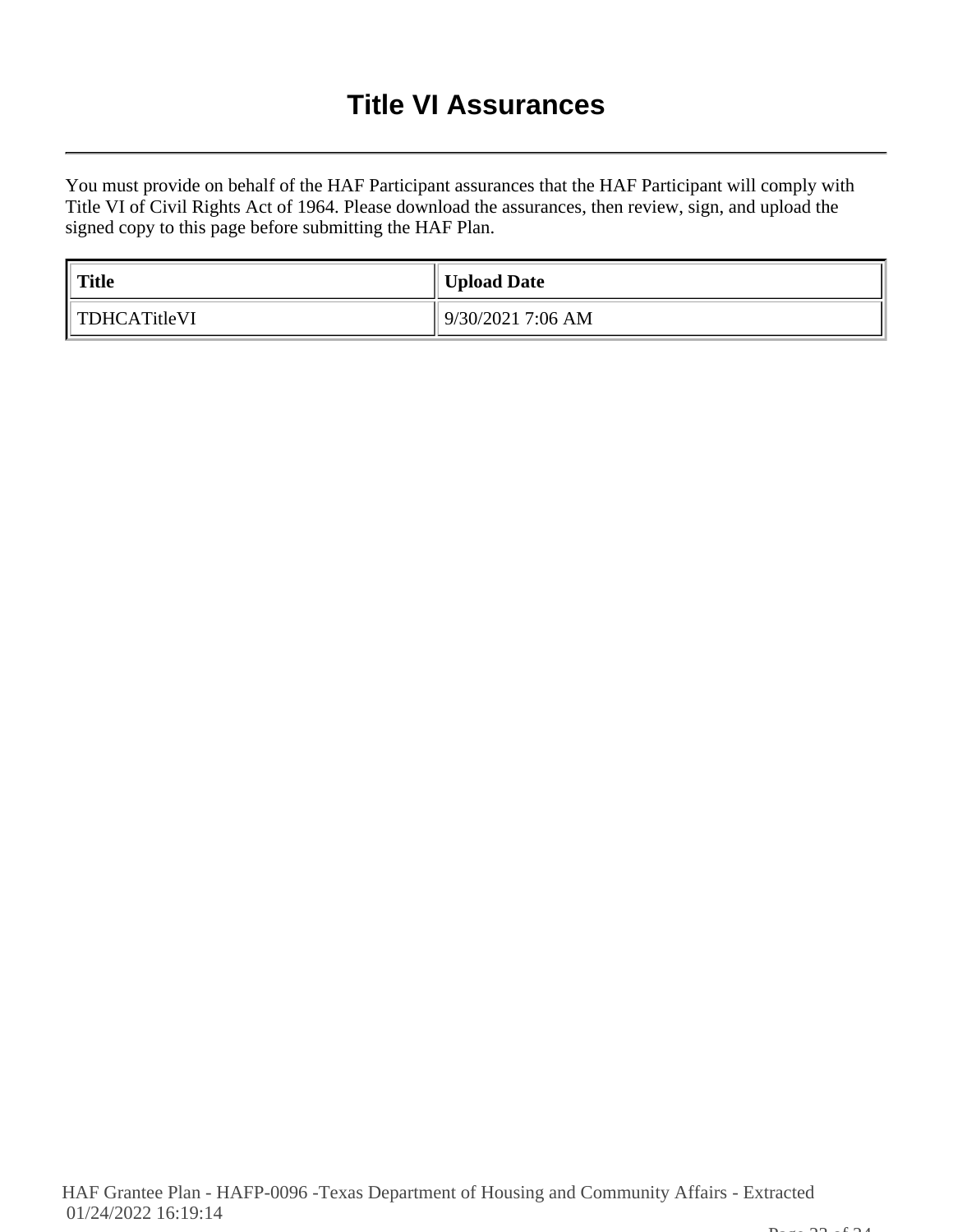I (the undersigned) certify that the information provided in the HAF submission is accurate and complete after reasonable inquiry of people, systems, and other information available to the HAF Participant. The HAF participant and I acknowledge that any materially false, fictitious, or fraudulent statement or representation (or concealment or omission of material fact) in this submission may be the subject of criminal prosecution under the False Statements Accountability Act of 1996, as amended, 18 U.S.C. § 1001 and also may subject me and HAF Participant to civil penalties and/or administrative remedies for false claims or otherwise, (including 31 U.S.C. §3729 et seq.). I am an authorized representative of HAF Participant with authority to make the above certifications and representations on behalf of the HAF Participant.

Name of HAF Participant:

# **Texas Department of Housing and Community Affairs**

Name and Title of Certifying Official

Name: **Bobby Wilkinson**

Title: **Executive Director**

Telephone: **5124753296**

Email: **bobby.wilkinson@tdhca.state.tx.us**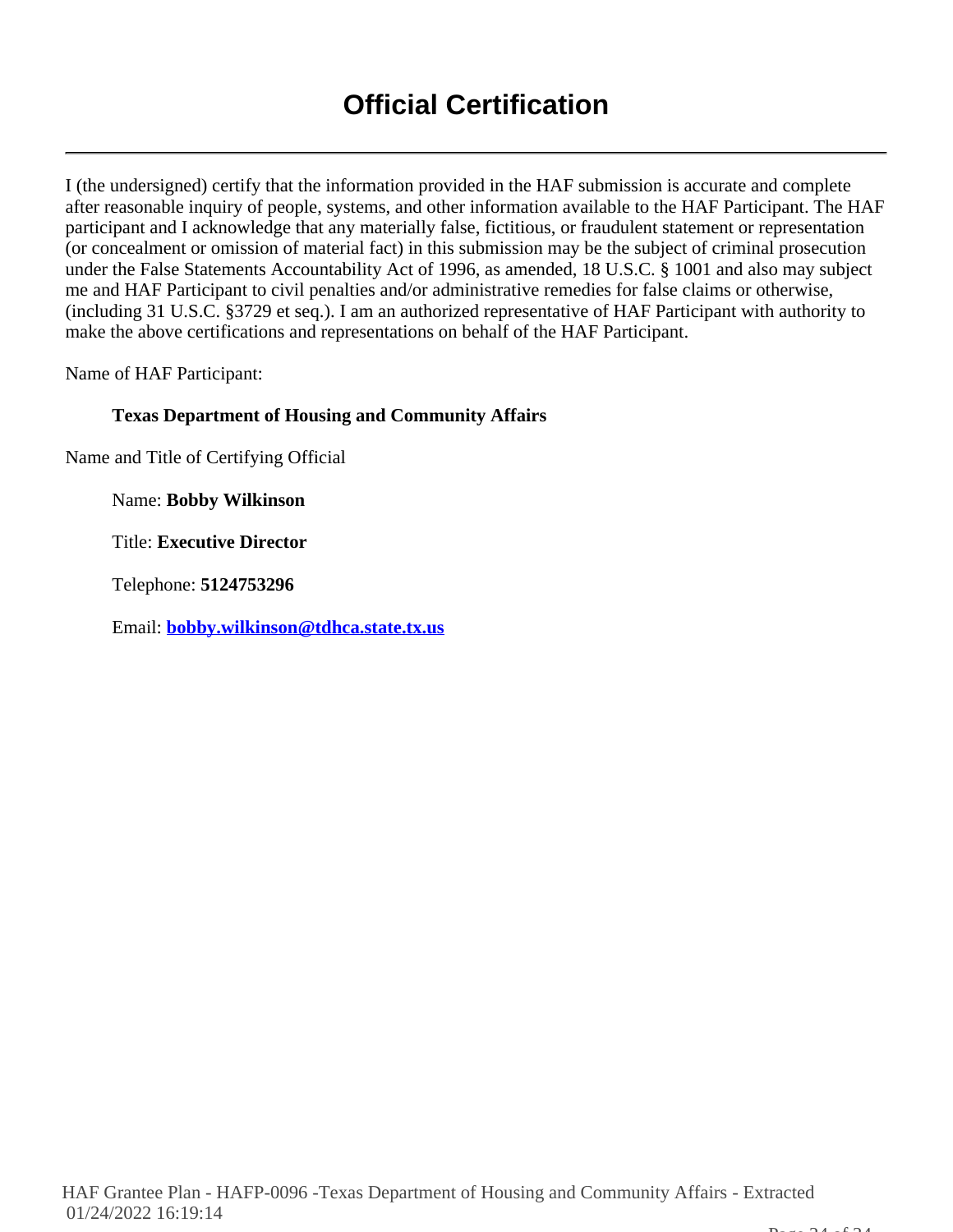# **Texas Department of Housing and Community Affairs Loan Modification with HAF Contribution Program (Modified Mortgage Principal Reduction Program)**

| <b>Criteria</b>                                                     | <b>Terms</b>                                                                                                                                                                                                                                                                                                                                                                                                                                                                                                                                                                                                                                                                                                                                                                                                                                                                                                                                                                                                                                                                                                                                                                                                                                                                                                                                                                                                                                                                                                                                                                                                                                                              |
|---------------------------------------------------------------------|---------------------------------------------------------------------------------------------------------------------------------------------------------------------------------------------------------------------------------------------------------------------------------------------------------------------------------------------------------------------------------------------------------------------------------------------------------------------------------------------------------------------------------------------------------------------------------------------------------------------------------------------------------------------------------------------------------------------------------------------------------------------------------------------------------------------------------------------------------------------------------------------------------------------------------------------------------------------------------------------------------------------------------------------------------------------------------------------------------------------------------------------------------------------------------------------------------------------------------------------------------------------------------------------------------------------------------------------------------------------------------------------------------------------------------------------------------------------------------------------------------------------------------------------------------------------------------------------------------------------------------------------------------------------------|
| <b>Brief description</b>                                            | For purposes of the portal, this program is reflected as a Mortgage Principal Reduction program design<br>element. However, it is a Loan Modification with HAF Contribution that provides funds for loss mitigation<br>measures intended to result in a permanently sustainable monthly payment for borrowers unable to meet<br>scheduled payment requirements due to a financial hardship associated with the Coronavirus pandemic.<br>HAF funds may be used to effect principal reductions, reduce the rate of interest, recast payment terms,<br>repay funds advanced by the servicer on the borrower's behalf, and as otherwise appropriate to ensure<br>such assistance, when leveraged with other available loss mitigation options, results in a sustainable<br>payment amount for the borrower. Because each loan modification may be a combination of strategies,<br>this program did not fit, from a budget standpoint, into any one category in the portal. TDHCA felt the<br>Mortgage Principal Reduction Program was the closest to an overall fit.<br>Homeowners assisted through the Loan Modification with HAF Contribution Program that have delinquent<br>property charges, such as property taxes, insurance, and HOA fees that threaten sustained ownership of the<br>property but are outside the scope of the Loan Modification with HAF Contribution Program (amounts not<br>advanced by the servicer), can apply for assistance for those property charges through the Property Charge<br>Default Resolution Program.<br>Homeowners that receive assistance through this program may not receive assistance through the<br>Reinstatement Program. |
| Maximum amount of assistance<br>per homeowner                       | Each Homeowner will be eligible for up to \$40,000 through this program to be used only for the<br>homeowner's primary residence.                                                                                                                                                                                                                                                                                                                                                                                                                                                                                                                                                                                                                                                                                                                                                                                                                                                                                                                                                                                                                                                                                                                                                                                                                                                                                                                                                                                                                                                                                                                                         |
| Homeowner eligibility criteria<br>and documentation<br>requirements | Same as General Eligibility Requirements plus<br>Statement of inability to resume current mortgage payments even if the loan is reinstated. Self-<br>$\bullet$<br>attestation, no documentation requirement.<br>Homeowner must be at or below the greater of 100% AMFI or 100% US Median Income. Based on<br>the data-driven needs assessment, the need for HAF funds far exceeds the amount of funds<br>available. As such, TDHCA is limiting assistance to those at or below 100% AMFI/100% US Median.<br>See Income Determination below for documentation requirement.                                                                                                                                                                                                                                                                                                                                                                                                                                                                                                                                                                                                                                                                                                                                                                                                                                                                                                                                                                                                                                                                                                 |
|                                                                     | <b>Homeowner Eligibility Criteria Documentation Requirements</b><br>Applicant attestation as to financial hardship after January 21, 2021,<br><b>Financial Hardship</b><br>including description of the nature of the financial hardship (job loss, reduction in income, etc.)                                                                                                                                                                                                                                                                                                                                                                                                                                                                                                                                                                                                                                                                                                                                                                                                                                                                                                                                                                                                                                                                                                                                                                                                                                                                                                                                                                                            |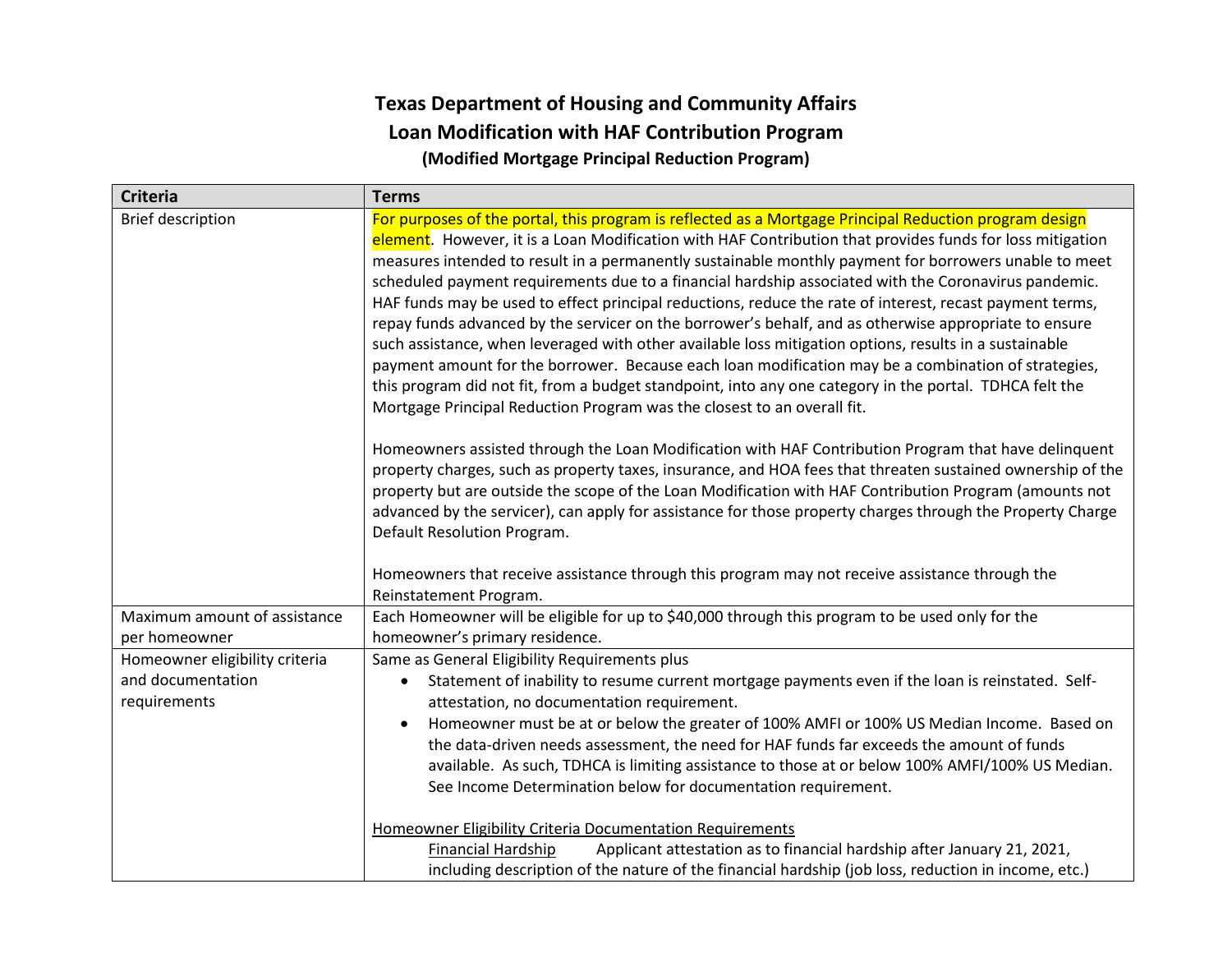|                                       | Justification<br>Required by Treasury. Self-attestation eliminates barriers to participation.                                                                                                                                                                                                                                                                                                                                                                                                                                                                                                                                                                                                                                                                                                                                                                                                                                                                                                                                   |
|---------------------------------------|---------------------------------------------------------------------------------------------------------------------------------------------------------------------------------------------------------------------------------------------------------------------------------------------------------------------------------------------------------------------------------------------------------------------------------------------------------------------------------------------------------------------------------------------------------------------------------------------------------------------------------------------------------------------------------------------------------------------------------------------------------------------------------------------------------------------------------------------------------------------------------------------------------------------------------------------------------------------------------------------------------------------------------|
|                                       | Applicant must provide a form of identification (current or expired)<br>Identification<br>including, but not limited to, a driver's license, state identification card, voter registration card,<br>school registration form, library card, passport, student ID, social security card, military ID,<br>naturalization certificate, lawful permanent residency card, employment authorization document,<br>or birth certificate.<br>Justification<br>Confirming the applicant's identity is important for several reasons,                                                                                                                                                                                                                                                                                                                                                                                                                                                                                                      |
|                                       | including fraud prevention. TDHCA is making the supporting documentation requirement as broad<br>and flexible as possible to reduce any potential barriers to participation.                                                                                                                                                                                                                                                                                                                                                                                                                                                                                                                                                                                                                                                                                                                                                                                                                                                    |
|                                       | Income Determination Applicant attestation as to household income, plus supporting<br>documentation, including paystubs, W-2s or other wage statements, IRS Form 1099, tax filings,<br>depository institution statements demonstrating regular income, or an employer attestation.<br>Additional documentation being considered includes evidence of current participation in Head<br>Start, the Low Income Home Energy Assistance Program (LIHEAP), the Comprehensive Energy<br>Assistance Program (CEAP), or the Supplemental Nutrition Assistance Program (SNAP).<br>Treasury described two permissible approaches for income determination.<br>Justification<br>TDCHA attempted to develop a reasonable, fact-specific proxy, but was unable to develop a suitable<br>proxy. As such, TDHCA is using the second permissible approach, that of supporting<br>documentation. TDHCA is making the supporting documentation requirement as broad and flexible<br>as possible to reduce any potential barriers to participation. |
|                                       | Preferred documentation is a utility bill that reflects the homeowner as the<br><b>Owner Occupancy</b><br>payer for the account; in lieu of supporting documentation, a homeowner attestation will be                                                                                                                                                                                                                                                                                                                                                                                                                                                                                                                                                                                                                                                                                                                                                                                                                           |
|                                       | accepted.<br>Justification<br>Will assist in avoiding duplication of benefits with Rent Relief programs, and<br>should aid in with fraud prevention. Self-attestation eliminates barriers to participation.                                                                                                                                                                                                                                                                                                                                                                                                                                                                                                                                                                                                                                                                                                                                                                                                                     |
|                                       | <b>Primary Residence</b><br>Homeowner attestation; no additional documentation.<br>Justification<br>Required by Treasury. Self-attestation eliminates barriers to participation.                                                                                                                                                                                                                                                                                                                                                                                                                                                                                                                                                                                                                                                                                                                                                                                                                                                |
| Loan eligibility criteria specific to | Delinquent by at least one payment, including any payments during a forbearance period.<br>$\bullet$                                                                                                                                                                                                                                                                                                                                                                                                                                                                                                                                                                                                                                                                                                                                                                                                                                                                                                                            |
| the program                           | Original loan balance must be within conforming loan limits at the time of loan origination.<br>$\bullet$                                                                                                                                                                                                                                                                                                                                                                                                                                                                                                                                                                                                                                                                                                                                                                                                                                                                                                                       |
|                                       |                                                                                                                                                                                                                                                                                                                                                                                                                                                                                                                                                                                                                                                                                                                                                                                                                                                                                                                                                                                                                                 |
|                                       | Loan Eligibility Criteria Documentation Requirements                                                                                                                                                                                                                                                                                                                                                                                                                                                                                                                                                                                                                                                                                                                                                                                                                                                                                                                                                                            |
|                                       | Original loan balance must be confirmed by Servicer, either through CDF or<br><b>Original Principal</b>                                                                                                                                                                                                                                                                                                                                                                                                                                                                                                                                                                                                                                                                                                                                                                                                                                                                                                                         |
|                                       |                                                                                                                                                                                                                                                                                                                                                                                                                                                                                                                                                                                                                                                                                                                                                                                                                                                                                                                                                                                                                                 |
|                                       | in writing. For non-traditional mortgage loans for which the servicer cannot provide confirmation,                                                                                                                                                                                                                                                                                                                                                                                                                                                                                                                                                                                                                                                                                                                                                                                                                                                                                                                              |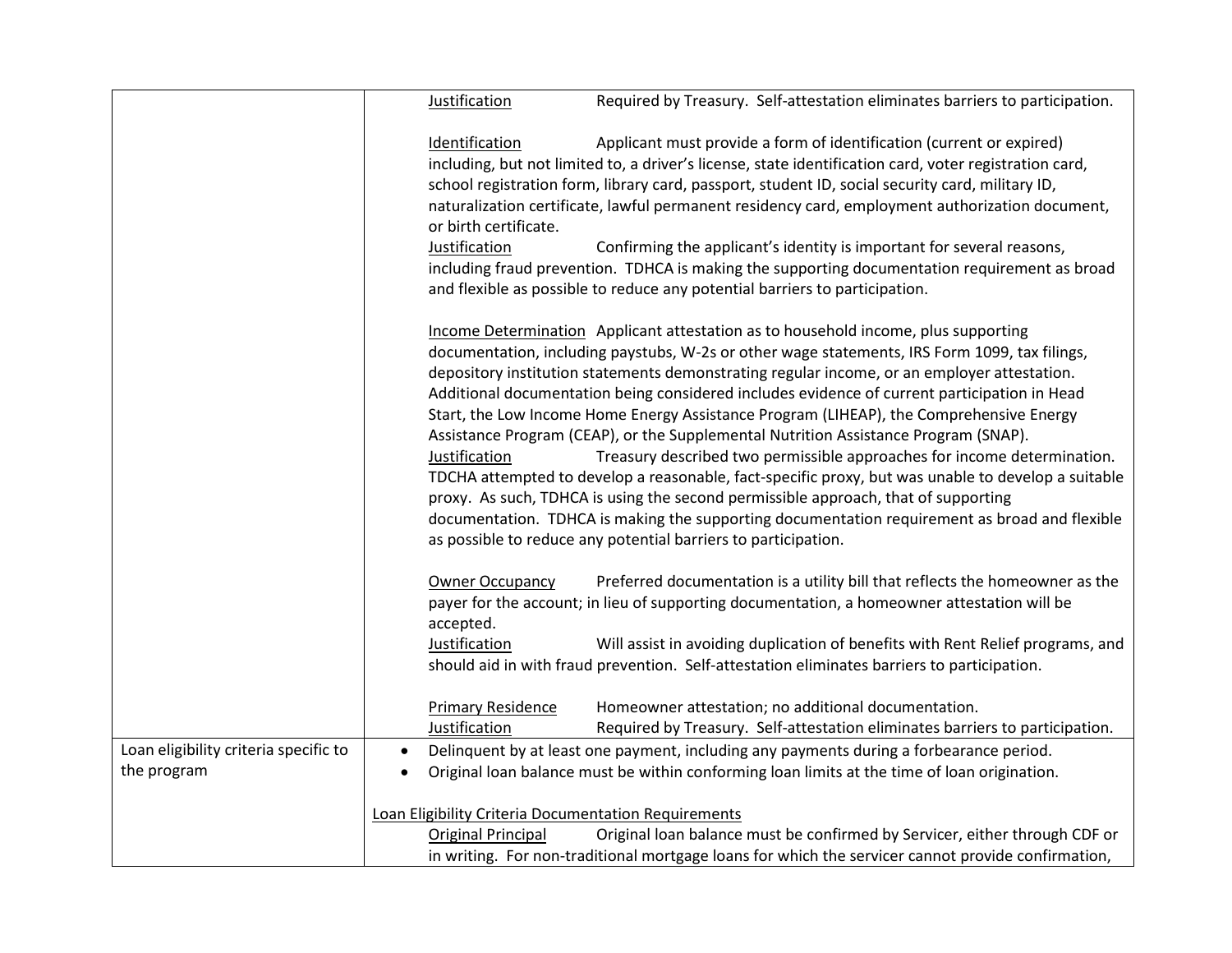|                             | other sources of documentation, including those that may be provided by the homeowner<br>applicant, will be considered, to the extent they confirm that the original principal amount of the<br>mortgage loan was within the conforming loan limits at the time of origination.<br>Required by Treasury. TDHCA is making the supporting documentation<br>Justification<br>requirement as broad and flexible as possible, to reduce any potential barriers to participation. |
|-----------------------------|-----------------------------------------------------------------------------------------------------------------------------------------------------------------------------------------------------------------------------------------------------------------------------------------------------------------------------------------------------------------------------------------------------------------------------------------------------------------------------|
|                             | Loan delinquency (must be confirmed either by the Servicer, or through the<br>Delinquency<br>provision of a mortgage loan statement that reflects the delinquency. With respect to non-<br>traditional loans, if no mortgage loan statement is available, an attestation by the Servicer will be<br>considered.<br>Justification<br>A reinstatement program is, by definition, to cure a delinquency. TDHCA is                                                              |
|                             | making the supporting documentation requirement as broad and flexible as possible to reduce any                                                                                                                                                                                                                                                                                                                                                                             |
| <b>Property Eligibility</b> | potential barriers to participation.<br><b>Property Eligibility Criteria Documentation Requirements</b>                                                                                                                                                                                                                                                                                                                                                                     |
|                             | Proof of Ownership<br>For manufactured or mobile homes not permanently affixed to real<br>property, a Title Certificate or Statement of Ownership in the Homeowner's name is the preferred<br>documentation; a homeowner attestation will be accepted.                                                                                                                                                                                                                      |
|                             | Will assist in preventing against duplication of benefits with Rent Relief<br>Justification<br>programs. Self-attestation eliminates barriers to participation.                                                                                                                                                                                                                                                                                                             |
| Form of Assistance          | Assistance will be structured as a non-recourse grant.                                                                                                                                                                                                                                                                                                                                                                                                                      |
| Payment requirements        | Payments may be made directly to the lender or servicer, as appropriate. Payments can be made by ACH or<br>by check, in accordance with servicer instructions. Payments can be made to servicers participating through<br>the CDF, or servicers interacting through the portal. Payment amount will be determined by verifying the<br>outstanding delinquent amount during the underwriting and approval process.                                                           |
|                             | To receive payment, a servicer must either have an NMLS number, or<br><b>NMLS or Exemption</b><br>qualify for an exemption under Texas Finance Code, Section 156.202. Servicers can attest as to<br>eligibility for the exemption.                                                                                                                                                                                                                                          |
|                             | Justification<br>To safeguard against fraud and abuse. TDHCA believes the permissible<br>exemptions to be sufficiently broad to accommodate non-traditional mortgage loans, while helping<br>to safeguard against fraud and abuse. TDHCA does not consider this requirement to be a barrier to<br>participation.                                                                                                                                                            |
| <b>Intake Centers</b>       | TDHCA is utilizing Intake Centers (housing counselors, legal aid providers, community development<br>corporations, etc.) to assist homeowners with completing and submitting applications and required<br>documentation, eliminating barriers to participation by otherwise eligible homeowners that may have<br>difficulty completing the application or uploading the supporting documentation.                                                                           |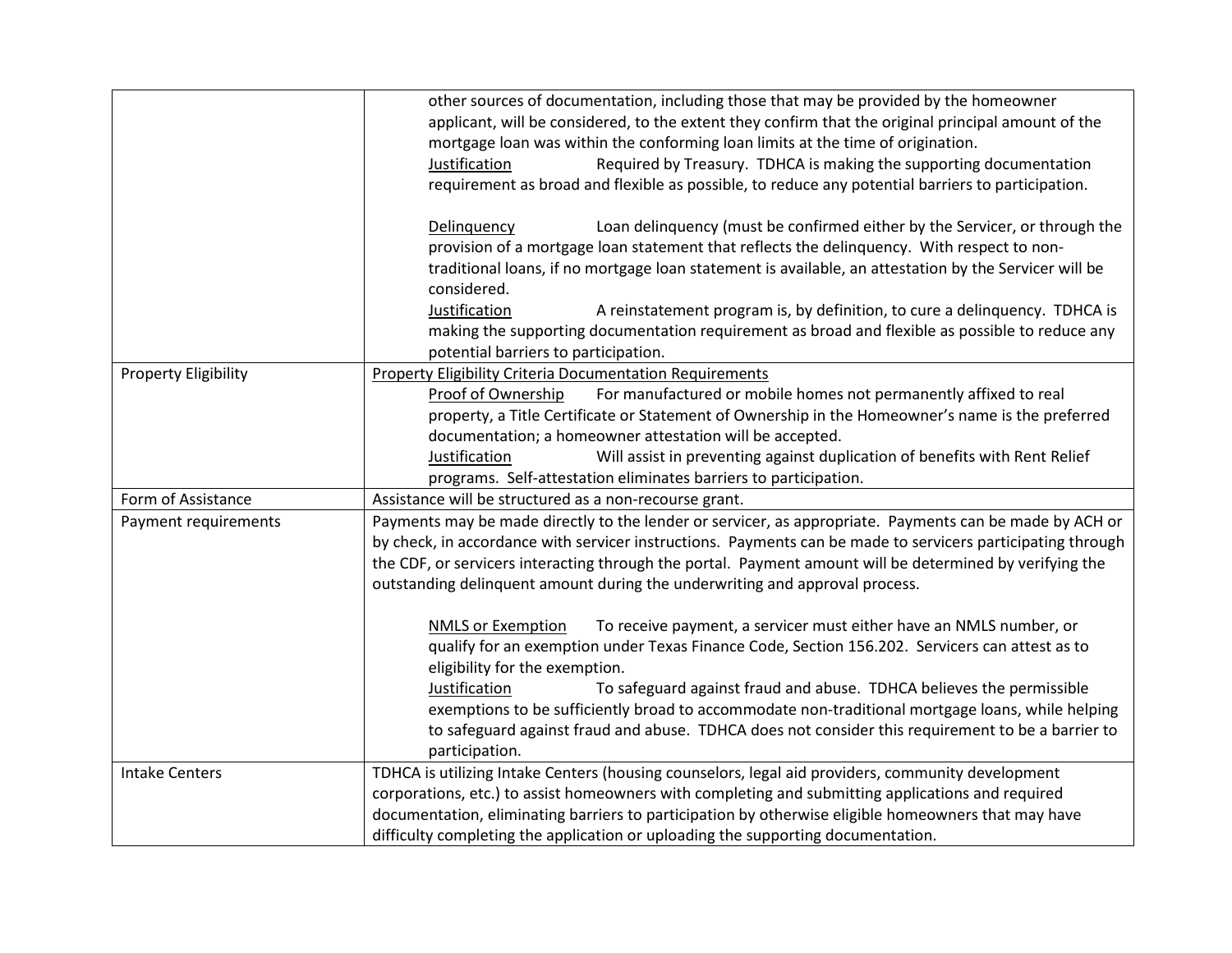# **Texas Department of Housing and Community Affairs Mortgage Reinstatement Program**

| <b>Criteria</b>                | <b>Terms</b>                                                                                                                                                                                                                                                                                                                                                                                                                                                                                                                                                                                   |
|--------------------------------|------------------------------------------------------------------------------------------------------------------------------------------------------------------------------------------------------------------------------------------------------------------------------------------------------------------------------------------------------------------------------------------------------------------------------------------------------------------------------------------------------------------------------------------------------------------------------------------------|
| <b>Brief description</b>       | Provide funds to eliminate or reduce past due payments and other delinquent amounts, including payments<br>under a forbearance plan, on forward mortgages, reverse mortgages, loans secured by manufactured<br>homes, or contracts for deed.                                                                                                                                                                                                                                                                                                                                                   |
|                                | HAF Funds may be used to bring account fully current, with no remaining delinquent amounts, and to repay<br>amounts advanced by the lender or servicer on the borrower's behalf for property charges, including<br>property taxes, mortgage insurance premiums, hazard insurance premiums, flood or wind insurance<br>premiums, ground rents, condominium fees, cooperative maintenance fees, planned unit development<br>fees, homeowners' association fees or utilities that the servicer advanced to protect lien position. Payment<br>may also include any reasonably required legal fees. |
|                                | Homeowners assisted through the Mortgage Reinstatement Program that have delinquent property<br>charges, such as property taxes, insurance, and HOA fees that threaten sustained ownership of the property<br>but are outside the scope of the Mortgage Reinstatement Program (amounts not advanced by the servicer),<br>can apply for assistance for those property charges through the Property Charge Default Resolution<br>Program.                                                                                                                                                        |
|                                | Homeowners that receive assistance through this program may not receive assistance through the Loan<br>Modification with HAF Contribution (Modified Mortgage Principal Reduction) Program.                                                                                                                                                                                                                                                                                                                                                                                                     |
|                                | HAF funds may be used to supplement other loss mitigation options offered by the servicer under investor<br>requirements or where, without HAF funds, the homeowner would not qualify for that loss mitigation<br>option.                                                                                                                                                                                                                                                                                                                                                                      |
| Maximum amount of assistance   | Each Homeowner will be eligible for up to \$40,000 through this program to be used only for the                                                                                                                                                                                                                                                                                                                                                                                                                                                                                                |
| per homeowner                  | homeowner's primary residence.                                                                                                                                                                                                                                                                                                                                                                                                                                                                                                                                                                 |
| Homeowner eligibility criteria | Same as General Eligibility Requirements plus                                                                                                                                                                                                                                                                                                                                                                                                                                                                                                                                                  |
| and documentation              | Statement of current ability to resume any required regular payments after account is reinstated.<br>$\bullet$                                                                                                                                                                                                                                                                                                                                                                                                                                                                                 |
| requirements                   | Self-attestation, no documentation requirement.                                                                                                                                                                                                                                                                                                                                                                                                                                                                                                                                                |
|                                | Housing debt to income ratio must be at or below 55%.<br>$\bullet$                                                                                                                                                                                                                                                                                                                                                                                                                                                                                                                             |
|                                | For reverse mortgages, Homeowner is either in default due to property charges or has entered a<br>$\bullet$<br>repayment plan to repay such charges, and homeowner otherwise qualifies. See Loan Eligibility<br>Criteria below for documentation requirement.                                                                                                                                                                                                                                                                                                                                  |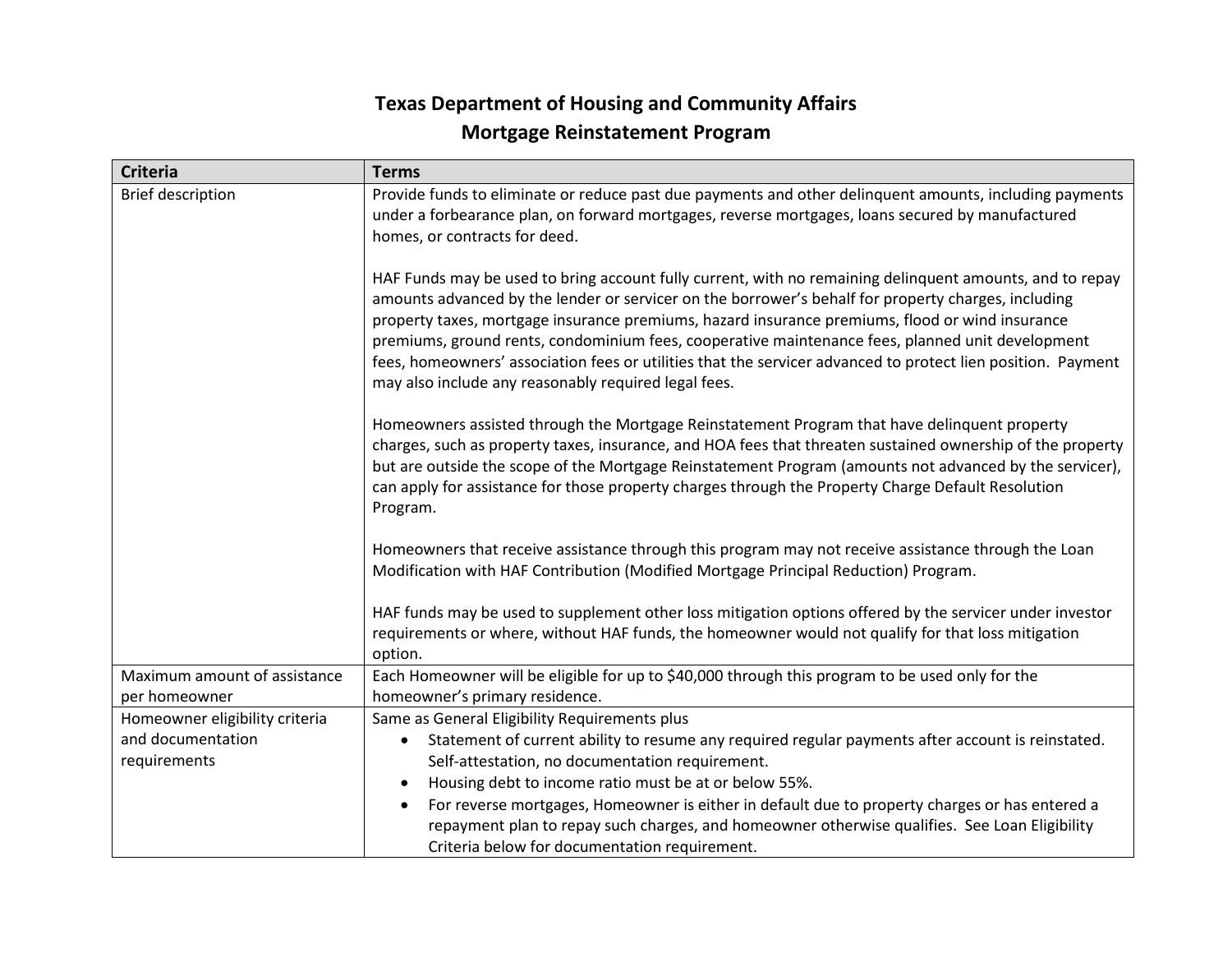| Homeowner must be at or below the greater of 100% AMFI or 100% US Median Income. Based on<br>$\bullet$<br>the data-driven needs assessment, the need for HAF funds far exceeds the amount of funds<br>available. As such, TDHCA is limiting assistance to those at or below 100% AMFI/100% US Median.<br>See Income Determination below for documentation requirement.                                                                                                                                                                                                                                                      |
|-----------------------------------------------------------------------------------------------------------------------------------------------------------------------------------------------------------------------------------------------------------------------------------------------------------------------------------------------------------------------------------------------------------------------------------------------------------------------------------------------------------------------------------------------------------------------------------------------------------------------------|
| Homeowner Eligibility Criteria Documentation Requirements<br>Financial Hardship<br>Applicant attestation as to financial hardship after January 21, 2021,<br>including description of the nature of the financial hardship (job loss, reduction in income, etc.)<br>Required by Treasury. Self-attestation eliminates barriers to participation.<br>Justification                                                                                                                                                                                                                                                           |
| Identification<br>Applicant must provide a form of identification (current or expired)<br>including, but not limited to, a driver's license, state identification card, voter registration card,<br>school registration form, library card, passport, student ID, social security card, military ID,<br>naturalization certificate, lawful permanent residency card, employment authorization document,<br>or birth certificate.<br>Justification<br>Confirming the applicant's identity is important for several reasons,<br>including fraud prevention. TDHCA is making the supporting documentation requirement as broad |
| and flexible as possible to reduce any potential barriers to participation.<br>Income Determination Applicant attestation as to household income, plus supporting<br>documentation, including paystubs, W-2s or other wage statements, IRS Form 1099, tax filings,<br>depository institution statements demonstrating regular income, or an employer attestation.<br>Additional documentation being considered includes evidence of current participation in Head<br>Start, the Low Income Home Energy Assistance Program (LIHEAP), the Comprehensive Energy                                                                |
| Assistance Program (CEAP), or the Supplemental Nutrition Assistance Program (SNAP).<br>Justification<br>Treasury described two permissible approaches for income determination.<br>TDCHA attempted to develop a reasonable, fact-specific proxy, but was unable to develop a suitable<br>proxy. As such, TDHCA is using the second permissible approach, that of supporting<br>documentation. TDHCA is making the supporting documentation requirement as broad and flexible<br>as possible to reduce any potential barriers to participation.                                                                              |
| Preferred documentation is a utility bill that reflects the homeowner as the<br><b>Owner Occupancy</b><br>payer for the account; in lieu of supporting documentation, a homeowner attestation will be<br>accepted.<br>Justification<br>Will assist in avoiding duplication of benefits with Rent Relief programs, and<br>should aid in with fraud prevention. Self-attestation eliminates barriers to participation.                                                                                                                                                                                                        |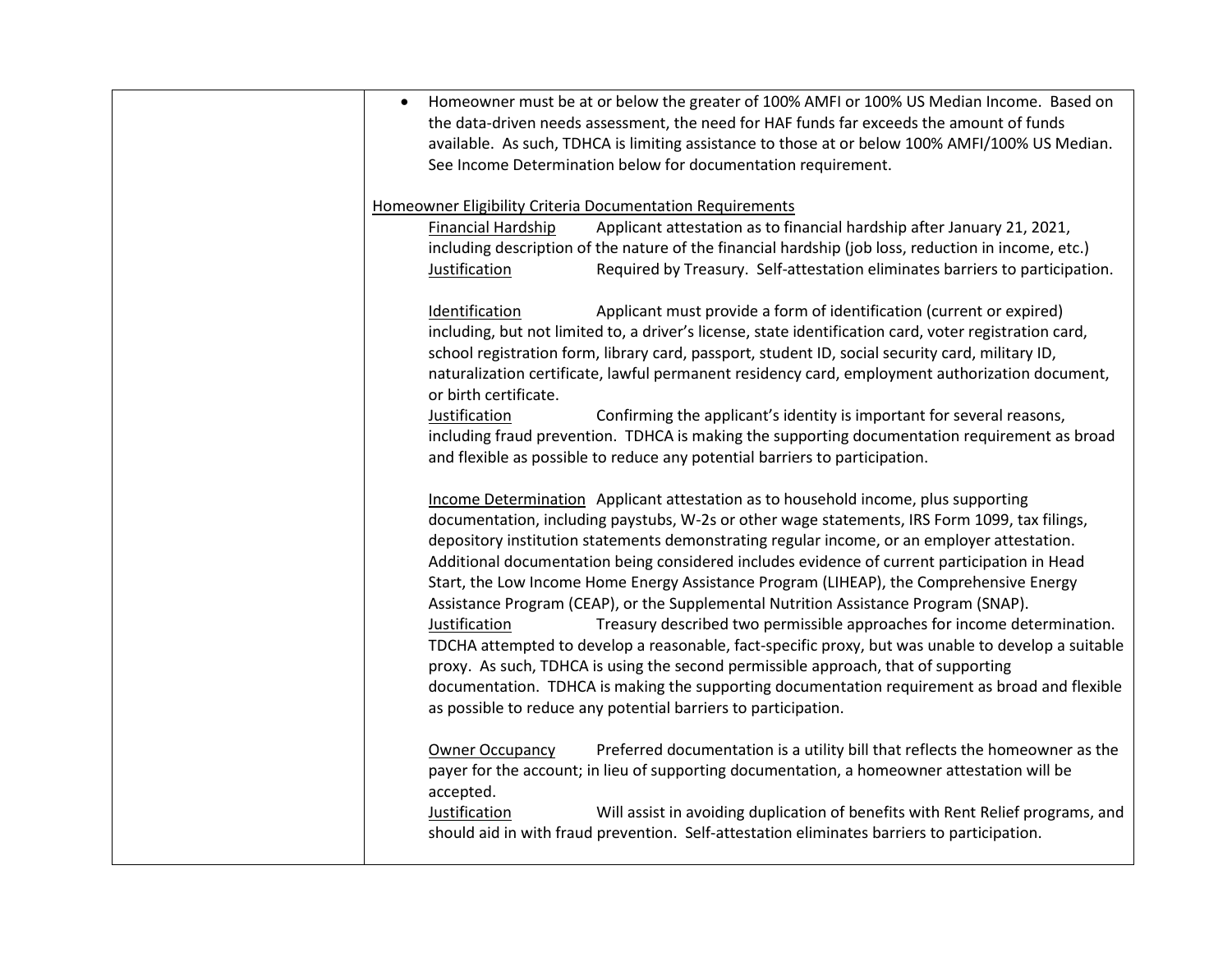|                                                      | <b>Primary Residence</b><br>Homeowner attestation; no additional documentation.                                                                                                                                                                                                                                                                                                                                                                                                              |  |  |  |  |  |
|------------------------------------------------------|----------------------------------------------------------------------------------------------------------------------------------------------------------------------------------------------------------------------------------------------------------------------------------------------------------------------------------------------------------------------------------------------------------------------------------------------------------------------------------------------|--|--|--|--|--|
|                                                      | Justification<br>Required by Treasury. Self-attestation eliminates barriers to participation.                                                                                                                                                                                                                                                                                                                                                                                                |  |  |  |  |  |
| Loan eligibility criteria specific to<br>the program | Delinquent by at least one payment, including any payments during a forbearance period or, in the<br>$\bullet$<br>case of a reverse mortgage, has outstanding property charges whether in default or in repayment<br>plan.                                                                                                                                                                                                                                                                   |  |  |  |  |  |
|                                                      | Original loan balance must be within conforming loan limits at the time of loan origination.<br>$\bullet$                                                                                                                                                                                                                                                                                                                                                                                    |  |  |  |  |  |
|                                                      | Loan Eligibility Criteria Documentation Requirements                                                                                                                                                                                                                                                                                                                                                                                                                                         |  |  |  |  |  |
|                                                      | Original loan balance must be confirmed by Servicer, either through CDF or<br>Original Principal<br>in writing. For non-traditional mortgage loans for which the servicer cannot provide confirmation,<br>other sources of documentation, including those that may be provided by the homeowner<br>applicant, will be considered, to the extent they confirm that the original principal amount of the                                                                                       |  |  |  |  |  |
|                                                      | mortgage loan was within the conforming loan limits at the time of origination.                                                                                                                                                                                                                                                                                                                                                                                                              |  |  |  |  |  |
|                                                      | Required by Treasury. TDHCA is making the supporting documentation<br>Justification<br>requirement as broad and flexible as possible, to reduce any potential barriers to participation.                                                                                                                                                                                                                                                                                                     |  |  |  |  |  |
|                                                      | Delinquency<br>Loan delinquency (or in the case of reverse mortgages, outstanding<br>property charges whether in default or in repayment plan) must be confirmed either by the<br>Servicer, or through the provision of a mortgage loan statement that reflects the delinquency. With<br>respect to non-traditional loans, if no mortgage loan statement is available, an attestation by the<br>Servicer will be considered.                                                                 |  |  |  |  |  |
|                                                      | Justification<br>A reinstatement program is, by definition, to cure a delinquency. TDHCA is<br>making the supporting documentation requirement as broad and flexible as possible to reduce any<br>potential barriers to participation.                                                                                                                                                                                                                                                       |  |  |  |  |  |
| <b>Property Eligibility</b>                          | <b>Property Eligibility Criteria Documentation Requirements</b><br>For manufactured or mobile homes not permanently affixed to real<br>Proof of Ownership<br>property, a Title Certificate or Statement of Ownership in the Homeowner's name is the preferred<br>documentation; a homeowner attestation will be accepted.<br>Will assist in preventing against duplication of benefits with Rent Relief<br>Justification<br>programs. Self-attestation eliminates barriers to participation. |  |  |  |  |  |
| Form of Assistance                                   | Assistance will be structured as a non-recourse grant.                                                                                                                                                                                                                                                                                                                                                                                                                                       |  |  |  |  |  |
| Payment requirements                                 | Payments may be made directly to the lender or servicer, as appropriate. Payments can be made by ACH or<br>by check, in accordance with servicer instructions. Payments can be made to servicers participating through<br>the CDF, or servicers interacting through the portal. Payment amount will be determined by verifying the<br>outstanding delinquent amount during the underwriting and approval process.                                                                            |  |  |  |  |  |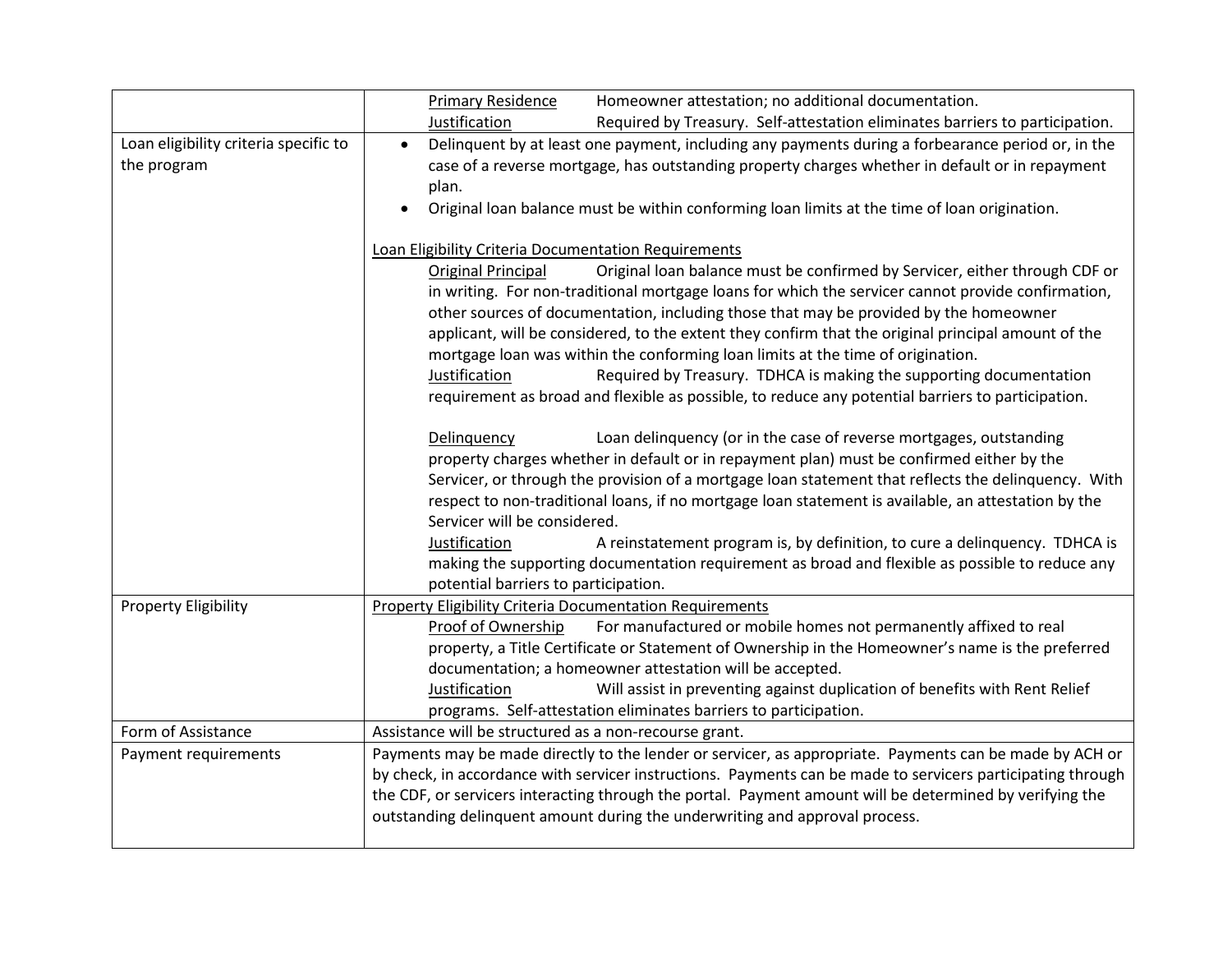|                       | To receive payment, a servicer must either have an NMLS number, or<br><b>NMLS or Exemption</b>      |  |  |  |  |
|-----------------------|-----------------------------------------------------------------------------------------------------|--|--|--|--|
|                       | qualify for an exemption under Texas Finance Code, Section 156.202. Servicers can attest as to      |  |  |  |  |
|                       | eligibility for the exemption.                                                                      |  |  |  |  |
|                       | To safeguard against fraud and abuse. TDHCA believes the permissible<br>Justification               |  |  |  |  |
|                       | exemptions to be sufficiently broad to accommodate non-traditional mortgage loans, while helping    |  |  |  |  |
|                       | to safeguard against fraud and abuse. TDHCA does not consider this requirement to be a barrier to   |  |  |  |  |
|                       | participation.                                                                                      |  |  |  |  |
| <b>Intake Centers</b> | TDHCA is utilizing Intake Centers (housing counselors, legal aid providers, community development   |  |  |  |  |
|                       | corporations, etc.) to assist homeowners with completing and submitting applications and required   |  |  |  |  |
|                       | documentation, eliminating barriers to participation by otherwise eligible homeowners that may have |  |  |  |  |
|                       | difficulty completing the application or uploading the supporting documentation.                    |  |  |  |  |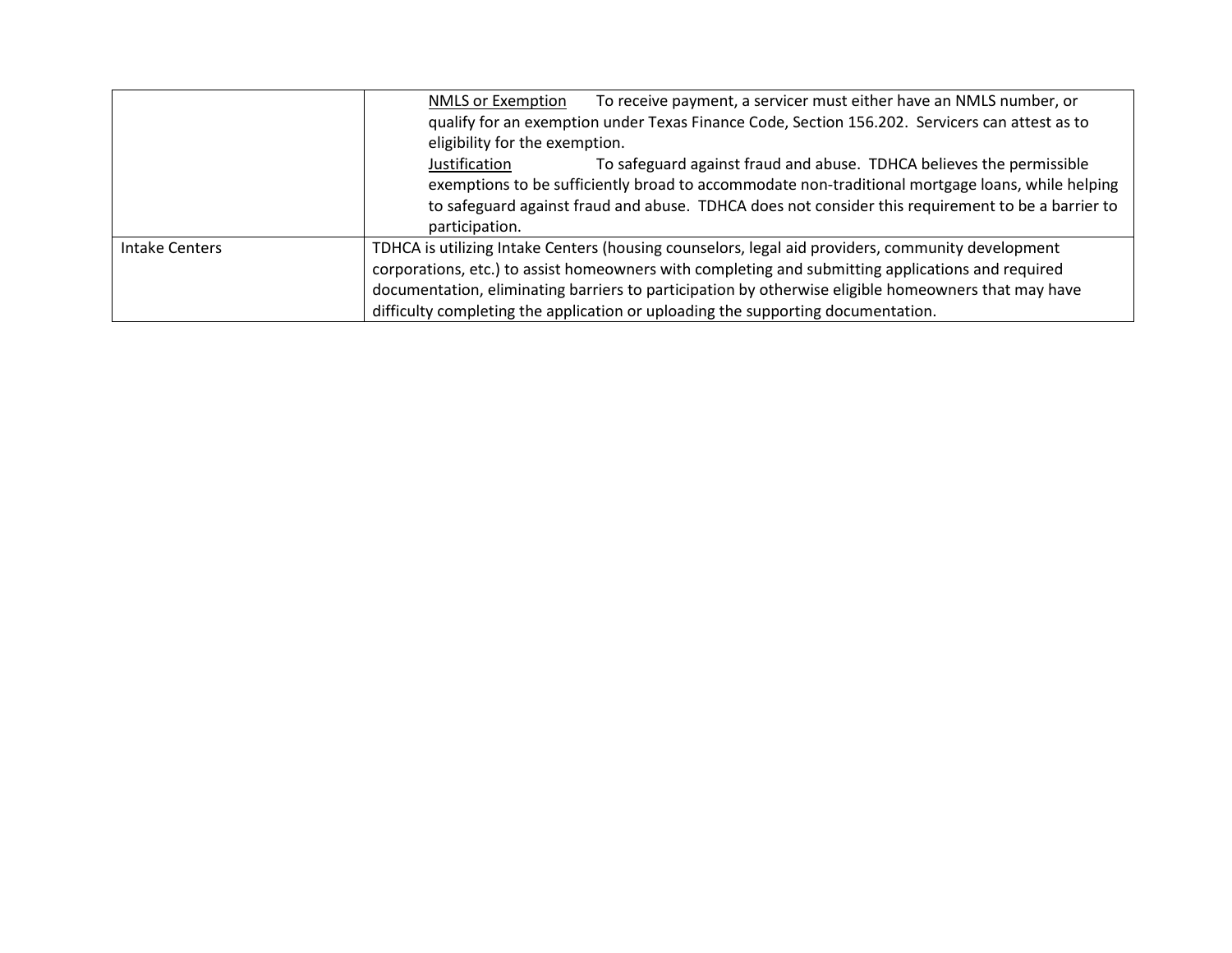# **Texas Department of Housing and Community Affairs Property Charge Default Resolution Program**

| <b>Criteria</b>                               | <b>Terms</b>                                                                                                                                                                                                                                                                                                                                                             |  |  |  |
|-----------------------------------------------|--------------------------------------------------------------------------------------------------------------------------------------------------------------------------------------------------------------------------------------------------------------------------------------------------------------------------------------------------------------------------|--|--|--|
| <b>Brief description</b>                      | Provide funds to resolve any property charge default that threatens a homeowner's ability to sustain<br>ownership of the property, whether concurrently with other loss mitigation options offered by the loan<br>servicer or in conjunction with other assistance programs.                                                                                             |  |  |  |
|                                               | HAF Funds may be used to pay past due property taxes, insurance premiums, HOA fees, condominium fees,<br>cooperative maintenance or common charges that threaten sustained ownership of the property. Must be<br>brought current by program assistance or resolved concurrently with the program providing assistance.                                                   |  |  |  |
|                                               | Homeowners assisted through the Property Charge Default Resolution Program that are delinquent on their<br>mortgage payment and/or for which their servicer has advanced amounts, on the borrower's behalf, for<br>property charges to protect lien position, can apply for assistance through the Mortgage Reinstatement<br>Program.                                    |  |  |  |
|                                               | Funds may also be used to pay property charges coming due in the 90 days following program approval.                                                                                                                                                                                                                                                                     |  |  |  |
| Maximum amount of assistance<br>per homeowner | Each Homeowner will be eligible for up to \$25,000 through this program with respect to the applicant's<br>primary residence.                                                                                                                                                                                                                                            |  |  |  |
| Homeowner eligibility criteria                | Same as General Eligibility Requirements plus                                                                                                                                                                                                                                                                                                                            |  |  |  |
| and documentation<br>requirements             | Homeowner is at least one installment payment in arrears on one or more property charges,<br>including:                                                                                                                                                                                                                                                                  |  |  |  |
|                                               | <b>Property Taxes</b>                                                                                                                                                                                                                                                                                                                                                    |  |  |  |
|                                               | Insurance: homeowner's, mortgage, hazard, flood, and wind premiums                                                                                                                                                                                                                                                                                                       |  |  |  |
|                                               | HOA fees and liens, condominium fees and liens, cooperative maintenance or common<br>charges                                                                                                                                                                                                                                                                             |  |  |  |
|                                               | Homeowner must be at or below the greater of 100% AMFI or 100% US Median Income. Based on<br>the data-driven needs assessment, the need for HAF funds far exceeds the amount of funds<br>available. As such, TDHCA is limiting assistance to those at or below 100% AMFI/100% US Median.<br>See Income Determination below for documentation requirement.                |  |  |  |
|                                               | Homeowner Eligibility Criteria Documentation Requirements<br><b>Financial Hardship</b><br>Applicant attestation as to financial hardship after January 21, 2021,<br>including description of the nature of the financial hardship (job loss, reduction in income, etc.)<br>Required by Treasury. Self-attestation eliminates barriers to participation.<br>Justification |  |  |  |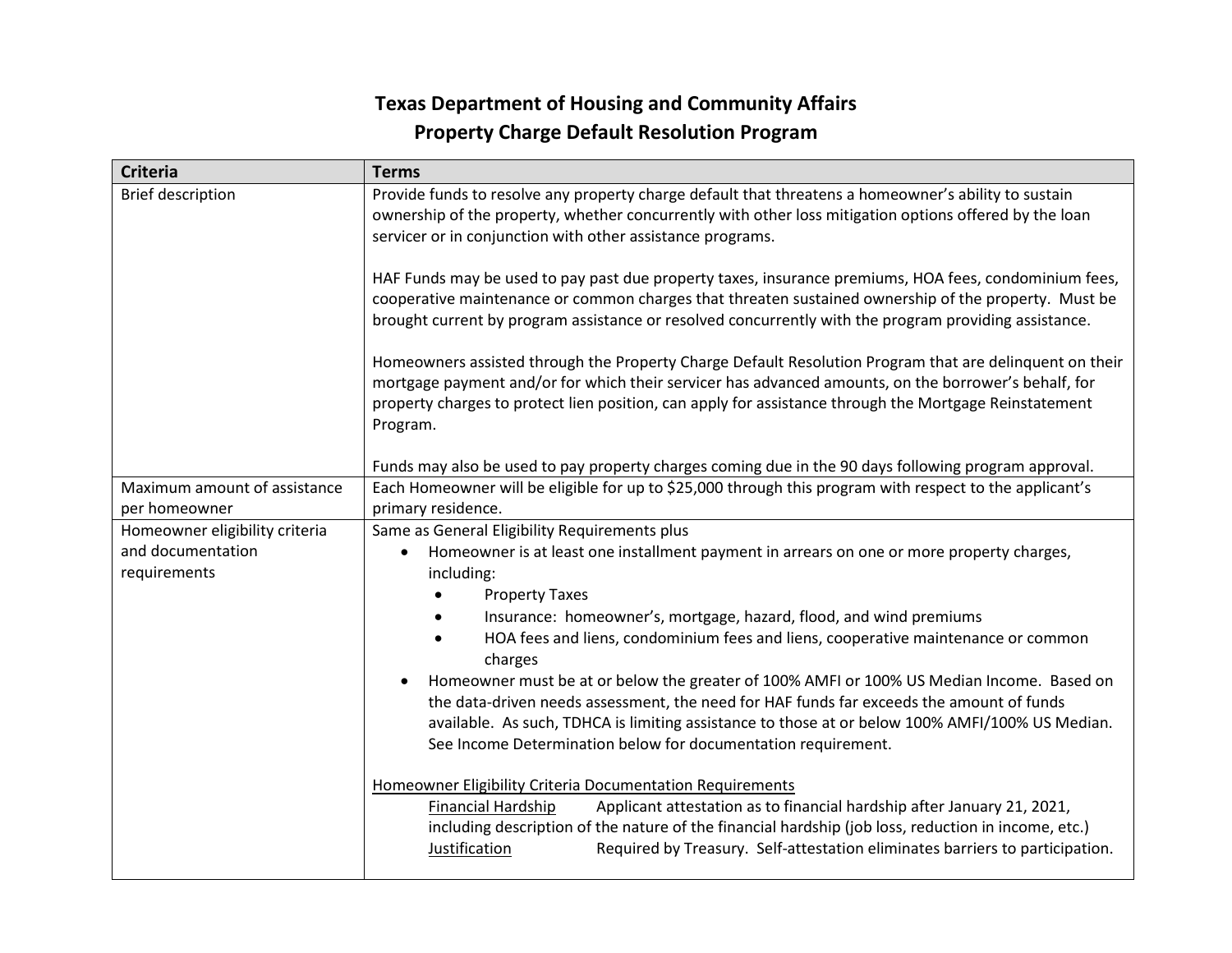| Identification           | Applicant must provide a form of identification (current or expired)                                    |
|--------------------------|---------------------------------------------------------------------------------------------------------|
|                          | including, but not limited to, a driver's license, state identification card, voter registration card,  |
|                          | school registration form, library card, passport, student ID, social security card, military ID,        |
|                          | naturalization certificate, lawful permanent residency card, employment authorization document,         |
| or birth certificate.    |                                                                                                         |
| Justification            |                                                                                                         |
|                          | Confirming the applicant's identity is important for several reasons,                                   |
|                          | including fraud prevention. TDHCA is making the supporting documentation requirement as broad           |
|                          | and flexible as possible to reduce any potential barriers to participation.                             |
|                          | Income Determination Applicant attestation as to household income, plus supporting                      |
|                          | documentation, including paystubs, W-2s or other wage statements, IRS Form 1099, tax filings,           |
|                          | depository institution statements demonstrating regular income, or an employer attestation.             |
|                          | Additional documentation being considered includes evidence of current participation in Head            |
|                          |                                                                                                         |
|                          | Start, the Low Income Home Energy Assistance Program (LIHEAP), the Comprehensive Energy                 |
|                          | Assistance Program (CEAP), or the Supplemental Nutrition Assistance Program (SNAP).                     |
| Justification            | Treasury described two permissible approaches for income determination.                                 |
|                          | TDCHA attempted to develop a reasonable, fact-specific proxy, but was unable to develop a suitable      |
|                          | proxy. As such, TDHCA is using the second permissible approach, that of supporting                      |
|                          | documentation. TDHCA is making the supporting documentation requirement as broad and flexible           |
|                          | as possible to reduce any potential barriers to participation.                                          |
| <b>Owner Occupancy</b>   | Preferred documentation is a utility bill that reflects the homeowner as the                            |
|                          |                                                                                                         |
|                          | payer for the account; in lieu of supporting documentation, a homeowner attestation will be             |
| accepted.                |                                                                                                         |
| Justification            | Will assist in avoiding duplication of benefits with Rent Relief programs, and                          |
|                          | should aid in with fraud prevention. Self-attestation eliminates barriers to participation.             |
| <b>Primary Residence</b> | Homeowner attestation; no additional documentation.                                                     |
| Justification            | Required by Treasury. Self-attestation eliminates barriers to participation.                            |
|                          |                                                                                                         |
| Delinquency              | Homeowner is at least one installment payment in arrears on one or more                                 |
|                          | property charges as described above. Required documentation will be a statement from the service        |
|                          | provider of the property charge(s) evidencing such delinquency.                                         |
| Justification            | Evidence of a delinquency is required to cure a delinquency. TDHCA does                                 |
|                          | not believe this is a barrier to participation, as the homeowner will be receiving notices, statements, |
|                          | and/or invoices regarding the delinquent status of the property charge for which they are               |
|                          | requesting assistance.                                                                                  |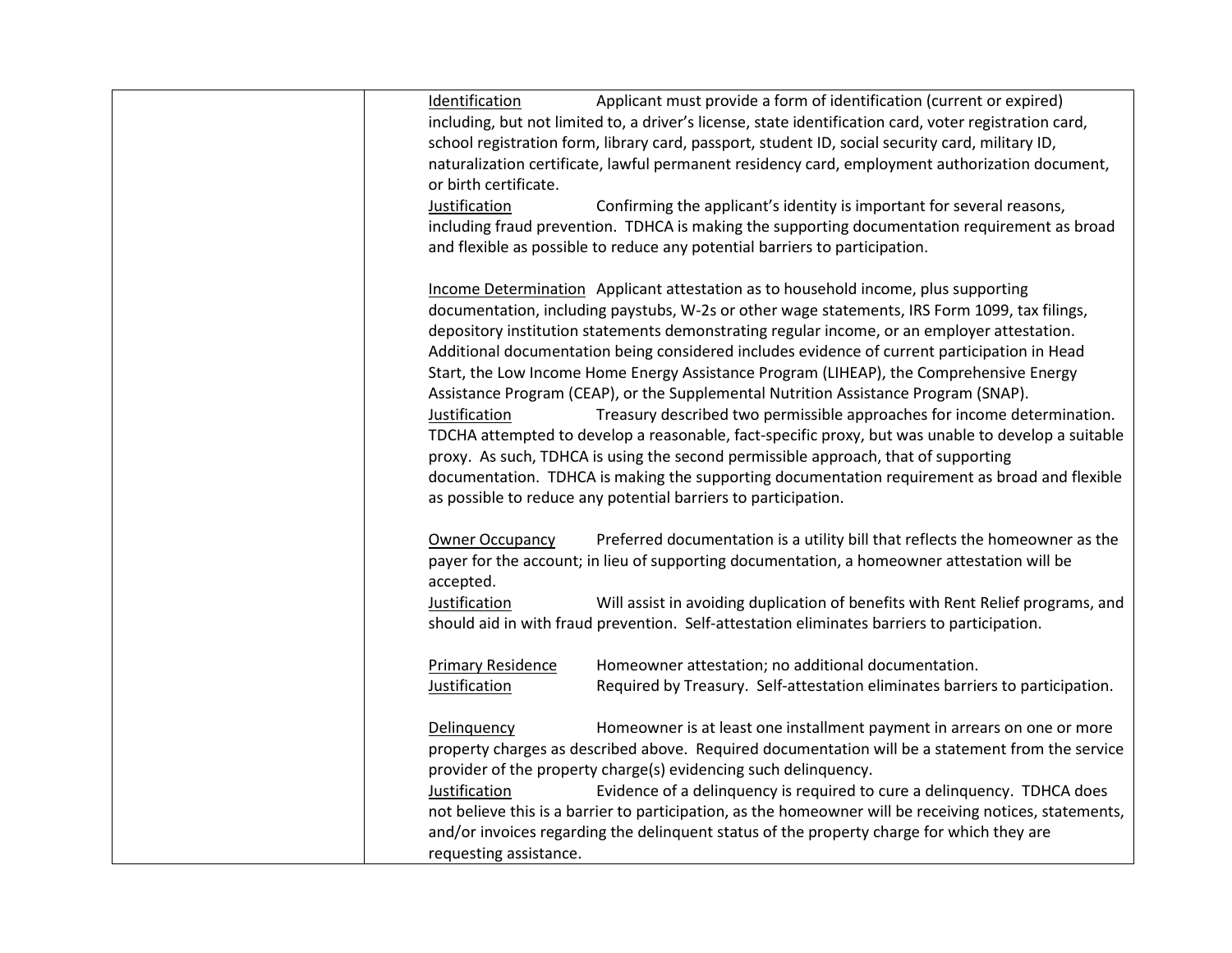| Loan eligibility criteria specific to | Original loan balance must be within conforming loan limits at the time of loan origination.<br>$\bullet$ |  |  |  |  |  |
|---------------------------------------|-----------------------------------------------------------------------------------------------------------|--|--|--|--|--|
| the program                           |                                                                                                           |  |  |  |  |  |
|                                       | Loan Eligibility Criteria Documentation Requirements                                                      |  |  |  |  |  |
|                                       | Original loan balance must be confirmed by Servicer, either through CDF or<br><b>Original Principal</b>   |  |  |  |  |  |
|                                       | in writing. For non-traditional mortgage loans for which the servicer cannot provide confirmation,        |  |  |  |  |  |
|                                       | other sources of documentation, including those that may be provided by the homeowner                     |  |  |  |  |  |
|                                       | applicant, will be considered, to the extent they confirm that the original principal amount of the       |  |  |  |  |  |
|                                       | mortgage loan was within the conforming loan limits at the time of origination.                           |  |  |  |  |  |
|                                       | Required by Treasury. TDHCA is making the supporting documentation<br><b>Justification</b>                |  |  |  |  |  |
|                                       | requirement as broad and flexible as possible, to reduce any potential barriers to participation.         |  |  |  |  |  |
| <b>Property Eligibility</b>           | <b>Property Eligibility Criteria Documentation Requirements</b>                                           |  |  |  |  |  |
|                                       | Proof of Ownership<br>For manufactured or mobile homes not permanently affixed to real                    |  |  |  |  |  |
|                                       | property, a Title Certificate or Statement of Ownership in the Homeowner's name is the preferred          |  |  |  |  |  |
|                                       | documentation; a homeowner attestation will be accepted.                                                  |  |  |  |  |  |
|                                       | Will assist with preventing duplication of benefits with Rent Relief<br><b>Justification</b>              |  |  |  |  |  |
|                                       | programs. Self-attestation eliminates barriers to participation.                                          |  |  |  |  |  |
| Form of assistance                    | Assistance will be structured as a non-recourse grant.                                                    |  |  |  |  |  |
| Payment requirements                  | Funds will be paid, as applicable, to the mortgage servicer or other third-party payee authorized by the  |  |  |  |  |  |
|                                       | servicer, or other third party (including tax collectors, insurance companies, HOAs, and other relevant   |  |  |  |  |  |
|                                       | parties) authorized to collect eligible charges in accordance with payment instructions received from the |  |  |  |  |  |
|                                       | payee. Payment amount will be determined by verifying the outstanding delinquent amount during the        |  |  |  |  |  |
|                                       | underwriting and approval process.                                                                        |  |  |  |  |  |
| <b>Intake Centers</b>                 | TDHCA is utilizing Intake Centers (housing counselors, legal aid providers, community development         |  |  |  |  |  |
|                                       | corporations, etc.) to assist homeowners with completing and submitting applications and required         |  |  |  |  |  |
|                                       | documentation, eliminating barriers to participation by otherwise eligible homeowners that may have       |  |  |  |  |  |
|                                       | difficulty completing the application or uploading the supporting documentation.                          |  |  |  |  |  |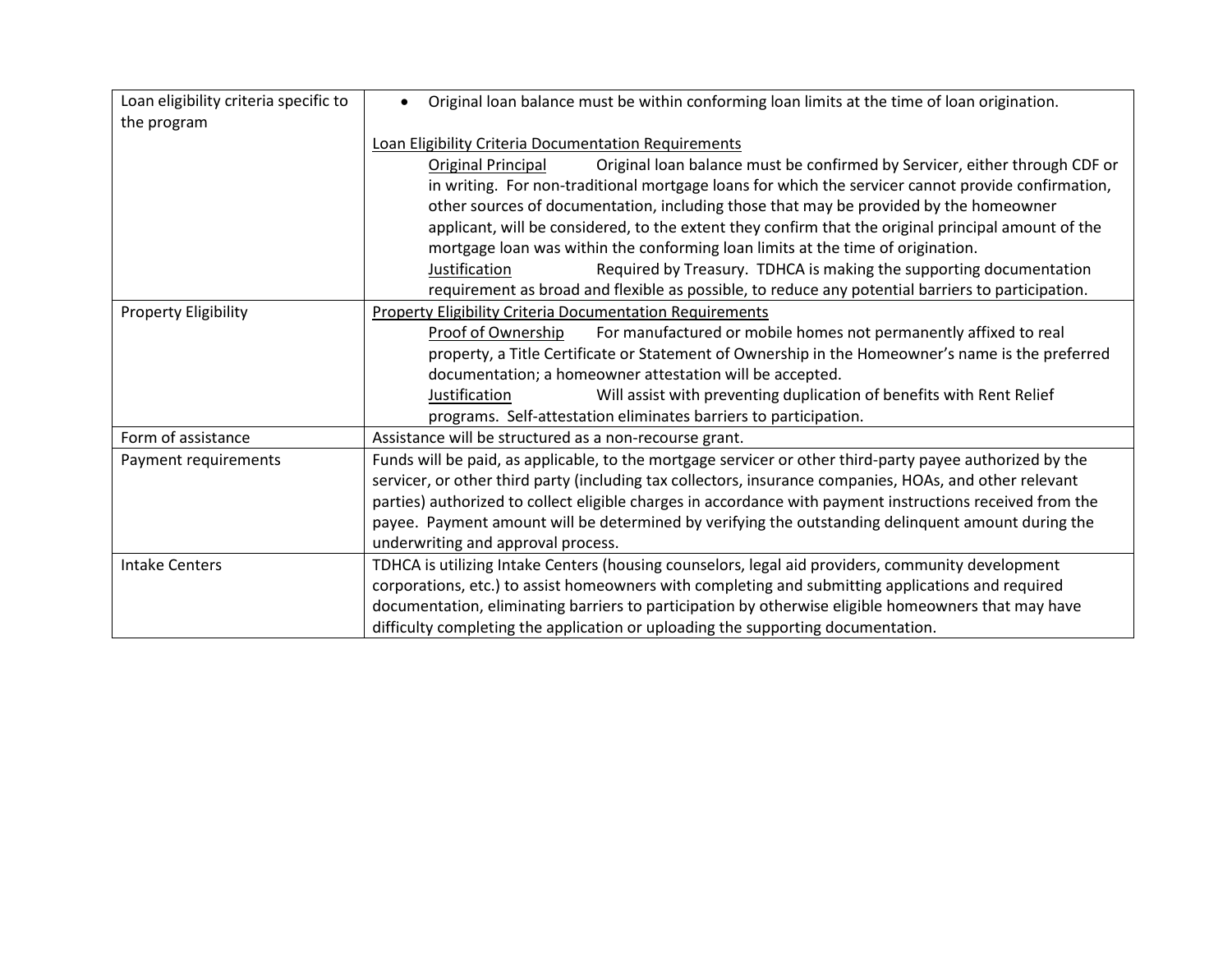# **HAFP-0096-Texas Treasury Feedback for Resubmission of Plan Revised January 21, 2022 (see page 9)**

Please revise the HAF plan by providing a response to the question(s).

#### **Completeness**

The participant's response(s) to the following questions was/ were either incomplete or unresponsive:

• Your plan lists Monica Galuski as the Authorized Official, while the original application for HAF payments was signed by Bobby Wilkinson. To ensure prompt payment upon approval, the Authorized Official needs to be the same as the signatory on the original application for HAF payments. If you need to establish a new authorized representative for HAF payments, a request should be submitted by email to HAF@treasury.gov.

TDHCA modified the plan to list Bobby Wilkinson as the Authorized Official.

# **Homeowner Needs and Community Engagement**

#### *Data*

• Please explain how the plan targeting and outreach reflect the data referenced in your plan.

TDHCA's Data Driven Assessment of Homeowner Needs (Needs Assessment) has been provided as Attachment A, and Targeting HAF Funding has been provided as Attachment B. Unemployment data and trends indicate a specific need for assistance to lower income households, particularly within rural counties and colonias. A combination of CHAS data, data provided by the Federal Reserve Bank and Treasury, and TDHCA's loan portfolio plus that of one of the largest government loan servicers in the state support targeting government loans, as does published Treasury guidance. The unique dynamics of Texas with respect to population, geographic distribution, and lending practices, combined with a lack of available data with respect to non-traditional loans, resulted in specific targeting for non-traditional loans and properties, the majority of which are expected to be within rural and Persistent Poverty Counties.

A review of Appendix B confirms that TDHCA is targeting and performing specific outreach to 1) Persistent Poverty Counties (majority are rural; include all six counties with the highest concentration of colonias), 2) Government Loan and Affordable Housing Portfolios, and 3) Non-Traditional Loans and Properties, all in direct reflection of the results of the Needs Assessment and supporting data.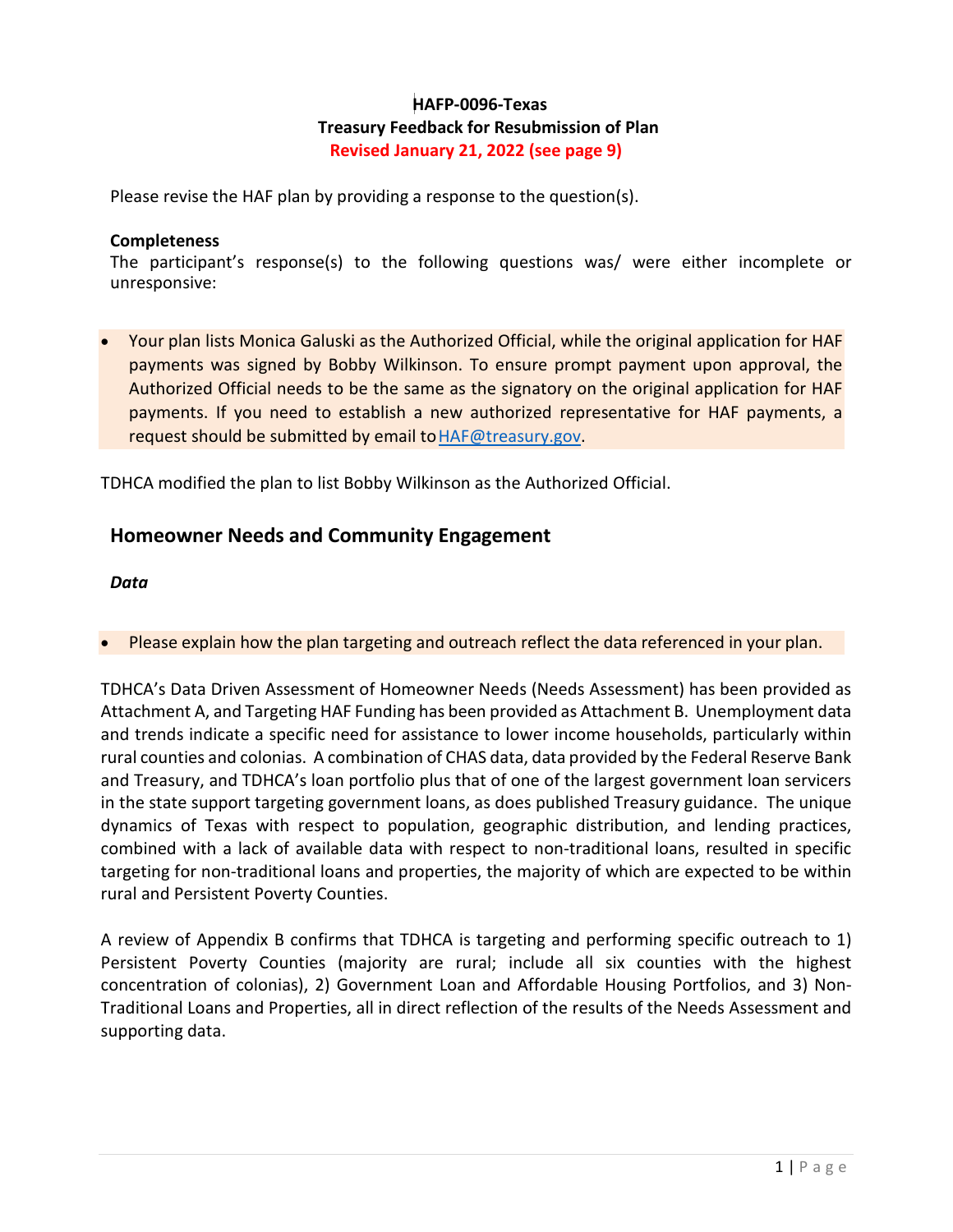#### *Community Engagement and Public Participation*

Please describe any coordination you intend with Tribes or Tribal entities.

There are three federally recognized tribes in Texas, with a 2019 population of 141,425 (US Census Bureau). Those tribes are the Alabama-Coushatta, Tigua, and Kickapoo. TDHCA has been in discussions with the Ysleta del Sur Pueblo (Tigua) and Kickapoo Tribes regarding the availability of HAF funds. TDHCA plans to communicate with the tribes regarding the availability of HAF funds, and can assist eligible tribe members that need assistance.

• Please provide an update indicating any public comments you have received since you submitted your HAF Plan, from which organization you received any such comment, and whether you have responded to the comments.

Public comments received, and responses to those comments, are included in Attachment C. All responses to public comment were posted to the Department's website.

#### *Ongoing Assessment of Homeowner Need*

No questions.

# **Program Design**

• Please explain how the sources of data listed in the section on Homeowner Needsinformed the Program Design Elements included in your plan

As requested by Treasury, TDHCA performed a Needs Assessment to determine program design for its HAF Plan. The Needs Assessment, included as Attachment A, incorporates and cites the sources of data listed in the section on Homeowner Needs, supports the design elements included in TDHCA's plan, including the determination that the highest need was for a Reinstatement Program and a Property Charge Program to avoid homeowner default and displacement, and for which homeowner need is expected to exceed the total HAF dollars available for the program. The Needs Assessment also informed the determination of qualifying income, the establishment of program maximums, and program targeting and outreach. **Please note that the TDHCA pilot currently underway offers a Modified Mortgage Principal Reduction Program (referred to herein as the Loan Modification with HAF Contribution Program)**. Please see the attached program template. TDHCA has added this as an additional loan program under the revised HAF Plan submitted with responses to these questions.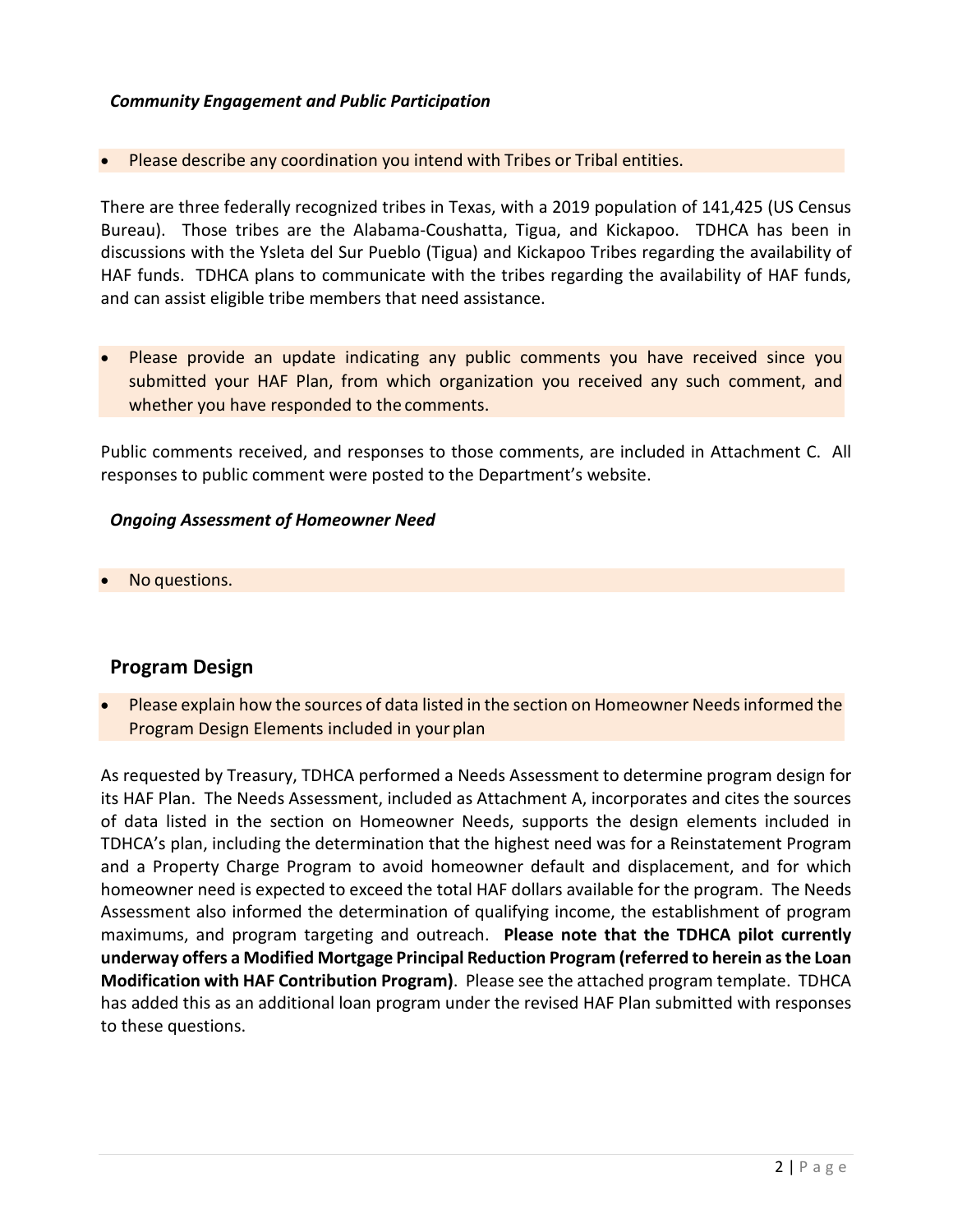• Will there be a method in your HAF program, early in the process of engaging with a household, to evaluate immediate threats to the housing stability of applicants, which may need to be addressed under an expedited or prioritized timeline (e.g. HOA liens, tax delinquencies, utility shut off)?

Homeowners applying for HAF Funds will check a box if foreclosure is pending on their home. At all times while HAF funds are available, homeowners facing imminent foreclosure will be moved to the front of the line for expedited and prioritized processing.

- Please describe how your program will utilize housing counselors or legal services to assist homeowners in evaluating loss mitigation options available for their mortgage. Your description should include:
	- whether your program will connect homeowners with housing counseling orlegal services early in the process.
	- the role housing counseling or legal services providers will play in supporting homeowners' efforts at engaging in lossmitigation.

TDHCA is contracting with housing counselors and legal service providers to assist homeowners that require those services. Through the application process, homeowners will indicate whether or not they wish to, or need to, meet with a housing counselor or be referred to legal services. Homeowners that respond in the affirmative will be directed to a participating HUD approved counseling agency or to a participating provider of legal services. TDHCA is requiring housing counselors to include curriculum for the purpose of resolving or preventing mortgage delinquency and default. The counseling and education provided under this category includes, but is not limited to, understanding the consequences of default and foreclosure; loss mitigation, budgeting and credit; restructuring debt; and establishing reinstatement plans. Housing counselors will be involved with the homeowner early in the process to increase the likelihood that the default will be cured and the homeowner will be able to retain ownership. The housing counselors will conduct follow-up housing counseling with the homeowner on an as-needed basis until the default is corrected. Housing counselors, who are required to be HUD certified, have completed training under the National Foreclosure Mitigation Counseling program and will be well-equipped to handle loss mitigation counseling and planning for homeowners in the HAF program.

Housing counselors have indicated that the servicer is the appropriate party to determine, with the homeowner, the appropriate loss mitigation strategy for each homeowner, and have expressed a reluctance to counsel homeowners with respect to determining or recommending a specific loss mitigation strategy. Servicers have specific investor guidelines for loss mitigation, and have a vested interested in the successful outcome for the borrower. That, combined with housing counselor services (when requested) should assist homeowners in achieving their best financial outcome.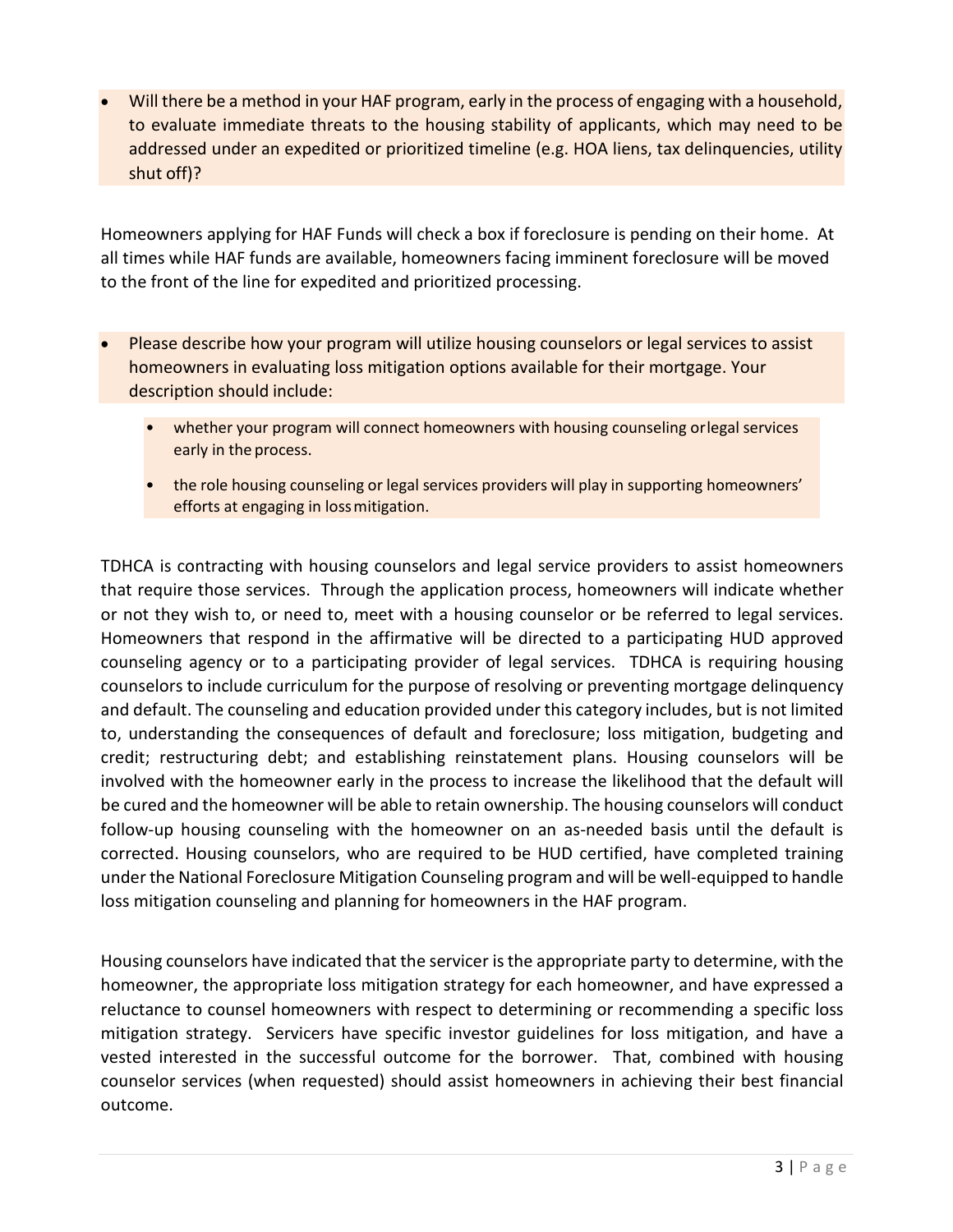• How will your program leverage resources available through a loss mitigation process to benefit eligible homeowners and how will your program avoid using HAF funds in ways that duplicate relief that available loss mitigation options mightprovide?

TDHCA's approach with respect to the availability of loss mitigation has been designed to achieve, to the extent possible, the best and most equitable financial outcomes for homeowners that experienced a COVID impact that resulted in delinquent mortgage loan payments, while ensuring that HAF funds are effectively deployed for sustainable homeownership. TDHCA's program, as revised, includes both a Reinstatement Program and a Loan Modification with HAF Contribution Program. Homeowners that attest that they can continue to make their existing PITI payments if reinstated, and who have a housing debt to income calculation of 55% or less, may be reinstated. Homeowners with a ratio above 55% cannot be reinstated, but can be referred to their servicer for a loss mitigation option, may be referred to the Loan Modification with HAF Contribution under TDHCA's program if their servicer is participating, and/or may be referred for counseling by a HUD approved counseling agency. Homeowners with reverse mortgages are not subject to a housing debt to income calculation or limitation.

TDHCA has not yet determined if HAF funds will be used to fund already resolved partial claims. TDHCA does not consider the use of HAF funds to repay partial claims to be the most efficient or effective use of HAF funds, and in most cases does not result in the best outcome for homeowners. A more effective application of HAF funds is through reinstatement or as a contribution to a loan modification if, for no other reason, it preserves the partial claim ability for the homeowner in the future. However, TDHCA recognizes that Servicers have been working to resolve COVID forbearances for more than a year and they will be actively working to reduce remaining forbearance numbers in a manner that does not always encourage borrowers to use HAF funds. TDHCA included a Loan Modification with HAF Contribution in its pilot program that was launched last week. To this point, large servicers have indicated that they are unable to participate in that program without either clear investor guidance regarding the application of HAF funds into the loss mitigation waterfall, or without consensus or a consistent approach by HAF Administrators around the country.

Please explain what steps, if any, your program will take to assist the homeowner in determining whether a HAF-resolution will result in a sustainable monthly payment?

As indicated above, and in conformance with Treasury's direction of streamlined processes and low documentation requirements, homeowners are attesting to their ability to continue to make their existing PITI payments if reinstated. Also as indicated above, TDHCA is implementing a housing debt to income limitation of 55% for loan reinstatement.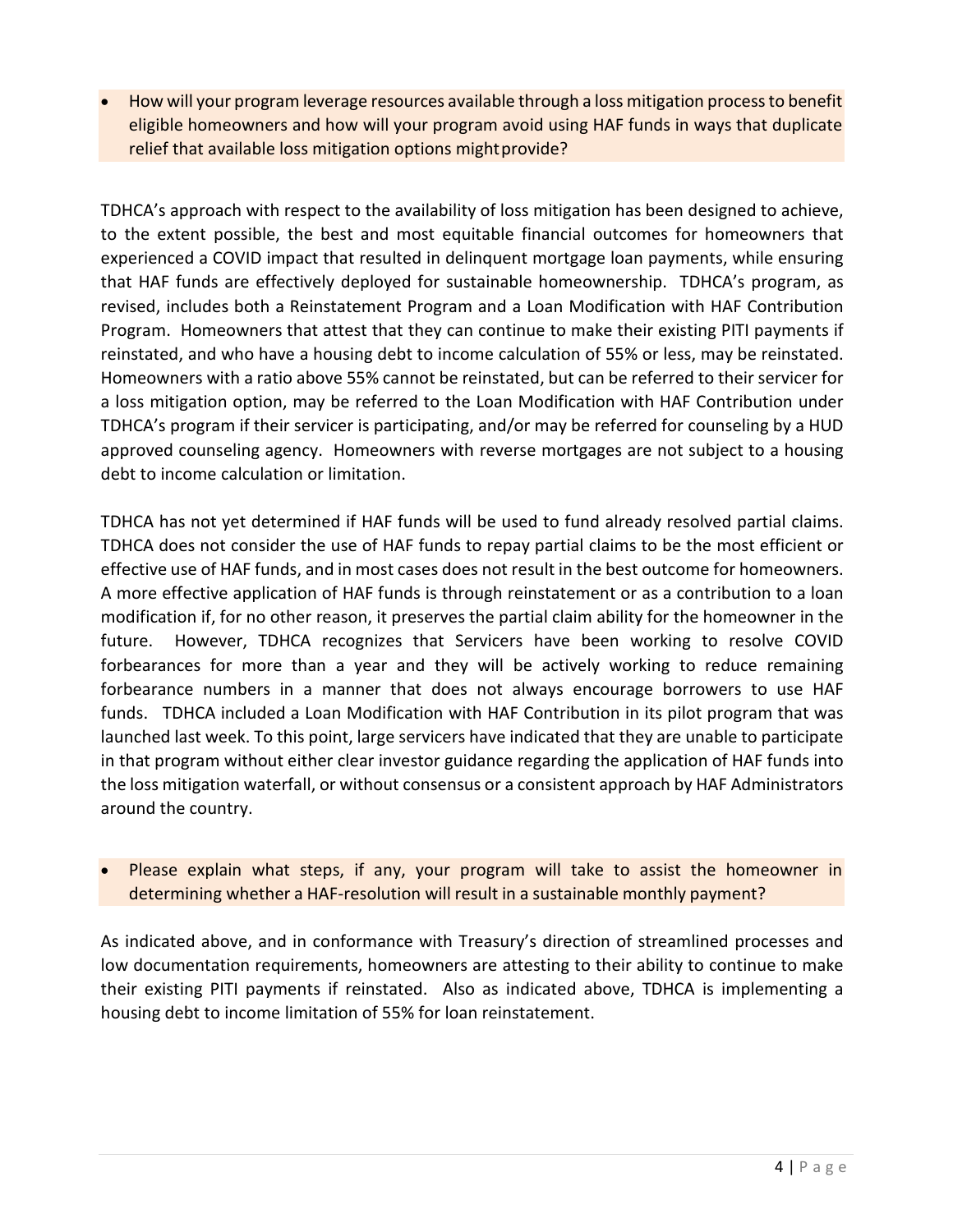Are you anticipating increased winter home energy costs and their potential impact on the homeowners that HAF will serve?

TDHCA is not offering a utility program. TDHCA will refer homeowners in need of utility assistance to the Comprehensive Energy Assistance Program and the Weatherization Assistance Program, both administered by TDHCA.

• Your programs set \$40,000 as the maximum amount of assistance per homeowner. Please explain how you determined this amount will be sufficient to resolve housing-related delinquencies and whether the cap will be sufficient in areas with higher housing costs?

The maximum amount of assistance for a homeowner under the proposed HAF Plan is \$65,000. \$40,000 for reinstatement or loan modification, and \$25,000 for delinquent property charges. A homeowner with a non-government loan for which property charges are not escrowed could receive up to \$40,000 to bring a delinquent mortgage loan current, and receive up to \$25,000 for delinquent property taxes, or a combination of delinquent property taxes and delinquent HOA or condo fees or charges and delinquent insurance. Based on an analysis of TDHCA's delinquent and forbearance loan portfolio, combined with communications with servicers and subservicers that TDHCA has onboarded into our program, general data and feedback provided indicates that the \$40,000 limit for reinstatement will be sufficient for most borrowers.

# *Eligibility*

• Please provide the rational for not using a fact-specific proxy as one method for establishing eligibility under your plan, including how you determined that without such a proxy, your program can avoid unnecessary barriers to participation byeligible homeowners.

Treasury described two permissible approaches for income determination. TDCHA attempted to develop a reasonable, fact-specific proxy, but was unable to develop a proxy that could be applied across the state with consistent results. As such, TDHCA is using the second permissible approach, that of borrower attestation with supporting documentation. TDHCA is making the supporting documentation that may be provided as broad and flexible as possible to reduce any potential barriers to participation. As noted in the program templates provided, income determination will include applicant attestation as to household income, plus supporting documentation, including paystubs, W-2s or other wage statements, IRS Form 1099, tax filings, depository institution statements demonstrating regular income, or an employer attestation. Additional documentation being considered includes evidence of current participation in Head Start, the Low Income Home Energy Assistance Program (LIHEAP), the Comprehensive Energy Assistance Program (CEAP), or the Supplemental Nutrition Assistance Program (SNAP). TDHCA will consider other forms of income support on a case-by-case basis.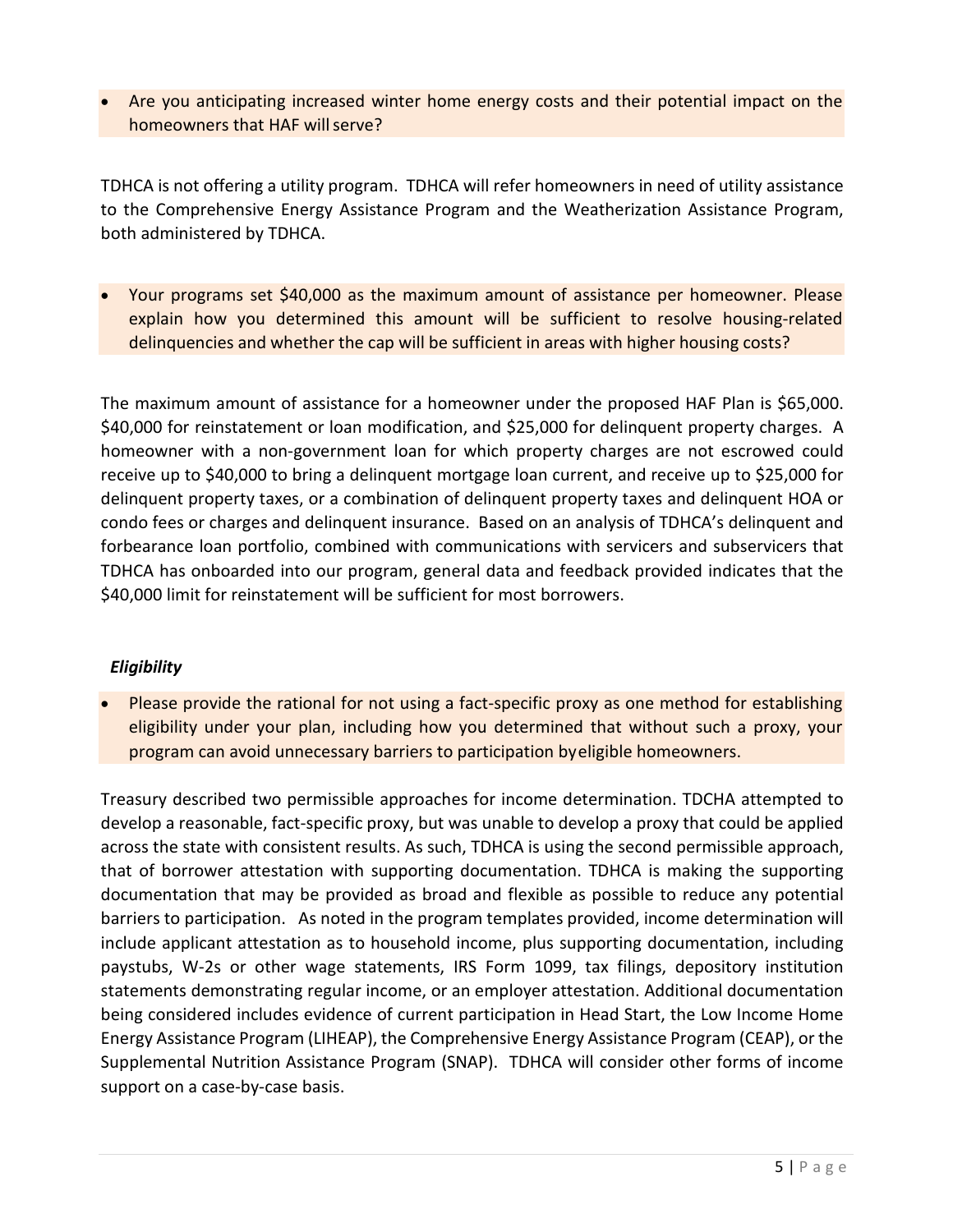# *Outreach*

• Please explain how the program will target outreach and provide access to homeowners with limited English proficiency.

The TDHCA HAF Plan incorporates non-traditional marketing strategies designed to reach Limited English Proficiency (LEP) consumers. As part of those strategies, TDHCA is contracting with eligible organizations, particularly HUD approved housing counseling agencies and other affordable housing providers, to serve as intake centers. In addition to providing assistance to homeowners in applying for HAF assistance, intake centers will be responsible for community marketing and outreach efforts. Each intake center will be required to have or to create a Language Access Plan to assist homeowners in English, Spanish, and other appropriate languages based on the needs of the service area for that intake center. Other non-traditional marketing strategies include, for example, a method employed by Ayuda, a non-profit organization operating out of the rural area of El Paso. Ayuda utilizes a network of Spanish speaking "promotoras" as a direct-to-consumer form of marketing. Promotoras are a band of Spanish speaking middle aged woman who serve as news outlets and coordinators of goods and services to their community.

• Please explain how the program will provide culturally relevant marketing.

As described above, TDHCA plans to include non-traditional marketing strategies. The use of intake centers and local non-traditional marketing strategies will, by its nature, result in culturally relevant marketing. In addition, TDHCA is soliciting the services of a marketing firm to help develop marketing materials in Spanish using culturally relevant language and visual aids that are reflective of those individuals and populations that we are trying to reach. When developing messaging, TDHCA intends to be mindful of the region being served. Texas is a culturally diverse state, and what works in one area of the state may not work in another. TDHCA will monitor marketing efforts to ensure that the message remains culturally relevant, with maximum reach, particularly within harder-to-serve markets. Intake centers, housing counseling agencies, and other affordable housing partners will assist TDHCA in evaluating the message to ensure that it remains culturally relevant for maximum impact.

• Your plan indicates that homeowners whose address is in a Persistent Poverty County will be determined to be socially disadvantaged individuals (SDIs). Also, please explain what outreach you are doing to these counties your rationale for using this as the only factor determining SDI status.

The marketing strategies described above with respect to reaching LEP consumers and providing culturally relevant marketing will be used in Persistent Poverty Counties. TDHCA has employed a boots-on-the-ground approach along the "border region" and has engaged with community leaders (mayors, council members, county officials, and heads of non-profit entities) throughout the area. Residents of this region are predominately Hispanic, low-income, and include two federally recognized Tribal Nations, Ysleta del Sur Pueblo (City of Socorro) and Kickapoo of Texas (Eagle Pass). This region of the state is also home to 12 of the state's 35 persistent poverty counties. A site survey of colonias, rural towns, one of the two reservations, and a number of cities located in this region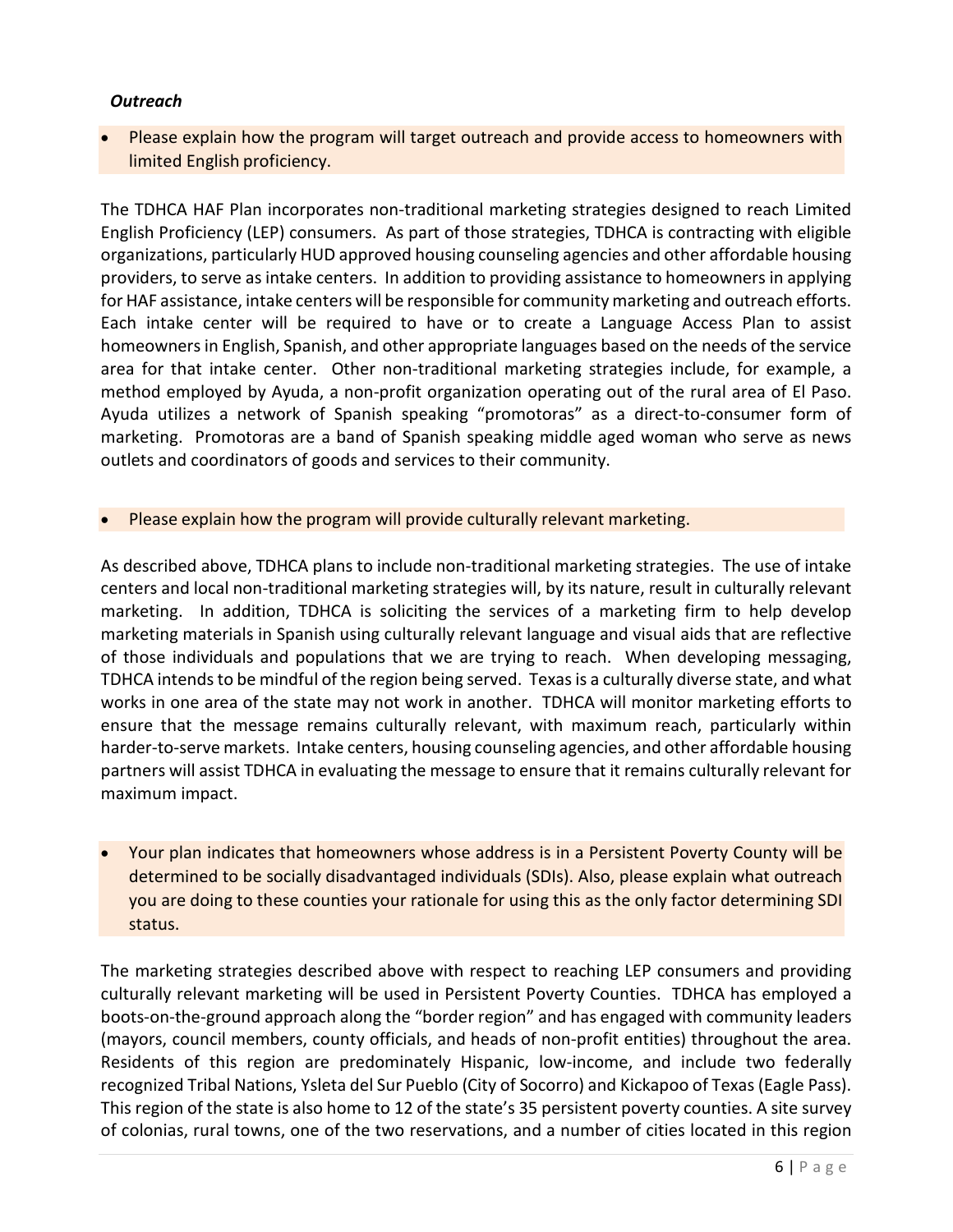was previously conducted, and revealed that strategic partnerships in certain geographic areas like El Paso, Laredo and the Rio Grande Valley will cover the most heavily populated areas of the Persistent Poverty Counties. However, due to the immensity of this region, many rural towns with smaller populations will require a more concerted marketing and outreach effort.

The Texas HAF plan established Persistent Poverty Counties as socially disadvantaged due to the significant number of individuals living in Persistent Poverty Counties that often need concentrated affirmative marketing efforts to access federal resources. Persistent Poverty Counties in Texas contain disproportionate numbers of persons with language barriers and lack of access to technology. Texas wishes to use its HAF funding to specifically target these areas of historic underinvestment.

# *Prioritization*

• No questions.

# **Performance Goals**

• Please explain how you intend to communicate your progress towards performance to the public. Please indicate which three metrics will serve as the best indicators of the success of your program.

TDHCA intends to provide a dashboard, similar to that used for Texas Rent Relief (texasrentrelief.com) to communicate progress for overall performance and key indicators. The three metrics that we will track as the best indicators of the success of the HAF program are:

- 1) The number of homeowners that avoided foreclosure and displacement through reinstatement of their mortgage loan or through a loan modification with HAF contribution.
- 2) The number of homeowners for which tax-related delinquencies were brought current, eliminating the risk of foreclosure and displacement.
- 3) The percent of homeowners assisted through HAF directly (reinstatement, modification, or property charges) or indirectly (counseling or legal aid) that reside in Persistent Poverty Counties.
- Please indicate whether you intend to disaggregate metrics by income, race, gender, etc.

TDHCA will disaggregate metrics by income, race, ethnicity, gender, and geographic location.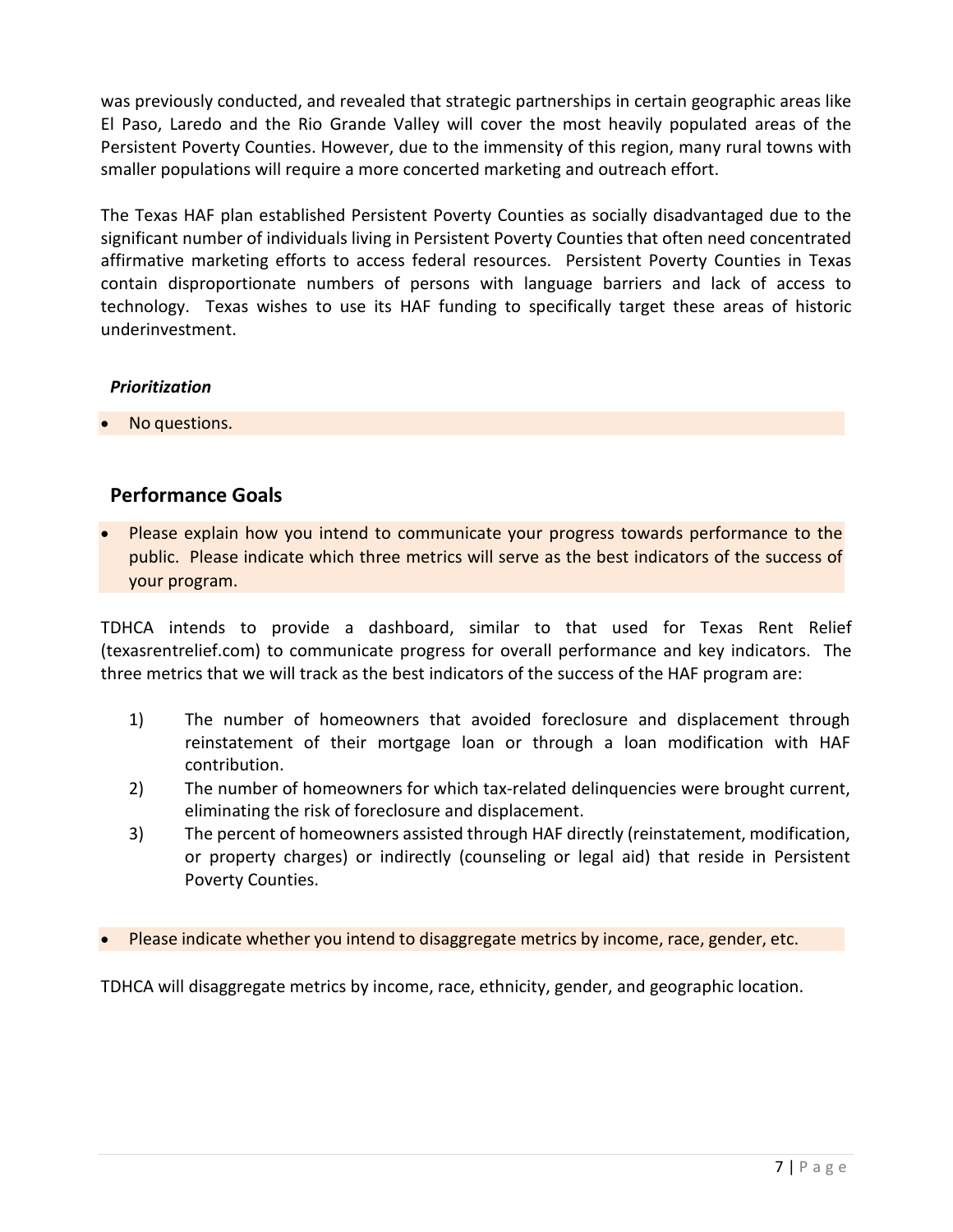• Please consider including as an additional metric the number of homeowners assisted/foreclosures prevented solely through counseling or legal services without payment of HAF funds to resolve the homeowner's defaults or delinquencies.

TDHCA will require housing counselors and legal service providers with which TDHCA contracts to provide HAF support services to report foreclosure prevention achieved with counseling or legal services, but without a direct contribution of HAF funds. As such, TDHCA will include as an additional metric, but will be relying on third-party reporting for the data.

# **Readiness**

- Please provide the most recent available information about your program's readiness, including staffing, contractors, etc.
	- $\triangleright$  TDHCA has contracted with Yardi as its turnkey vendor to provide application intake, call center operations, application review and approval, payment calculations, and payment services.
	- $\triangleright$  Last week, TDHCA launched a reinstatement/loan modification pilot. As such, Yardi is appropriately staffed to provide program support, and has worked with TDHCA to ensure that as the second pilot (property charge) rolls out, and as the entire program converts from pilot to statewide availability, staffing, from call center to application review and payment services, is sufficient to manage expected volume.
	- $\triangleright$  TDHCA has approved payment of approximately \$136,000 under its pilot (which will be paid this week) and has \$454,000 in applications under review. The number and volume of homeowners being assisted through the pilot is expected to increase dramatically now that the systems have been tested.
	- TDHCA has onboarded 20 Servicers into the Yardi system. Yardi and TDHCA have been hosting weekly webinars with servicers to familiarize them with the portal; some have completed CDF testing of data exchange with the system. Another 16 servicers have signed collaboration agreements, but have not yet attended trainings. TDHCA and Yardi continue to reach out to servicers that have been unresponsive with respect to HAF participation.
	- $\triangleright$  TDHCA has hired a HAF Director, a Reinstatement Program Senior Manager, a Property Charge Senior Manager, and an Outreach Senior Manager, and is evaluating and will post for additional staff shortly.
	- $\triangleright$  TDHCA has solicited for a Quality Assurance/Quality Control vendor, and is in the process of evaluating responses submitted. That contract should be awarded by December 20.
	- $\triangleright$  TDHCA's Board has designated the ability to award intake center contracts to its Executive Director, and those awards will begin once TDHCA legal has approved the contract template, which is in process.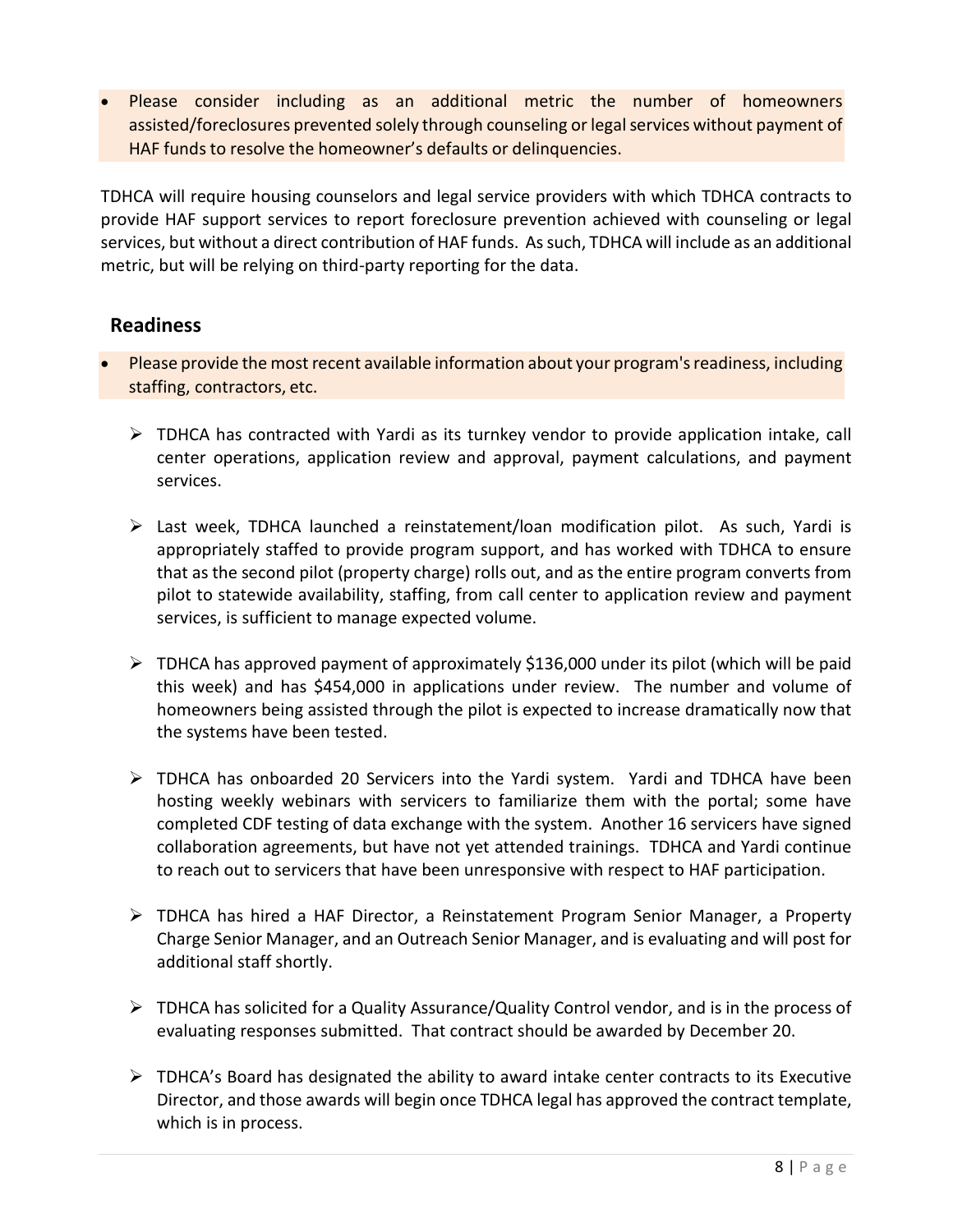• Is your program prepared to launch upon approval and, if not, by what date will you be ready to launch following approval?

TDHCA is prepared to launch upon approval. With two pilots in process, depending on when approval is received, TDHCA may delay full launch for a week or two in order to provide sufficient time for the second pilot to adequately test the application process from intake to approval and payment for the property charge program.

• Please provide updated information about your progress in spending the initial 10% payment from your jurisdiction's full allocation and the status of any pilot assistance already offered or made available to homeowners.

As stated above, TDHCA released a reinstatement pilot with Idaho Housing and Finance Association (IHFA), the servicer for TDHCA's loan portfolio. On December 6, 2021, we started with two homeowners, and have since reached out to approximately 2,700 homeowners. Payment has been made on behalf of 24 homeowners, and an additional 118 applications are under review. Initial homeowner response was slow, as many were reluctant to speak on the phone with IHFA. TDHCA has modified its approach, and is sending emails directly to homeowners on behalf of the TXHAF program. Since that change, an additional 58 homeowners have applied. It is noteworthy that 24 of the applications in progress have requested assistance through the Loan Modification with HAF Contribution Program.

TDHCA released its property charge pilot on January 10, 2022, at which time we began reaching out to homeowners in Hidalgo County with delinquent property taxes. Delinquent property taxes have been paid for 1 homeowner under this program, with an additional 623 applications under review.

Under the pilots, HAF funds in the amount of \$410,658.09 have been remitted to cure delinquencies on the behalf of homeowners.

# **Budget**

• No questions.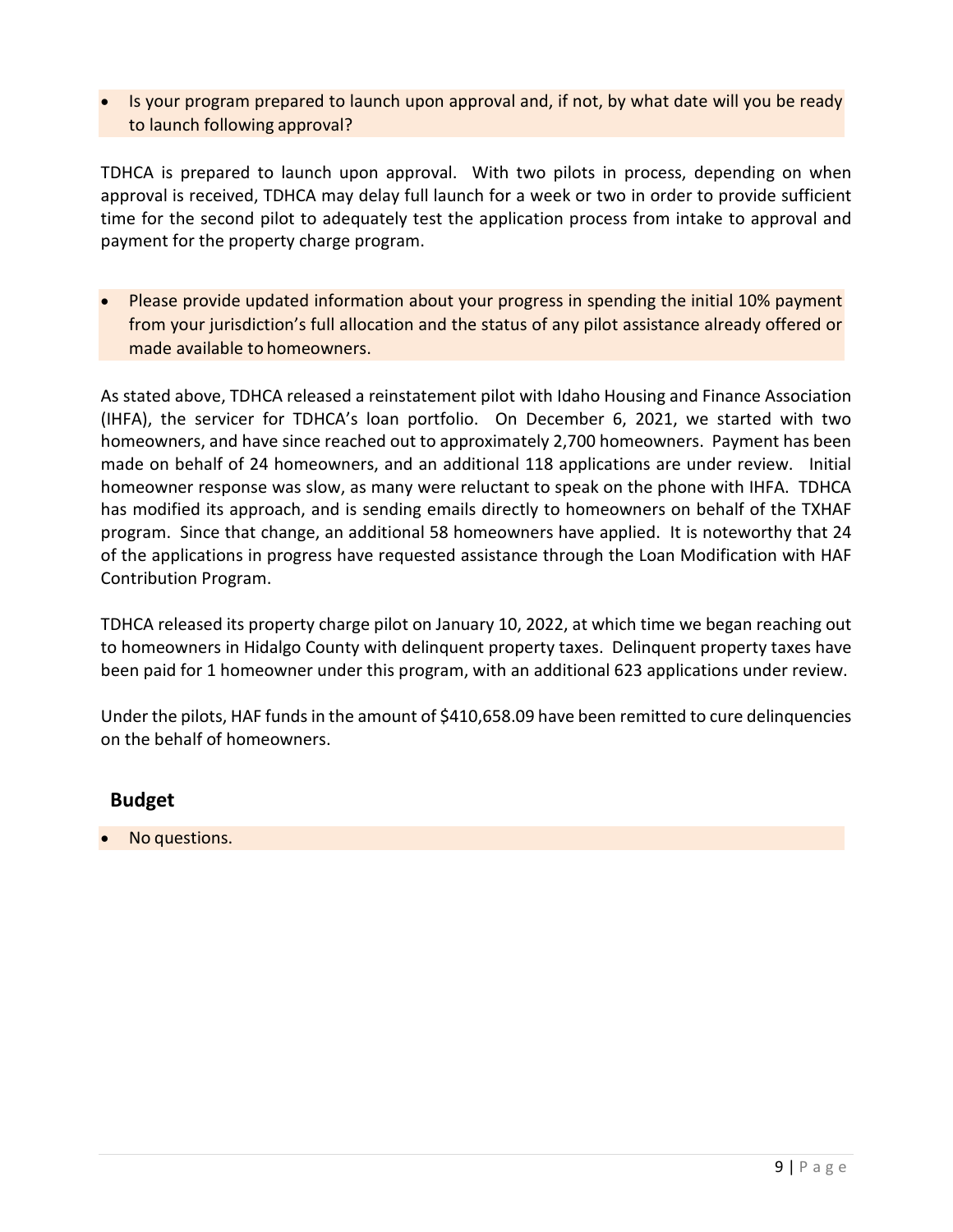# **PLAN CHANGES MADE**

Concurrent with this submission, TDHCA has made the following changes to the HAF Plan previously submitted:

- $\checkmark$  Added an additional performance goal (% of homeowners assisted through HAF that reside in Persistent Poverty Counties)
- $\checkmark$  Modified the budget by program design element to include a Loan Modification with HAF Contribution (Mortgage Principal Reduction) Program
- $\checkmark$  Modified contacts making Bobby Wilkinson the primary contact, Tanya Birks the reporting contact, and Monica Galuski the additional contact.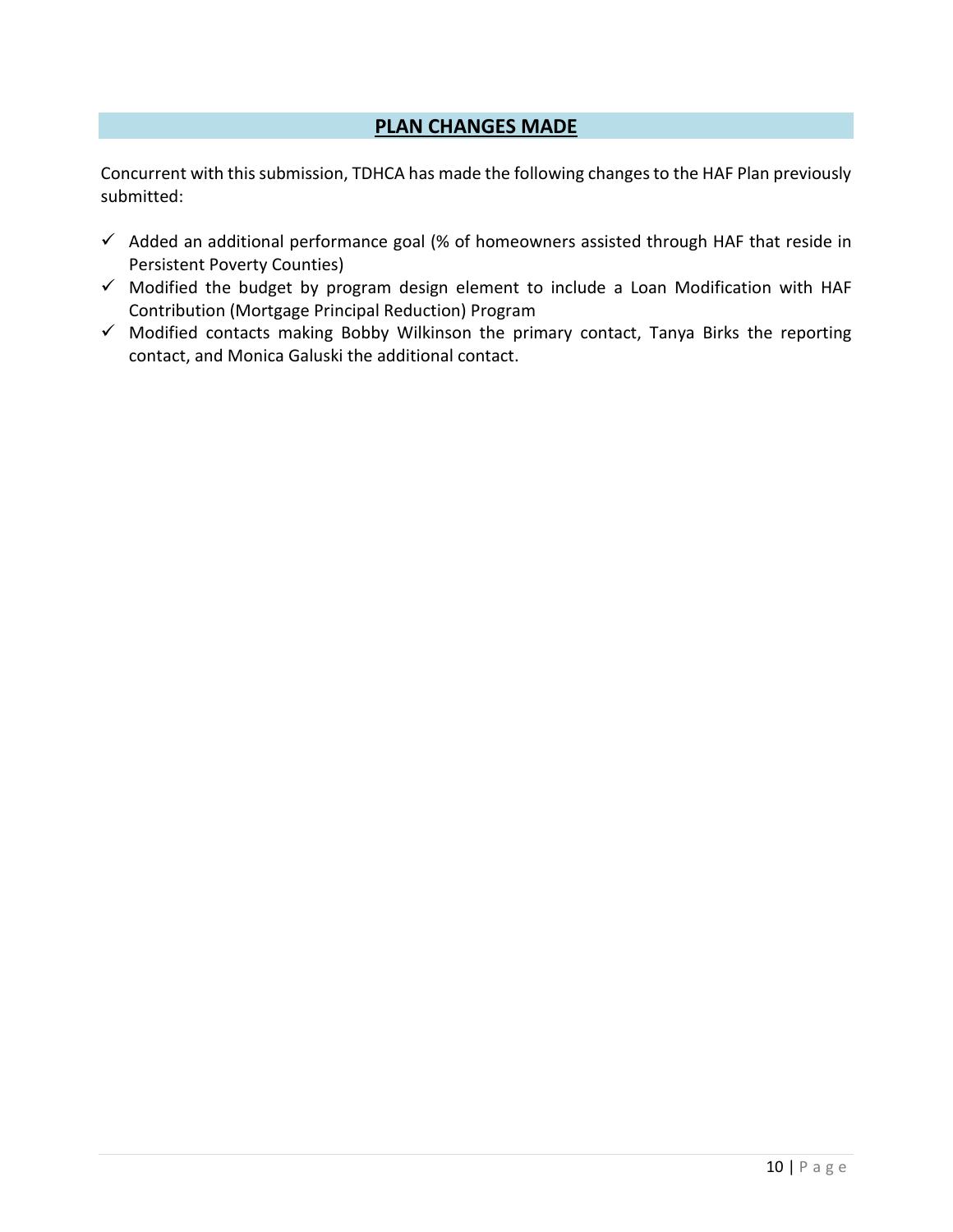# **APPENDIX A**

#### **DATA DRIVEN ASSESSMENT OF HOMEOWNER NEEDS**

Because employment is a major factor impacting mortgage loan forbearance and delinquency, this analysis begins with a look at current unemployment rates and trends in Texas.

#### *TEXAS EMPLOYMENT*

Prior to the coronavirus pandemic, Texas, like the country overall, was enjoying a healthy economy and low unemployment rates. But two months into the pandemic, unemployment rates across the country increased dramatically. According to the Bureau of Labor Statistics, in April 2020, the national unemployment rate was 14.8%, while the unemployment rate in Texas was 12.9%, almost 2% lower than the national average. However, while the economy in Texas is recovering, improvement in employment has lagged a bit. In May 2021, the unemployment rate in Texas was 6.5%, almost 1% higher than the national unemployment rate of 5.8%. The below chart tracks the unemployment rate for the United States and for Texas.



And while Texas has seen improvement in its employment rate, data available through Opportunity Insights, a Harvard-based research and policy institute that publishes data and trends related to the impact of COVID-19 and the economic recovery, suggests that the recovery has been significantly slower for employment at lower income levels: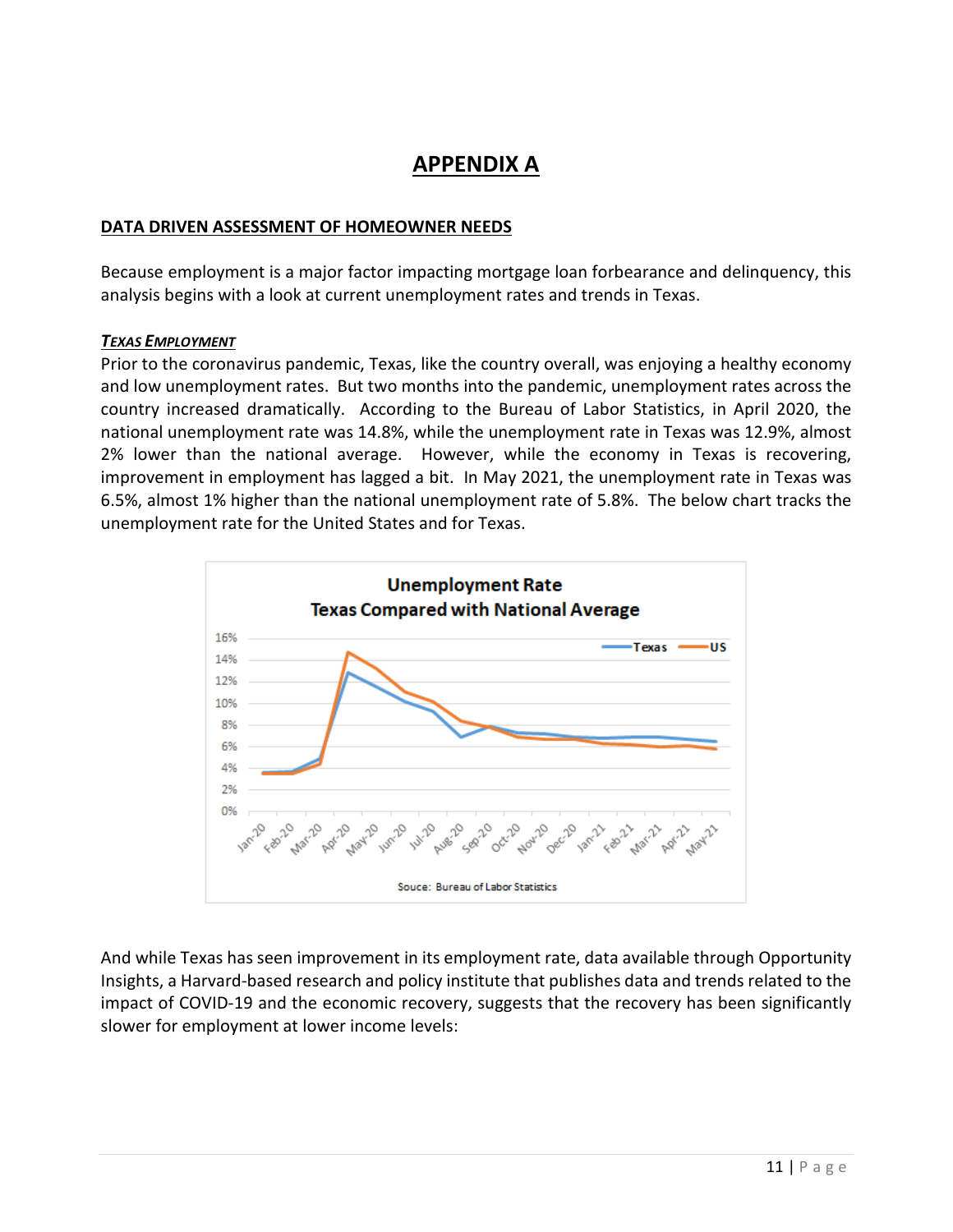|                              | <b>Change in Employment Rates</b><br>by Annual Income<br>January 2020 compared to May 5, 2021 |  |  |  |
|------------------------------|-----------------------------------------------------------------------------------------------|--|--|--|
| <b>Annual Income</b>         | % Change                                                                                      |  |  |  |
| Less than \$27,000           | $-19.9%$                                                                                      |  |  |  |
| \$27,000 to \$60,000         | $-3.4%$                                                                                       |  |  |  |
| Greater than \$60,000        | 60.0%                                                                                         |  |  |  |
| Source: Opportunity Insights |                                                                                               |  |  |  |

Texas unemployment data supports the need for targeted outreach to rural counties, and in the colonias, areas which would typically have a higher prevalence of non-traditional mortgage loans, including contract for deed financings, than urban population centers. Unemployment rates for the six Texas counties with the highest concentration of colonias are reflected below.



# *MORTGAGE LOAN DELINQUENCIES AND LOANS IN FORBEARANCE*

Using a combination of CHAS data (Comprehensive Housing Affordability Strategy) available through HUD, single family mortgage loan forbearance and delinquency data provided by Treasury, and data from TDHCA's homeownership loan portfolio (TDHCA Portfolio), TDHCA performed a Homeowner Needs Assessment. The TDHCA Portfolio is a portfolio of approximately 35,000 mortgage loans originated through TDHCA's Homeownership Division, with a total outstanding principal balance of approximately \$6.1 billion. Loans types are 91% FHA, 2% VA, 2% USDA, and 5% conventional loans backed by Fannie Mae or Freddie Mac. With over 70% of TDHCA Portfolio loans made to homeowners at or below 80% of AMFI, TDHCA considers the portfolio a relevant proxy for this analysis. Please note that due to the nature of CHAS data, rounding, and the number of percentages used, totals are not always an exact reflection of the component data.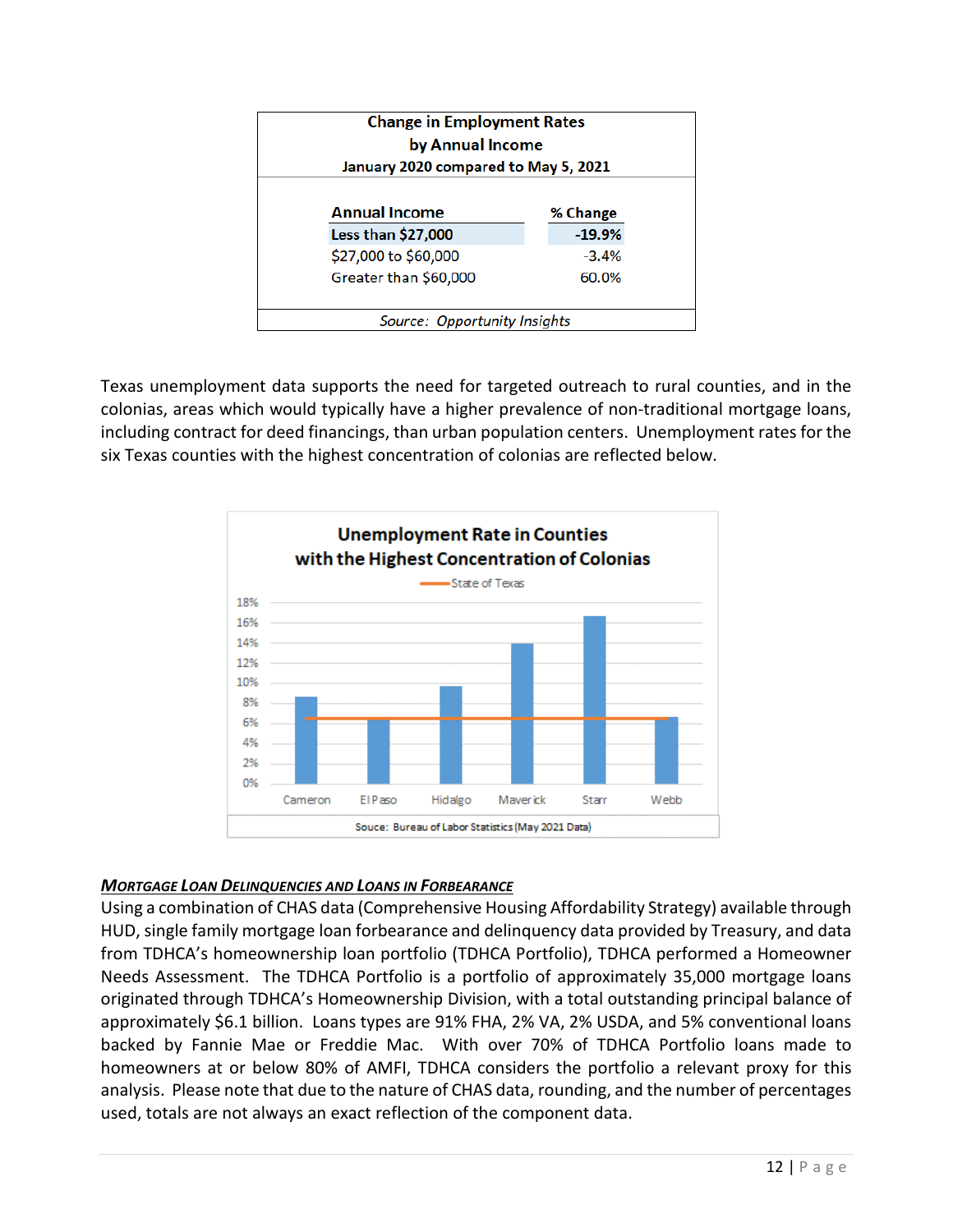CHAS data indicates that there are approximately 5.9 million owner occupied households in Texas (excluding residences with more than 4 units), approximately 3.4 million of which have a mortgage on their property.

| <b>Owner Occupied Households</b>             |                   |                   | <b>Owner Occupied Households With a Mortgage</b> |                    |                   |                   |
|----------------------------------------------|-------------------|-------------------|--------------------------------------------------|--------------------|-------------------|-------------------|
|                                              |                   |                   |                                                  | Non-               |                   |                   |
|                                              |                   |                   |                                                  | <b>Traditional</b> |                   |                   |
|                                              | # of              | % of Total        |                                                  | (Mobile)           | # of              | % of Total        |
| <b>Household Income</b>                      | <b>Households</b> | <b>Households</b> | 1-4 Units                                        | Homes, etc.)       | <b>Households</b> | <b>Households</b> |
| $<$ 100% AMFI                                | 2,299,443         | 39%               | 925,412                                          | 92,986             | 1,018,398         | 30%               |
| >100% AMFI                                   | 3,551,575         | 61%               | 2,292,144                                        | 73,891             | 2,366,035         | 70%               |
| Total                                        | 5,851,070         | 100%              | 3,217,556                                        | 166,877            | 3,384,433         | 100%              |
| Source: 2013-2017 CHAS, Tables 1, 8, and 18A |                   |                   |                                                  |                    |                   |                   |

Of the approximately 3.4 million owner occupied homes with a mortgage, approximately 1,018,398, are households at or below 100% AMFI. Due to challenges posed by a lack of data compatibility among various sources and the difficulty locating reliable data for non-traditional mortgage loans in Texas (outside the traditional channels of FHA, VA, USDA-RD, Freddie Mac, and Fannie Mae), assumptions were made as noted below.

Various data sources (none of which include 100% of the mortgage loans in Texas, are not consistently detailed by income level, and typically exclude non-traditional mortgage loans) produced a range of Texas forbearance rates between 5.7% and 15.6%. On the low end, the 5.7% forbearance rate was provided through the Federal Reserve Bank Mortgage Dashboard. On the high end, the 15.6% forbearance rate is the actual experience of the TDHCA Portfolio and, with approximately 70% of homebuyers at or below 80% of median income, suggests that lower income homeowners have been impacted disproportionately by the pandemic. Using this range, TDHCA estimated the amount of funds needed to reinstate loans for households at or below 100% AMFI. The \$12,565 per loan reinstatement amount was calculated using the average reinstatement amount for TDHCA's mortgage loan portfolio and the loan portfolio of one of the largest government loan servicers in the state. The reinstatement amount is based on delinquent PITI; as such, a separate calculation for property taxes was not performed. The below table details the estimated amount of funds necessary to reinstate delinquent and forbearance loans, depending on the assumed forbearance rate.

| <b>Owner Occupied Households With a Mortgage</b>                                                                                                                               |                                                        |                                           |        |               |  |  |
|--------------------------------------------------------------------------------------------------------------------------------------------------------------------------------|--------------------------------------------------------|-------------------------------------------|--------|---------------|--|--|
| Household Income <= 100% AMFI                                                                                                                                                  |                                                        |                                           |        |               |  |  |
| l Data Source                                                                                                                                                                  | <b>Estimated \$</b><br>Per Loan to<br><b>Reinstate</b> | <b>Estimated Total</b><br>\$ to Reinstate |        |               |  |  |
| Federal Reserve Bank Mortgage Dashboard, TX                                                                                                                                    | Rate<br>5.7%                                           | <b>Loans in FB</b><br>58,049              | 12,565 | 729,378,257   |  |  |
| Federal Reserve Bank Mortgage Dashboard, TX Low-Income                                                                                                                         | 6.9%                                                   | 70,269                                    | 12,565 | 882,931,574   |  |  |
| Government Loans (Treasury Data)*                                                                                                                                              | 10.3%                                                  | 104,793                                   | 12.565 | 1,316,719,695 |  |  |
| TDHCA Mortgage Loan Portfolio*                                                                                                                                                 | 15.6%                                                  | 158,524                                   | 12,565 | 1,991,842,446 |  |  |
| <b>Average of Above Sources</b>                                                                                                                                                | 9.6%                                                   | 97,909                                    | 12,565 | 1,230,217,993 |  |  |
| Calculations are based on a total of 1,018,398 Owner Occupied Households (<= 100% AMFI) with a Mortgage<br>*Includes loans delinguent at least 60 days but not in forbearance. |                                                        |                                           |        |               |  |  |

The above table reflects an estimated need for approximately \$1.2 billion to reinstate mortgage Texas loans in forbearance or delinquent 60 days or more, and not on a forbearance plan.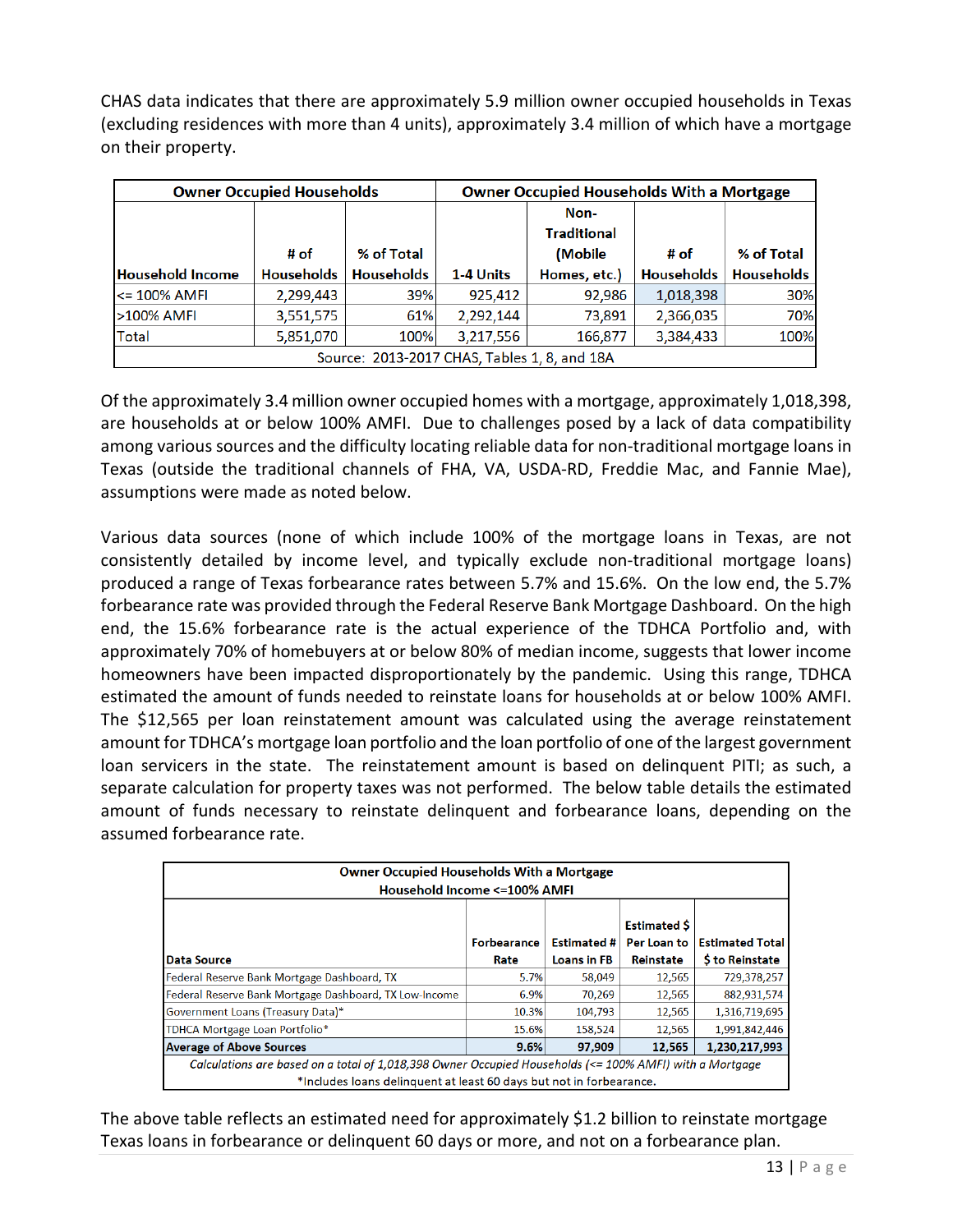The impact of COVID-19 on Texas homeowners was exacerbated by a growing affordability crisis in Texas. In recent years, many areas of Texas have experienced a decrease in the supply of available homes, particularly with respect to homes for which low to moderate income homebuyers qualify. The Federal Reserve Bank of Atlanta provides an interactive home affordability tool, the HOAM (Home Ownership Affordability Monitor) Index, which measures the ability of a median-income household to absorb the estimated annual costs associated with owning a median-priced home. This data can be used to measure home affordability for MSAs and Counties across the country. A HOAM index value lower than 100 indicates that the median household income is insufficient to cover the annual costs of owning a median-priced home (the housing cost is greater than 30 percent of income).

Multiple counties in Texas are considered unaffordable. Travis County has a HOAM Index of 85.6, Hays County has a HOAM index of 99.1, and Bastrop County has a HOAM index of 95.4. The affordability issue expands beyond the Austin-Round Rock Metro, and can be seen in the Houston-The Woodlands-Sugarland TX Metro, DFW Metro, San Antonio-New Braunfels Metro, and El Paso Metro, where affordability has declined by 6%, 5%, 4%, and 2% respectively between March of 2020 and March of 2021.

As affordable home inventory decreases, homebuyers stretch their finances to be able to afford to purchase a home, and as they push those finances to the limit to achieve homeownership, they become less able to afford unexpected expenses or a reduction in income. A household is defined as experiencing housing cost burden when a household pays more than 30% of its gross income for housing costs including utilities. Even before the pandemic, Texas homeowners were experiencing a high level of cost burden, with approximately 19.4% of Texas homeowners considered housing cost burdened.

| <b>Number of Homeowner Households</b><br>with Housing Cost Burden by Income Category         |               |                   |               |  |  |  |
|----------------------------------------------------------------------------------------------|---------------|-------------------|---------------|--|--|--|
| $%$ of<br><b>Homeowners</b><br><b>Owners</b><br><b>Total Owner</b><br>with Cost<br>with Cost |               |                   |               |  |  |  |
| <b>Income Categories</b>                                                                     | <b>Burden</b> | <b>Households</b> | <b>Burden</b> |  |  |  |
| <= 30% HAMFI                                                                                 | 293,444       | 422,915           | 69.4%         |  |  |  |
| >30% to <=50% HAMFI                                                                          | 254,737       | 504,625           | 50.5%         |  |  |  |
| >50% to <=80% HAMFI                                                                          | 280,045       | 828,045           | 33.8%         |  |  |  |
| >80% to <=100% HAMFI                                                                         | 111,124       | 543,865           | 20.4%         |  |  |  |
| >100% HAMFI                                                                                  | 194,185       | 3,551,595         | 5.5%          |  |  |  |
| Total                                                                                        | 1,133,535     | 5,851,045         | 19.4%         |  |  |  |
| Source: 2013-2017 CHAS, Table 8                                                              |               |                   |               |  |  |  |

The following table details households experiencing housing cost burden by income category and does not include data for households for which housing cost burden could not be calculated.

Currently, government loan delinquencies in Texas, as provided by Treasury, indicate that approximately 120,000 government loans in Texas are delinquent at least 60 days (including loans in forbearance). Many of the delinquent homeowners will not qualify for HAF Assistance for various reasons, including income eligibility requirements or because their loan was delinquent prior to February 1, 2020.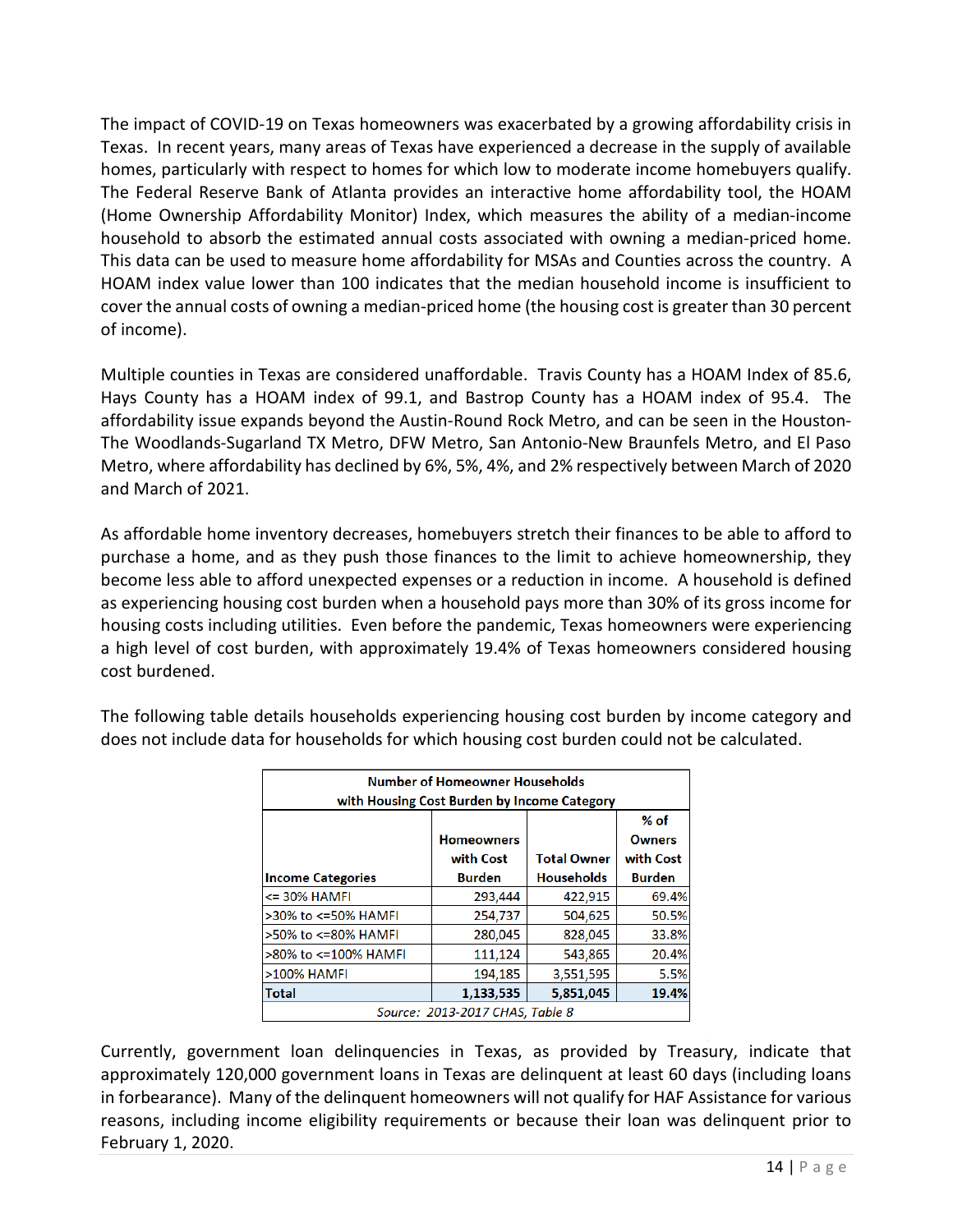While many of these homeowners may have available loss mitigation options, typically, those options come at a high price, particularly after months of forbearance and following an extended period of financial hardship. These options are primarily payment deferrals and loan modifications, which may involve the inclusion of additional mortgage loan payments beyond the original maturity of the mortgage loan, or the addition of a second mortgage, representing amounts to be paid at loan maturity. Loan modifications may require a certain level of savings in order for the loan to be eligible for modification and not all mortgage loans will qualify. While under more normal economic conditions these may be reasonable alternatives for homeowners, these are unique times. Many homeowners have been in forbearance for over a year and are approaching 18 months, due to a COVID-19 related financial hardship. Many of these homeowners experienced a loss or significant reduction to their income, or an increase in expenses, for an extended period of time. Approximately 1,400 homeowners in TDHCA's portfolio have undergone the Partial Claim process with HUD for COVID-19 related delinquencies, resulting in Partial Claims (amount added to the back of the mortgage as a second loan), with the highest Partial Claim amount being \$53,920, the lowest \$1,143, and an average of approximately \$12,000. For various reasons, not all homeowners in forbearance will have the opportunity to use existing loss mitigation options. Using HAF funds, in accordance with HAF Guidance, to reduce or eliminate homeowner delinquencies, defaults, foreclosures, and displacement, will help tens of thousands of low to moderate income homeowners to recover financially and to achieve housing stability.

#### *PROPERTY CHARGE DEFAULT*

Delinquent property taxes put homeowners at risk of foreclosure by the taxing entity. The Department has been gathering data from tax assessors and tax collectors throughout the state. With 254 counties and multiple tax assessors and collectors within each county, obtaining specific, relevant information with respect to delinquent property taxes has been difficult at best. Data that covers approximately 70% of the state has been collected, reflecting approximately 183,000 homestead properties delinquent in payment of property taxes. The average delinquency is approximately \$3,000 per home, for a total of approximately \$550 million of delinquent property taxes for 70% of the state. Scaling up from the 70%, the Department estimates that there are approximately 260,000 homestead properties that are delinquent in the payment of property taxes. Based on the \$3,000 per home average delinquency, we estimate there is approximately \$800 million in delinquent property taxes in the state. The Department recognizes that this approach is a bit imprecise. Of the estimated \$800 million in delinquent property taxes, many households may not qualify for assistance through HAF due to eligibility requirements. In addition to property taxes, other property charge delinquencies that impact a homeowner's ability to stay current on their mortgage and to avoid default and foreclosure include insurance premiums, homeowner association fees, condominium association fees, cooperative maintenance or common charges, and legal fees.

Considering the factors detailed above, the proposed HAF plan has been designed to provide Texas homeowners with much-needed assistance as quickly and effectively as possible. The Department's assessment of homeowner supports a Reinstatement Program and a Property Charge Default Resolution Program to assist eligible homeowners.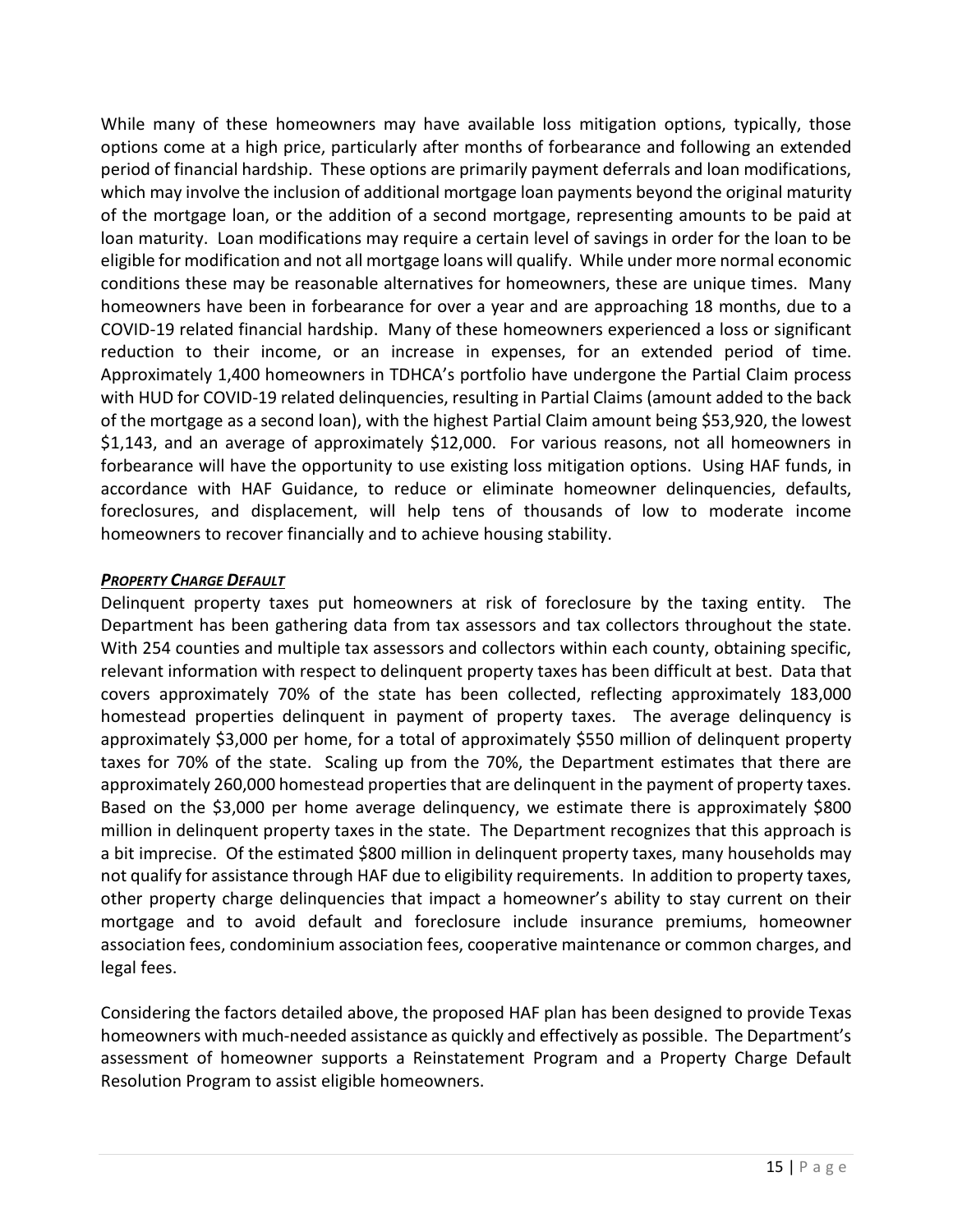# **APPENDIX B**

#### **TARGETING HAF FUNDING**

TDHCA will target all HAF funding to homeowners with household income less than or equal to 100% of AMFI, or 100% of the median income for the United States, whichever is greater. Based on the demographics of the state and of TDHCA's Portfolio, targeting at this income level will effectively serve those most in need, including homeowners considered to be socially disadvantaged. Specific targeting and outreach efforts will be directed to the following:

Persistent Poverty Counties. Persistent Poverty Counties (PPCs) are counties where 20% or more of the population have lived in poverty over the past 30 years (measured by 1990 and 2000 decennial censuses and 2011-2015 5-year data series available from the American Community Survey of the Bureau of the Census). There are 35 PPCs in Texas:

|                         |                   |                   |                        | <b>Persistent Poverty Counties in Texas</b> |                   |                   |                        |
|-------------------------|-------------------|-------------------|------------------------|---------------------------------------------|-------------------|-------------------|------------------------|
| <b>County</b>           | 1990<br>Poverty % | 2000<br>Poverty % | 2011-2015<br>Poverty % | <b>County</b>                               | 1990<br>Poverty % | 2000<br>Poverty % | 2011-2015<br>Poverty % |
| <b>Bee County</b>       | 27.4              | 24.0              | 21.2                   | Jim Wells County                            | 30.3              | 24.1              | 22.3                   |
| <b>Brazos County</b>    | 26.7              | 26.9              | 27.9                   | <b>Karnes County</b>                        | 36.5              | 21.9              | 25.4                   |
| <b>Brooks County</b>    | 36.8              | 40.2              | 39.6                   | <b>Kleberg County</b>                       | 27.4              | 26.7              | 26.1                   |
| <b>Cameron County</b>   | 39.7              | 33.1              | 33.8                   | Lamb County                                 | 27.1              | 20.9              | 23.5                   |
| Cochran County          | 28.3              | 27.0              | 20.0                   | <b>Marion County</b>                        | 30.6              | 22.4              | 22.6                   |
| <b>Crosby County</b>    | 29.5              | 28.1              | 22.9                   | <b>Maverick County</b>                      | 50.4              | 34.8              | 26.7                   |
| <b>Culberson County</b> | 29.8              | 25.1              | 29.7                   | Nacogdoches County                          | 25.2              | 23.3              | 24.6                   |
| Deaf Smith County       | 27.7              | 20.6              | 20.8                   | <b>Nolan County</b>                         | 21.3              | 21.7              | 21.2                   |
| <b>Duval County</b>     | 39.0              | 27.2              | 23.9                   | <b>Presidio County</b>                      | 48.1              | 36.4              | 21.7                   |
| El Paso County          | 26.8              | 23.8              | 22.8                   | <b>San Augustine County</b>                 | 29.7              | 21.2              | 24.8                   |
| <b>Falls County</b>     | 27.5              | 22.6              | 22.0                   | <b>Starr County</b>                         | 60.0              | 50.9              | 36.6                   |
| <b>Floyd County</b>     | 27.1              | 21.5              | 22.4                   | <b>Terrell County</b>                       | 27.4              | 25.2              | 20.2                   |
| <b>Frio County</b>      | 39.1              | 29.0              | 22.1                   | Val Verde County                            | 36.4              | 26.1              | 20.6                   |
| <b>Hall County</b>      | 29.1              | 26.3              | 26.9                   | <b>Webb County</b>                          | 38.2              | 31.2              | 31.8                   |
| <b>Haskell County</b>   | 20.8              | 22.8              | 20.5                   | <b>Willacy County</b>                       | 44.5              | 33.2              | 39.0                   |
| <b>Hidalgo County</b>   | 41.9              | 35.9              | 34.2                   | Zapata County                               | 41.0              | 35.8              | 37.4                   |
| <b>Houston County</b>   | 25.6              | 21.0              | 25.0                   | Zavala County                               | 50.4              | 41.8              | 33.4                   |
| <b>Hudspeth County</b>  | 38.9              | 35.8              | 40.3                   |                                             |                   |                   |                        |

 Government Loan and Affordable Housing Portfolios. In accordance with HAF Guidance and recognizing that homeowners earning up to 100% of the area median income are overrepresented in portfolios of government-backed and guaranteed mortgages compared to the market as a whole, TDHCA will prioritize assistance to homeowners with FHA, VA, and USDA mortgages and homeowners who have mortgages made with proceeds of mortgage revenue bonds or other mortgage programs that target low and moderate income homeowners.

Targeting will include outreach to mortgage programs designed for low and moderate income homeowners, including TDHCA's own portfolio, and the portfolios of Texas State Affordable Housing Corporation, Texas Veterans Land Board, and local Housing Finance Corporations, that have issued mortgage revenue bonds or mortgage credit certificates, or who operate an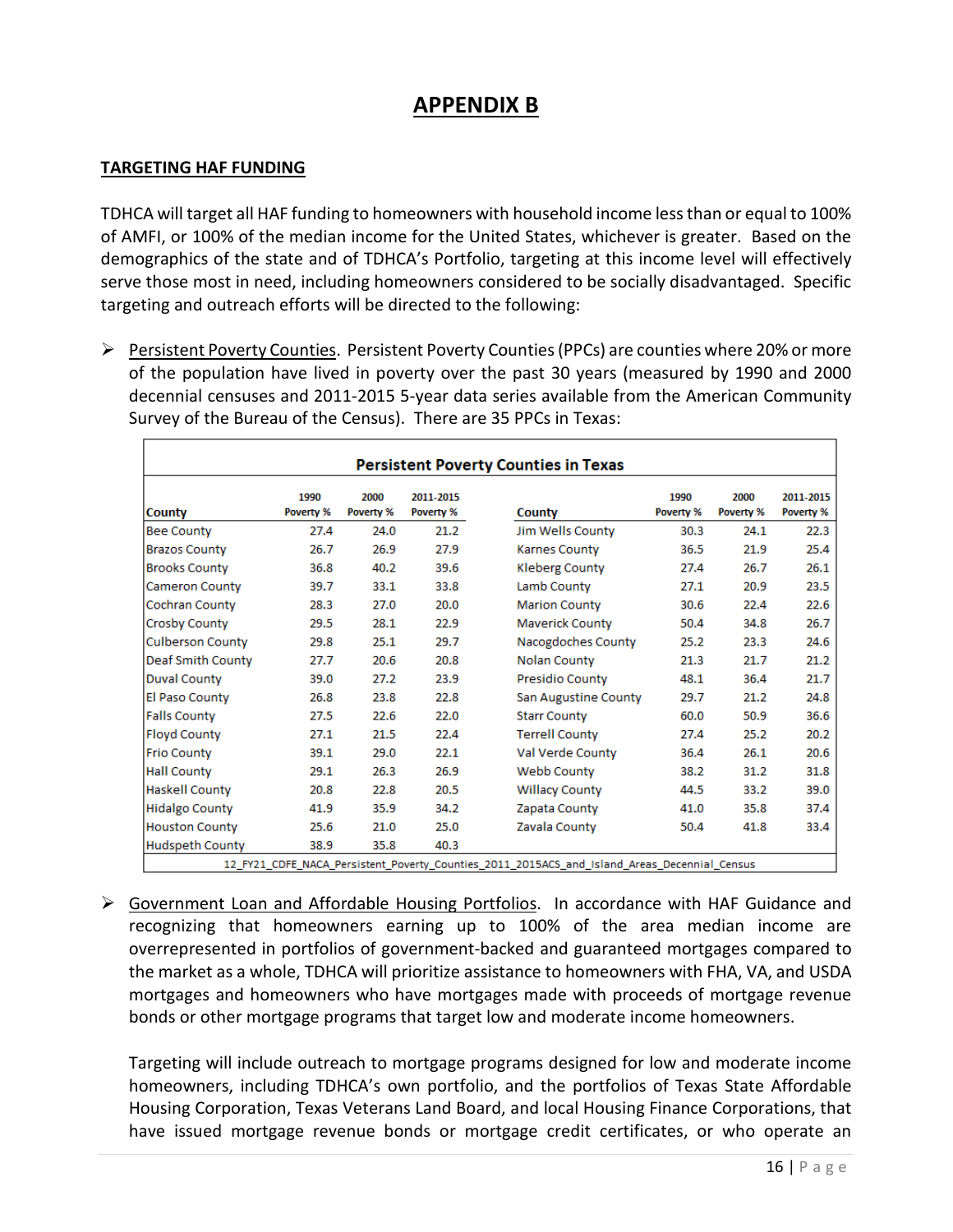affordable housing program. This outreach will also include banks, servicers, CDCs, CDFIs, and other nonprofits that offer affordable housing programs to low, very low, and moderate income homebuyers. TDHCA has already begun working with these entities and their servicers to gather relevant data and to discuss the process for reinstating delinquent loans.

 $\triangleright$  Non-Traditional Loans and Properties. Recognizing the unique needs of homeowners in border towns, colonias, and rural areas and communities with less housing stock than larger MSAs, TDHCA will set-aside a portion of funds to assist homeowners that would not typically be included in Government Loan and Affordable Housing Portfolios. Through these set-asides, TDHCA will be able to assist homeowners with less traditional financing instruments, including contract for deed and reverse mortgages, and will be able to provide assistance to homeowners whose property is a manufactured home or mobile home that is not permanently affixed to land, who would traditionally also not be included in the above-described portfolios.

Targeting will include contracting with housing counselor organizations, CDCs, CDFIs, and other affordable housing organizations throughout the State. Through a pay-for-performance compensation model, these organizations will establish help centers to serve as intake hubs, assisting homeowners in determining eligibility and with making application for the funds, as well as providing any necessary supporting documentation. They may be expected to knock on doors, if necessary, to seek out those identified as hard to serve due to social, language and economic barriers. Once these centers have been established and begin operations, we will gain a better understanding what will be required to reach and serve this subgroup of homeowners as effectively and efficiently as possible. TDHCA will target a traditionally underserved area in South Texas that borders Mexico from South Padre Island, the southernmost part of the state, then West to the city of El Paso and all points in between.

#### *PRIORITIZATION*

At all times while HAF funds are available, homeowners facing imminent foreclosure will be moved to the front of the line irrespective of geographic location of the residence. Homeowners residing in Persistent Poverty Counties will be also be prioritized (moved to the front of the line) for the first 60 days after full release of the program.

# *OUTREACH AND MARKETING PLAN*

Outreach and Marketing will include a designated webpage on the TDHCA website and TDHCA homeownership specific website, email listserv, social media , press releases, digital and print advertising, and through partner organizations including lenders, Realtors, housing counseling organizations, CDCs, CDFIs, and other affordable housing organizations throughout the State. Outreach and marketing materials, particularly those detailing homeowner and property eligibility, will be made available in multiple languages, currently expected to include English, Spanish, Vietnamese, Korean, and Mandarin.

TDHCA will, at least monthly, review its outreach and marketing efforts, in conjunction with its performance goals, to ensure that outreach and marketing efforts are effectively reaching target homeowners. Adjustments to the outreach and marketing plan will be made accordingly.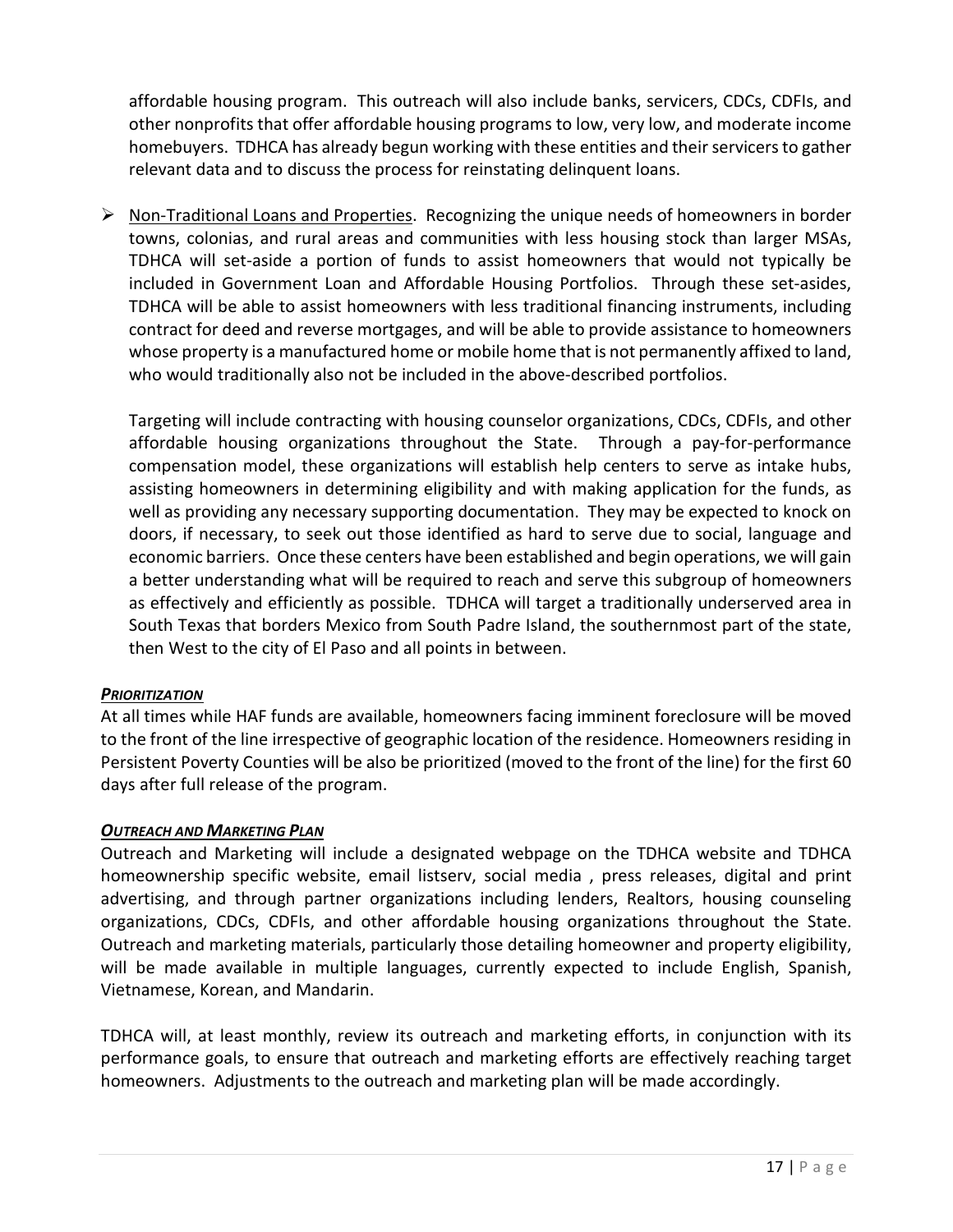# **APPENDIX C**

# **Public Comment and Response September 2021**

Draft Homeowner Assistance Fund Plan Comment Period: September 3, 2021 through September 15, 2021

# **Public Comment provided by Lone Star Legal Aid on Behalf of Pleasantville Civic League**

#### Comment Summary

Pleasantville Civic League encourages HAF plan to allocate funding to prevent homeowner displacement due to repairs and habitability, and recommends funding for title clearing and related mediation services due to predatory investors, tax foreclosures, and enforcement violations.

#### TDHCA Response

Due to the number of homeowners that are delinquent on their mortgage loan or property charges and, as a result, are at risk of foreclosure and displacement, the initial programs offered under HAF are the Reinstatement Program and the Property Charge Default Resolution Program. Additional programs, such as one for home repair, may be considered and proposed to Treasury in the future, depending on available funds. Eligible homeowners facing foreclosure due to delinquent property taxes may qualify to receive assistance through the Property Charge Default Resolution Program. In addition, the HAF budget includes funds for legal services to assist homeowners in default and foreclosure, and subject to Treasury approval, those funds may be used to assist in clearing title and avoiding displacement.

#### **Public Comment provided by Stephanie Clemons**

#### Comment Summary

Plan does not specify if applicant can apply for multiple items of assistance, ie: Mortgage reinstatement and also property tax relief.

#### TDHCA Response

Homeowners are eligible to apply for either or both the Reinstatement Program and the Property Charge Default Resolution Program, subject to the requirements of each program.

#### Comment Summary

Suggests that borrowers who can be assisted on a short term basis and avoid foreclosure may be in better position for a short sale for the long term solution, should also be considered, rather than only to borrowers who expect to remain in the home.

#### TDHCA Response

Due to the number of homeowners that are delinquent on their mortgage loan or property charges and, as a result, are at risk of foreclosure and displacement, the initial programs offered under HAF are the Reinstatement Program and the Property Charge Default Resolution Program. Additional programs may be considered and proposed to Treasury in the future, depending on available funds and homeowner need.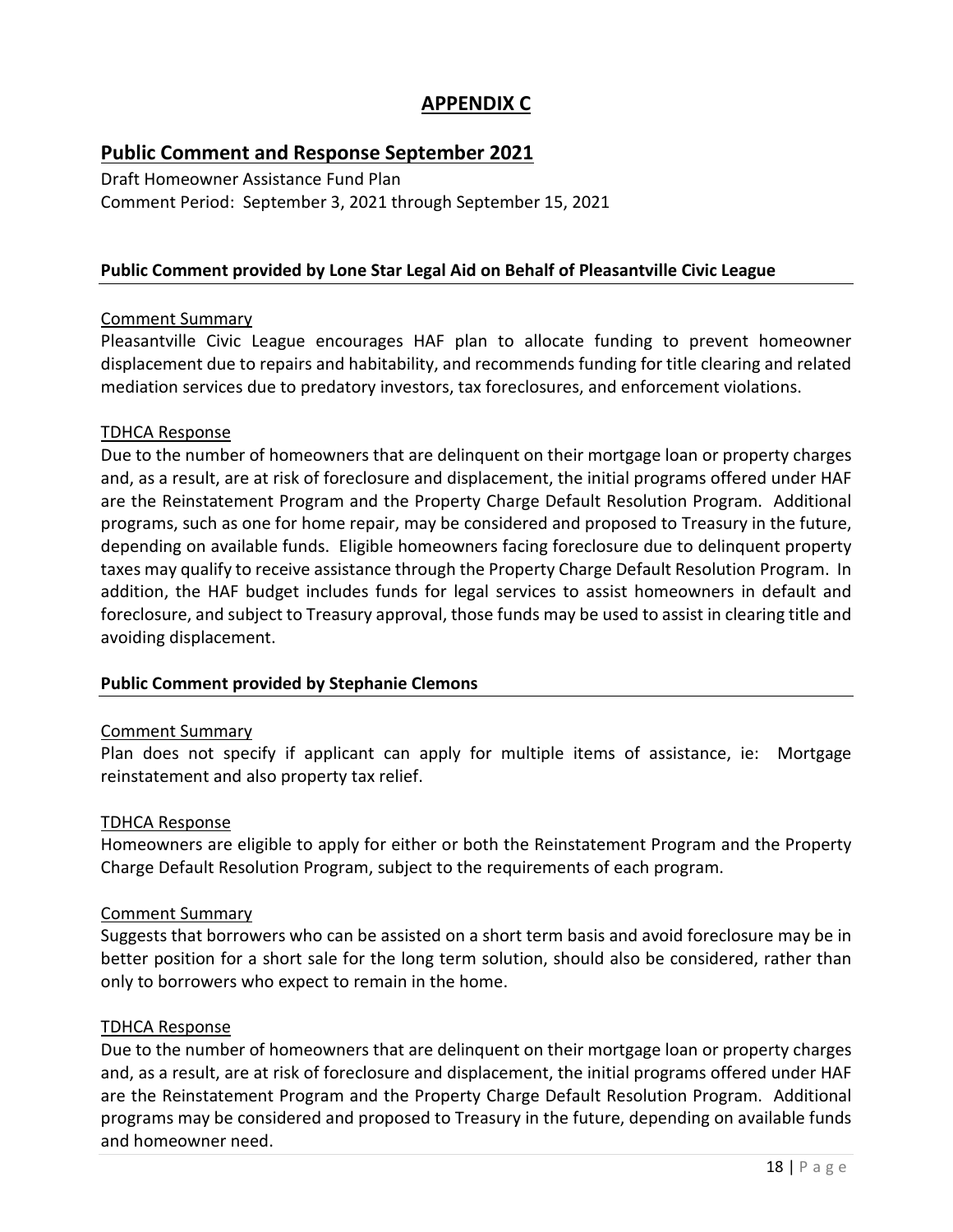Income capacity to service the mortgage debt should be expanded for Single HH borrowers. This borrower believes they would not qualify under proposed plan guidelines without loan modification to reduce payment amount.

#### TDHCA Response

TDHCA recognizes that while many homeowners have loan modification available through loss mitigation with their servicer, some do not. Due to the number of homeowners that are delinquent on their mortgage loan or property charges and, as a result, are at risk of foreclosure and displacement, the initial programs offered under HAF are the Reinstatement Program and the Property Charge Default Resolution Program. Additional programs, may be considered and proposed to Treasury in the future, depending on available funds.

#### **Public Comment provided by Amanda Reyes**

#### Comment Summary

By limiting the Reinstatement Program to mortgages that are at least 30 days delinquent, Texas homeowners will not have access to the assistance and relief provided by the HAF. TDHCA should expand the eligibility for the Reinstatement Program to mortgages that are current at the time of application to the program, but that would have met the delinquency criteria during the time frame of July 1, 2021 to the date the full program launches.

#### TDHCA Response

A reinstatement is, by definition, to cure delinquency. Homeowners that become delinquent between July 1, 2021 and full program launch can apply for funds at the time they are 30-days delinquent.

#### Comment Summary

The delayed availability of the federal Homeowner Assistance Fund and the proposed eligibility criteria for the state's Reinstatement Program will prevent otherwise eligible homeowners from receiving assistance.

#### TDHCA Response

Eligibility criteria has been developed based on Treasury Guidance and a data-driven needs assessment. TDHCA is submitting its HAF plan to Treasury by September 30, 2021, and will implement its full program following Treasury approval.

#### **Public Comment provided by Delores Pierce**

#### Comment Summary

Concerned about her inability to repay a HELOC that was originated ten years ago with a ten year payback period beginning in November 2021 and a potential high variable interest rate due to low credit score.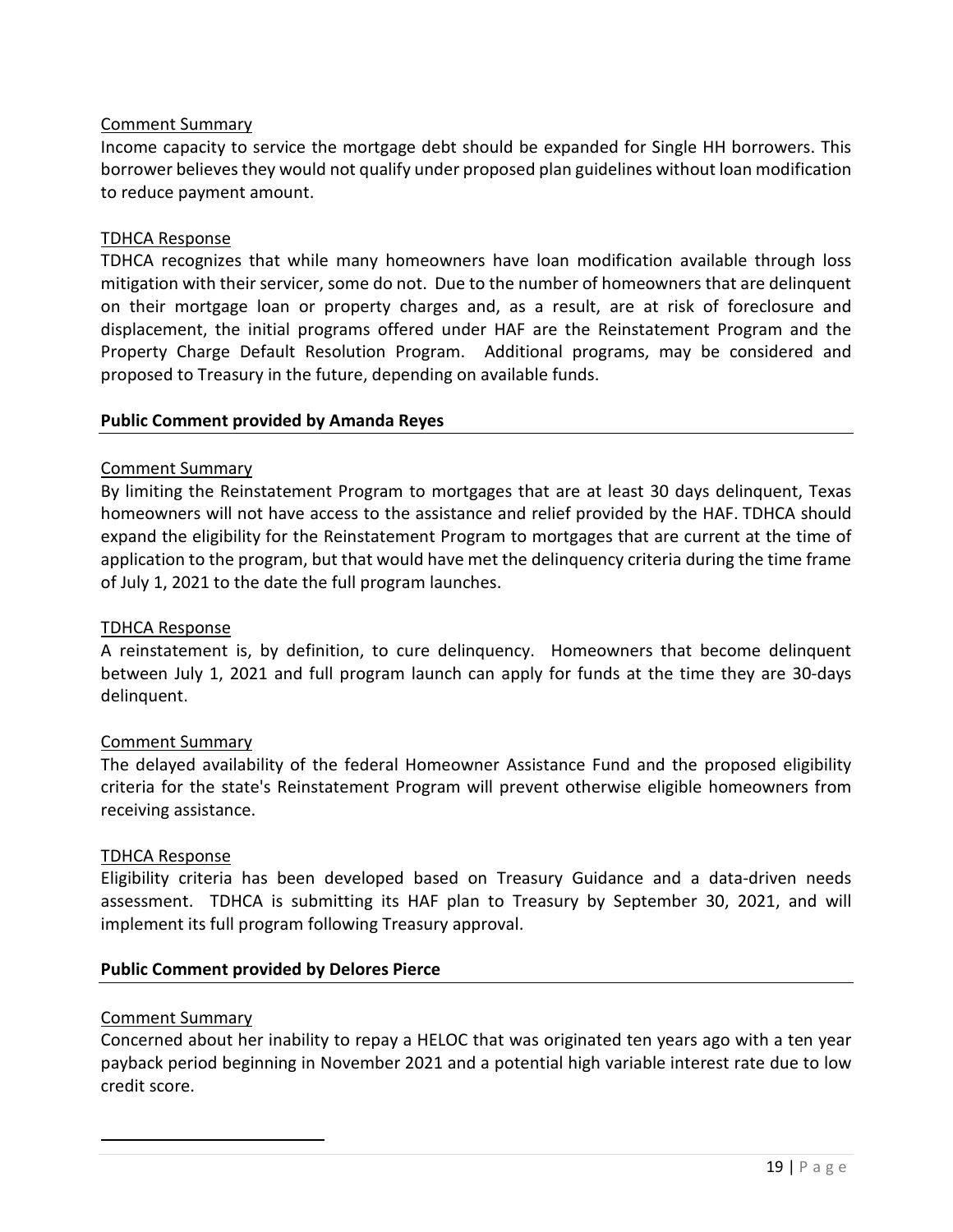Subject to Treasury Approval, delinquent HELOCs are eligible for assistance through the Reinstatement Program.

#### Comment Summary

Concerned about an inability to pay back property taxes, for which there is a lien on her property.

#### TDHCA Response

The Property Charge Default Program provides assistance for delinquent property taxes and associated penalties and interest, subject to program maximum charges.

#### Comment Summary

Concerned about paying delinquent HOA charges, for which there is a lien on her property.

#### TDHCA Response

The Property Charge Default Program provides assistance for delinquent HOA fees and associated penalties and interest, subject to program maximum charges.

#### Comment Summary

Concerned about fines owed to the City for services on the property, for which there is a lien on her property.

#### TDHCA Response

The Property Charge Default Program provides assistance for delinquent fees expenses that place a homeowner at risk of foreclosure and displacement. To the extent the referenced fees place the homeowner at risk of foreclosure and displacement, the Property Charge Default Program provides the related assistance, subject to program maximum charges.

#### Comment Summary

Concerns over high water/sewage bills escalating as other property costs are increasing

#### TDHCA Response

Due to the number of homeowners that are delinquent on their mortgage loan or property charges and, as a result, are at risk of foreclosure and displacement, the initial programs offered under HAF are the Reinstatement Program and the Property Charge Default Resolution Program. Additional programs, such as those that might assist with delinquent water and sewage bills, may be considered in the future.

#### **Public Comment provided by Texas Housers**

#### Comment Summary

Suggest building in performance goals that track and ensure long term stability for the assisted households that also assures Servicers and Lenders do not accept funds, and then proceed with foreclosure, despite receiving assistance on behalf of the borrower.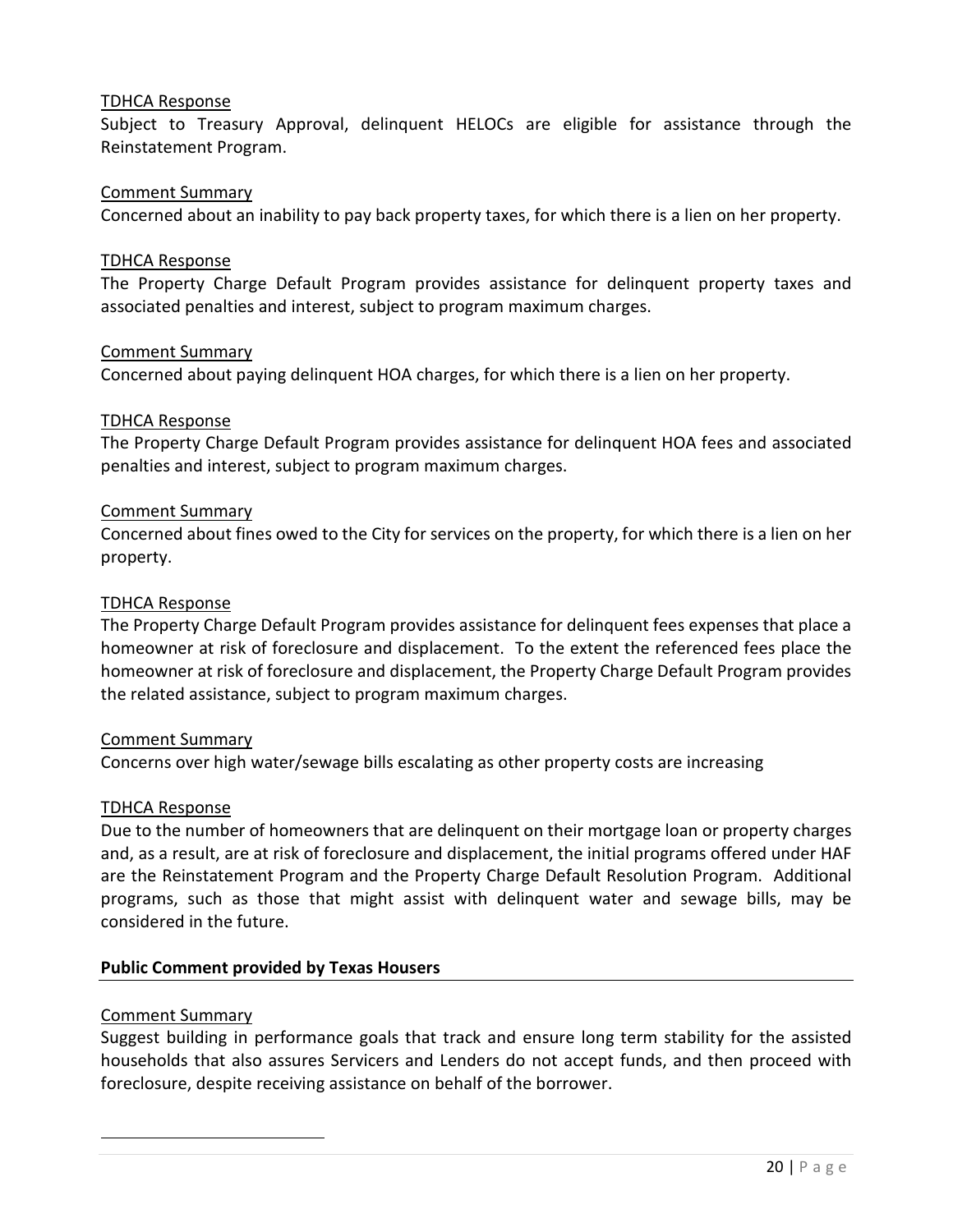Performance goals have been established in accordance with Treasury guidance and template. TDHCA intends to monitor, to the extent possible and for a limited period of time, the status of reinstated loans. In addition, homeowners for whom assistance has been provided can reach out to TDHCA in the event foreclosure proceedings have been initiated or resumed.

#### Comment Summary

Plan should include Set Asides for Low, Very Low and Extremely Low Incomes.

#### TDHCA Response

The initial programs assist homeowners with incomes up to 100% AMFI or 100% US Median income, whichever is greater, with targeted outreach to, and set-asides for, Persistent Poverty Counties. At this time, TDHCA does not believe additional set-asides are necessary.

#### Comment Summary

Plan should include Set Asides for Non Traditional Mortgages which include Seller Financed loans that cannot explicitly qualify for an exemption to the NMLS rule which may result in a disproportionate negative impact on Texas based on race or national origin.

#### TDHCA Response

TDHCA believes the exemptions to the NMLS requirement provided by Texas Finance Code Section 156.202 to be sufficiently broad to accommodate non-traditional mortgage loans while safeguarding against potential fraud and abuse.

#### Comment Summary

Plan should include self-certification to address property eligibility documentation, similar to the self-certification for homeowner eligibility.

#### TDHCA Response

Self certification for property eligibility documentation remains under consideration and will be included to the extent it is determined to be prudent and may be limited to certain circumstances.

#### Comment Summary

Allocate and approve funds to be used to clear title and heirship issues to assist disadvantage households who otherwise may be displaced.

#### TDHCA Response

The HAF budget includes funds for legal services to assist homeowners in default and foreclosure, and subject to Treasury approval, those funds may be used to assist in clearing title and avoiding displacement.

#### Comment Summary

Plan must emphasize that all outreach, marketing, intake, qualification, approval or disqualification, appeals be conducted in manner that provides persons with LEP the same level of benefits and services received by native English speakers. Recommend native speakers in primary language of applicant.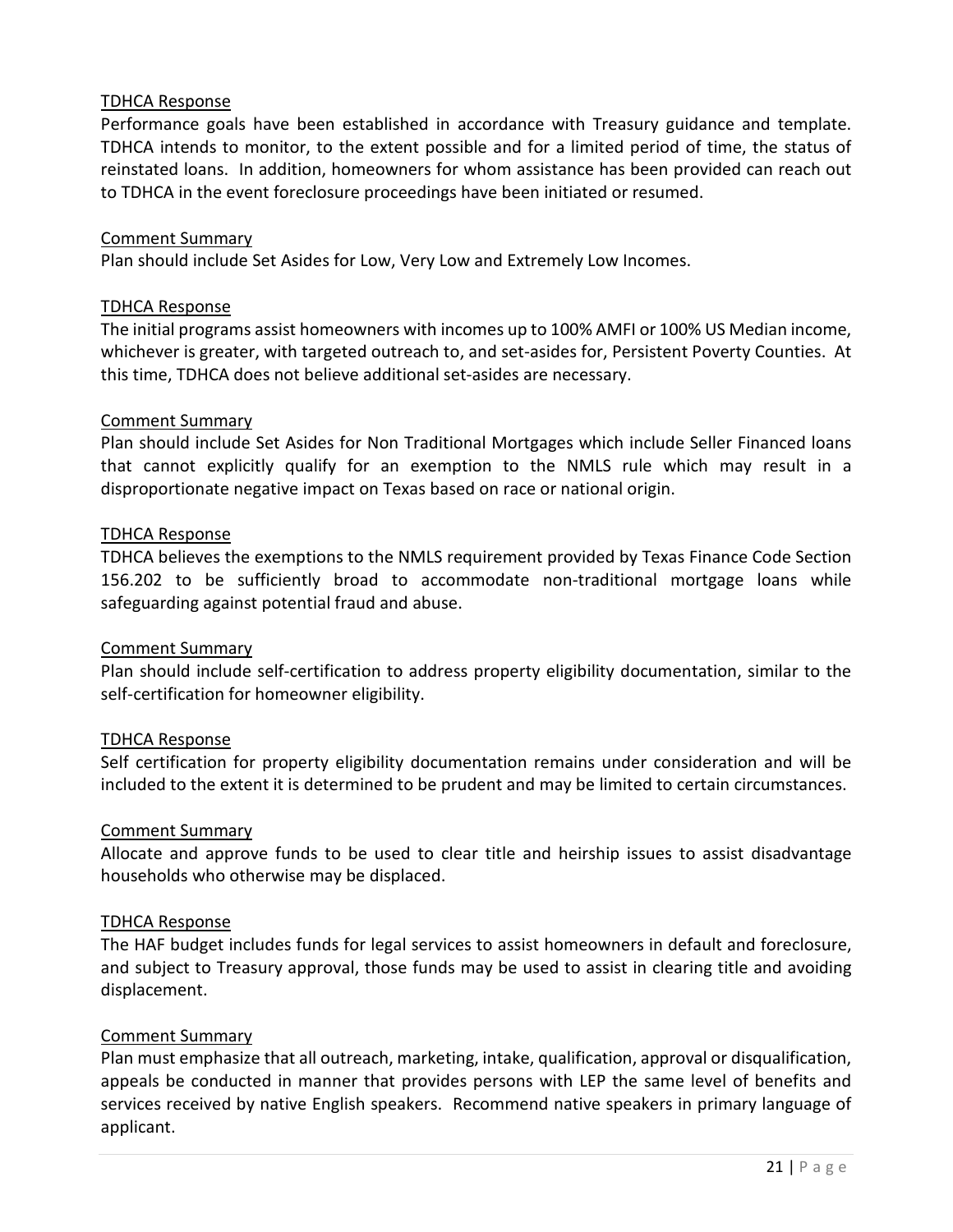Outreach, marketing, intake, qualification, approval or disqualification, and appeals are being implemented and conducted in a manner that will provide persons with LEP the same level of benefits and services as those received by native English speakers.

#### Comment Summary

Plan should include special attention to the Colonias with aggressive marketing and outreach.

#### TDHCA Response

As stated in the HAF Plan, specific targeting and outreach efforts will be directed to Persistent Poverty Counties, which include the six counties with the highest concentration of Colonias in the state. Also included is specific targeting and outreach will be performed directed to reach the traditionally underserved area in South Texas that borders Mexico from South Padre Island, the southernmost part of the state, then West to the city of El Paso and all points in between.

#### Comment Summary

Provide funding to engage Community Action Agencies and Legal services for homeowners going through default and foreclosure to help identify and solicit program applicants.

#### TDHCA Response

The HAF budget includes funding for counseling and educational services, and legal services to assist homeowners in default and foreclosure. The budget also includes funding for intake centers to be primarily housing counselor, community development corporations, and other community action agencies to aid in soliciting program applicants and assisting those homeowners, when necessary, through the application process.

#### **Public Comment provided by Avenue CDC**

#### Comment Summary

Inclusion of all Household income, 18+ may disqualify HHs where minor children and students above 18 are working in the HH.

#### TDHCA Response

TDHCA understands that income for those over 18 may disqualify a household. Based on Treasury guidance, TDHCA believes the correct approach is to include income from all household members 18 or over.

#### Comment Summary

Plan mentions Pilot program. Are there other programs such as the Endeavor program that is essentially the same program?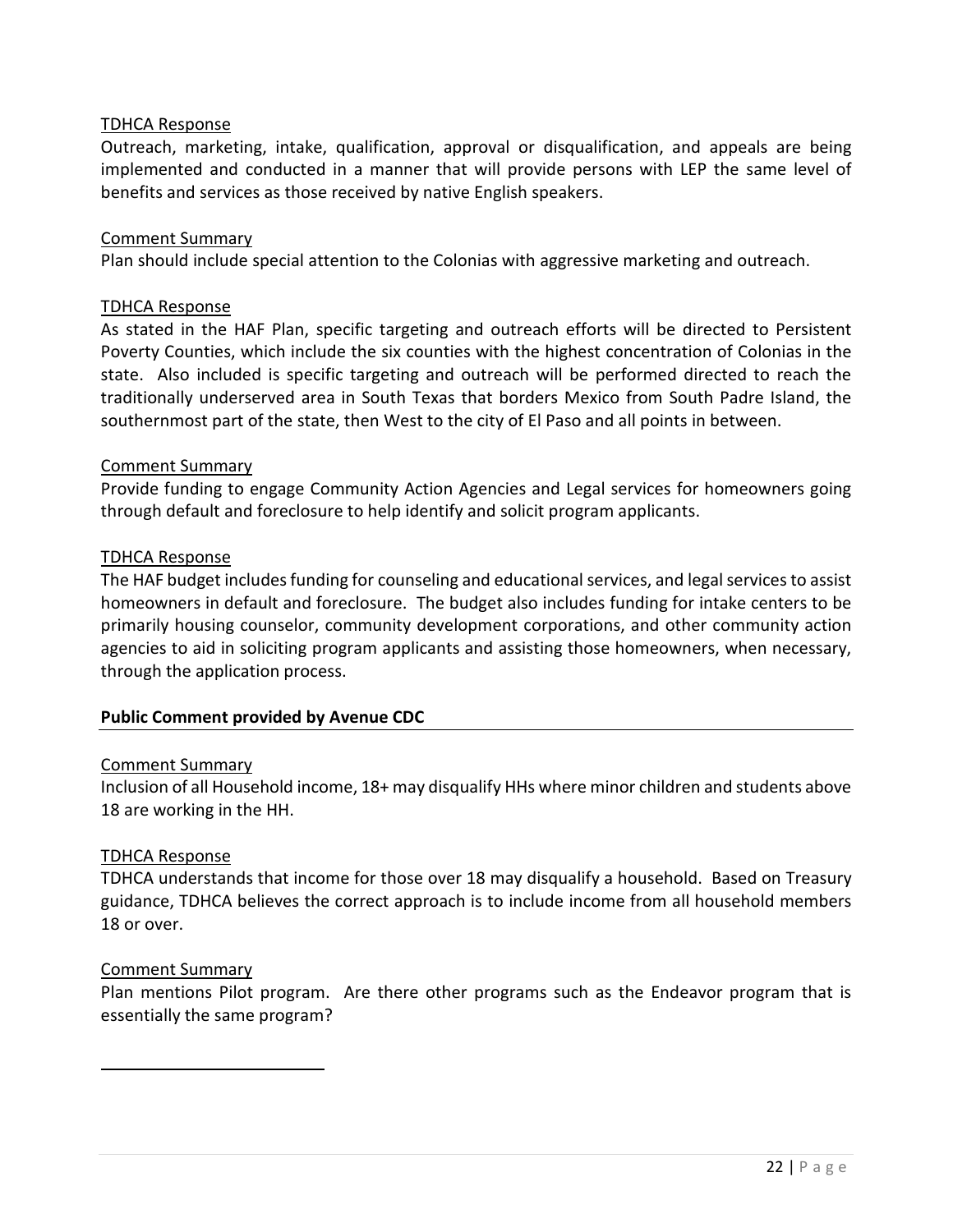The pilot program noted in the draft HAF Plan is a smaller scale of the proposed HAF Plan. The program for which public comment was requested is for the Texas Homeowner Assistance Fund (HAF), for which TDHCA serves as the sole administrator and which is separate and apart from the Endeavor program, which is funded through the Texas Emergency Mortgage Assistance Program (TEMAP).

#### Comment Summary

Provide a comprehensive list of resources and contact point for Housing Counselor who can assist homeowners on the application process, guidelines and timelines.

#### TDHCA Response

While the comment pertains to the TEMAP program, with respect to the HAF Plan, a complete list of resources, including intake centers, counselors, and legal assistance will be provided once the program has been approved by Treasury.

#### Comment Summary

Quite a bit of confusion over the Endeavor program and their methods for assisting delinquent homeowners and whether that program is the same as the TDHCA program.

#### TDHCA Response

As stated above, the program for which public comment was requested is for the Texas Homeowner Assistance Fund (HAF), which is separate and apart from the Endeavor program, funded through the Texas Emergency Mortgage Assistance Program (TEMAP). TDHCA will market and perform significant outreach with respect to HAF and the type of assistance and requirements associated with HAF funds.

#### **Public Comment provided by BCL of Texas**

#### Comment Summary

Will funds and counseling be available to ITIN foreign nationals. ITIN borrowers are often excluded in federal programs. Recommend that the HAF plan NOT exclude ITIN homeowners from assistance.

#### TDHCA Response

The HAF plan will provide assistance to Texas homeowners. Proof of US Citizenship is not a requirement for HAF assistance.

# **Public Comment provided by Michelle P**

#### Comment Summary

Consider principal reductions to reduce the balance or payoff or forgive mortgages for homeowners with significant equity and low balances remaining so that they could access the equity in their homes in the future, if needed and maintain homeownership and not be in jeopardy of losing their homes after many years of paying on the mortgage.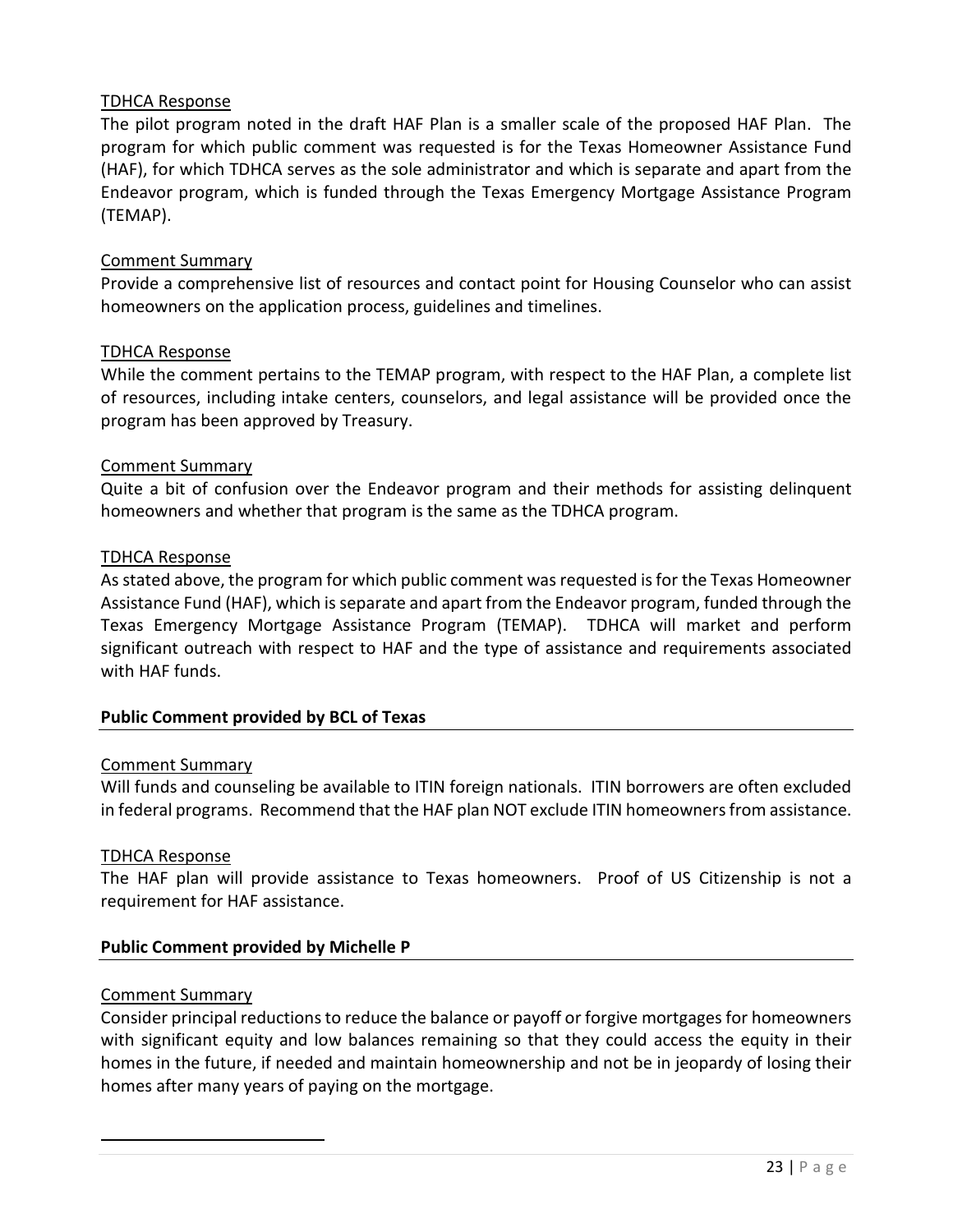Due to the number of homeowners that are delinquent on their mortgage loan or property charges and, as a result, are at risk of foreclosure and displacement, the initial programs offered under HAF are the Reinstatement Program and the Property Charge Default Resolution Program. Additional programs may be considered and proposed to Treasury in the future, depending on available funds and homeowner need.

# **Public Comment provided by John Garcia**

#### Comment Summary

How will I apply for the HAF Plan work if my income has increased this year but I was on a forbearance since last year shortly after the pandemic happened?

#### TDHCA Response

To be eligible for HAF, household income cannot exceed the greater of 100% AMFI or 100% US Median income.

# Comment Summary

I need assistance with past due utilities due to Covid and can no longer qualify because I do have a higher paying job now and would this affect qualifying for mortgage assistance as well.

#### TDHCA Response

There are two programs provided through the Department that could potentially assist with utility bills, the Low-Income Household Water Assistance Program (LIHWAP) and the Low Income Home Energy Assistance Program (LIHEAP). With respect to HAF, household income cannot exceed the greater of 100% AMFI or 100% US Median income.

# **Public Comment provided by Erin Lamkin**

#### Comment Summary

There is no reason a person with a standard mortgage should get 18 months of relief and a person paying separately should only get 12 months. The assistance for the PROPERTY CHARGE DEFAULT RESOLUTION PROGRAM should be approved for both years at the same time. By the time this HAF plan is approved and we can start to complete application the 2021 tax bills will be out and they can be included in the process.

#### TDHCA Response

There is no set period of delinquency for which assistance is provided under either the Reinstatement Program or the Property Charge Default Resolution Program. The amount of delinquent months covered through the Reinstatement Program is largely dependent on the PITI of the mortgage loan, which is based on the original loan balance, mortgage rate, insurance, and the property tax rate for the home.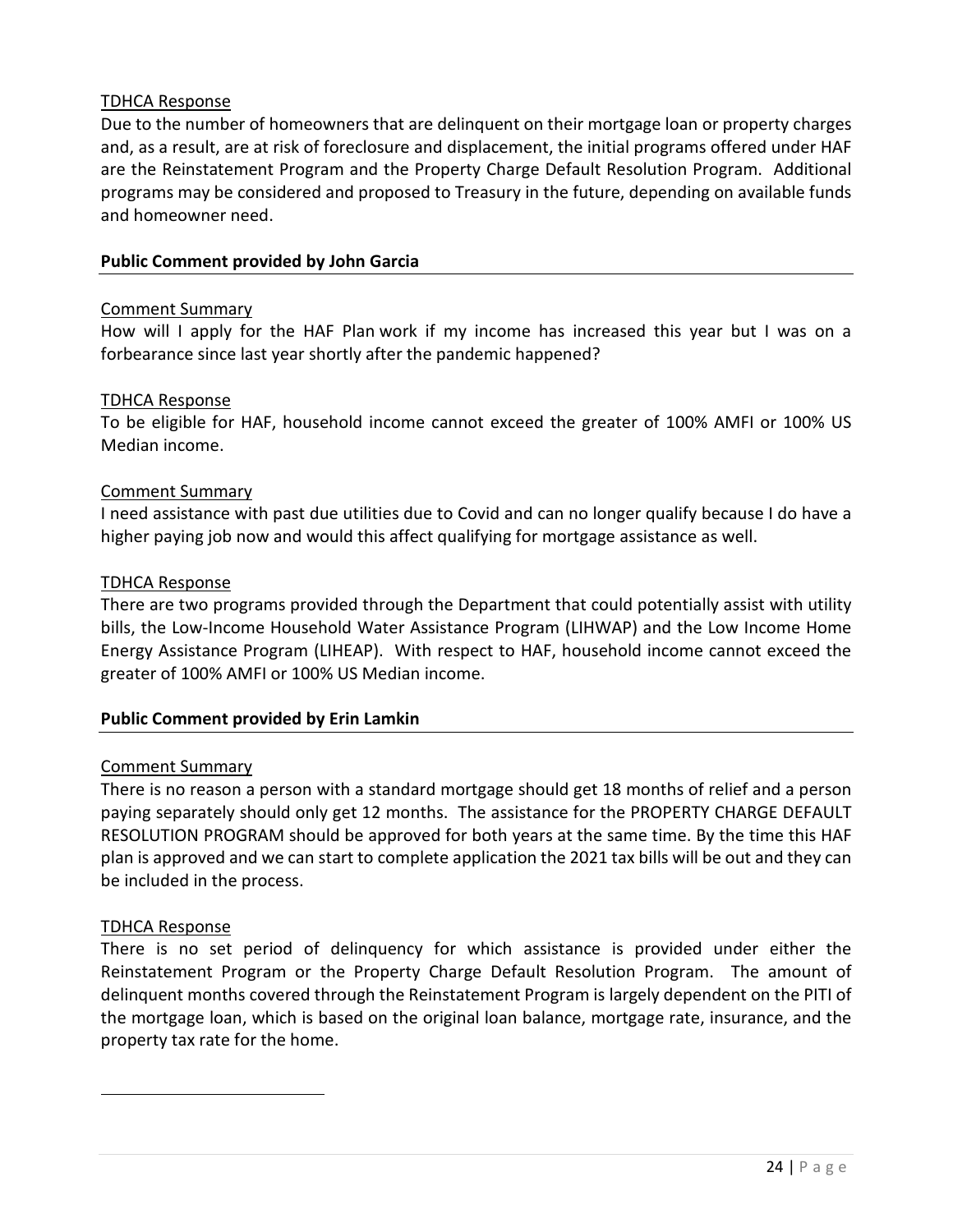The other thought I would like to add is you can use the money in total instead of having to fit in the 4 designated categories. If a person qualifies, they qualify for their bill to be paid in full. If you have to take some out of the HOA portion to pay the taxes then so be it. Don't let this be a cookie cutter plan. Allow flexibility where and when it is needed only.

#### TDHCA Response

Treasury requires a defined limit for each of the categories. TDHCA agrees that additional flexibility could be provided and will adjust the categories as follows, subject to a maximum of \$25,000 in total:

| <b>Delinguent Property Taxes</b>                                 | \$25,000 |
|------------------------------------------------------------------|----------|
| Insurance (homeowner's, flood, wind, mortgage, and hazard)       | 5.000    |
| Homeowner and Condo Association Fees and Common Charges          | 5,000    |
| Pre-Foreclosure/Foreclosure-related Legal Fees and Other Charges | 5.000    |

#### Comment Summary

This plan will need to be completely separate from other fund from the CARES act. Although nothing or no one should get double benefits a person should not be excluded because they received funds from another plan like CDBG CARES Rent Relief.

#### TDHCA Response

There are no provisions in the HAF plan that prohibit homeowners from receiving various forms of assistance through multiple programs, however TDHCA is implementing safeguards against duplication of benefits. Typically, a homeowner eligible for HAF will not be eligible for rent relief.

#### **Public Comment provided by NDC**

#### Comment Summary

I am writing to encourage TDHCA to allocate funding for one additional eligible activity:

• measures to prevent homeowner displacement, such as home repairs to maintain the habitability of a home or *assistance to enable households to receive clear title to their properties*.

Specifically, I encourage TDHCA to allocate funding for title clearing and related mediation services that will help low-income Texans receive clear title to their properties and therefore, avoid displacement due to predatory investors, property tax foreclosure, and code enforcement action. Owners of "heirs property" are particularly vulnerable to displacement due to decreases in income because they are unable to access funding for home repairs through a Home Equity Line of Credit (HELOC) or government repair programs that require clear title. Similarly, such owners often pay higher property taxes and are vulnerable to property tax foreclosure due to their inability to obtain a homestead exemption. While recent reforms to the Property Tax Code made it easier for owners of "heirs property" to obtain a homestead exemption, many vulnerable homeowners are not yet aware of these reforms.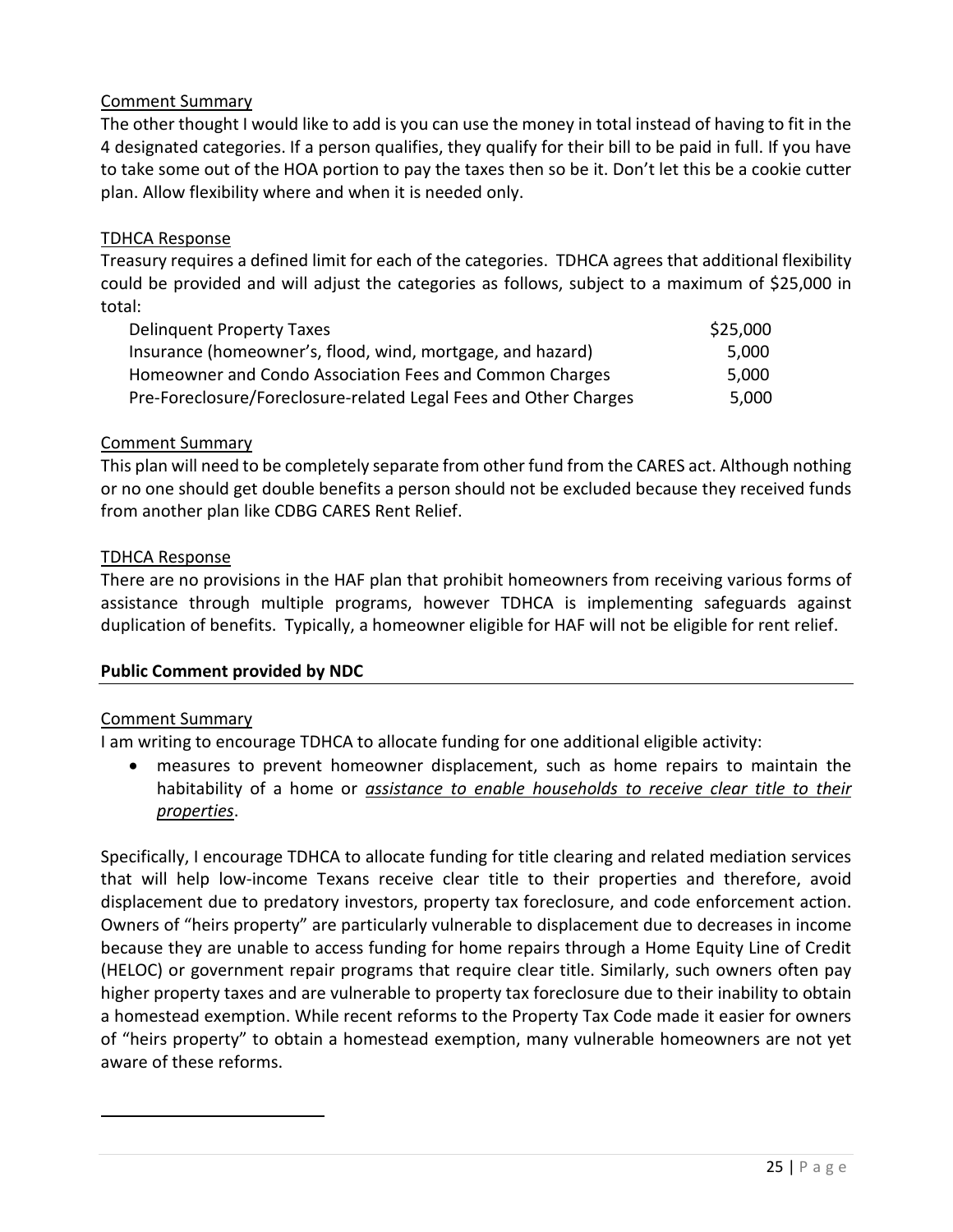Due to the number of homeowners that are delinquent on their mortgage loan or property charges and, as a result, are at risk of foreclosure and displacement, the initial programs offered under HAF are the Reinstatement Program and the Property Charge Default Resolution Program. Additional programs, such as one for home repair, may be considered and proposed to Treasury in the future, depending on available funds. Eligible homeowners facing foreclosure due to delinquent property taxes may receive assistance through the Property Charge Default Resolution Program. In addition, the HAF budget includes funds for legal services to assist homeowners in default and foreclosure, and subject to Treasury approval, those funds may be used to assist in clearing title and avoiding displacement.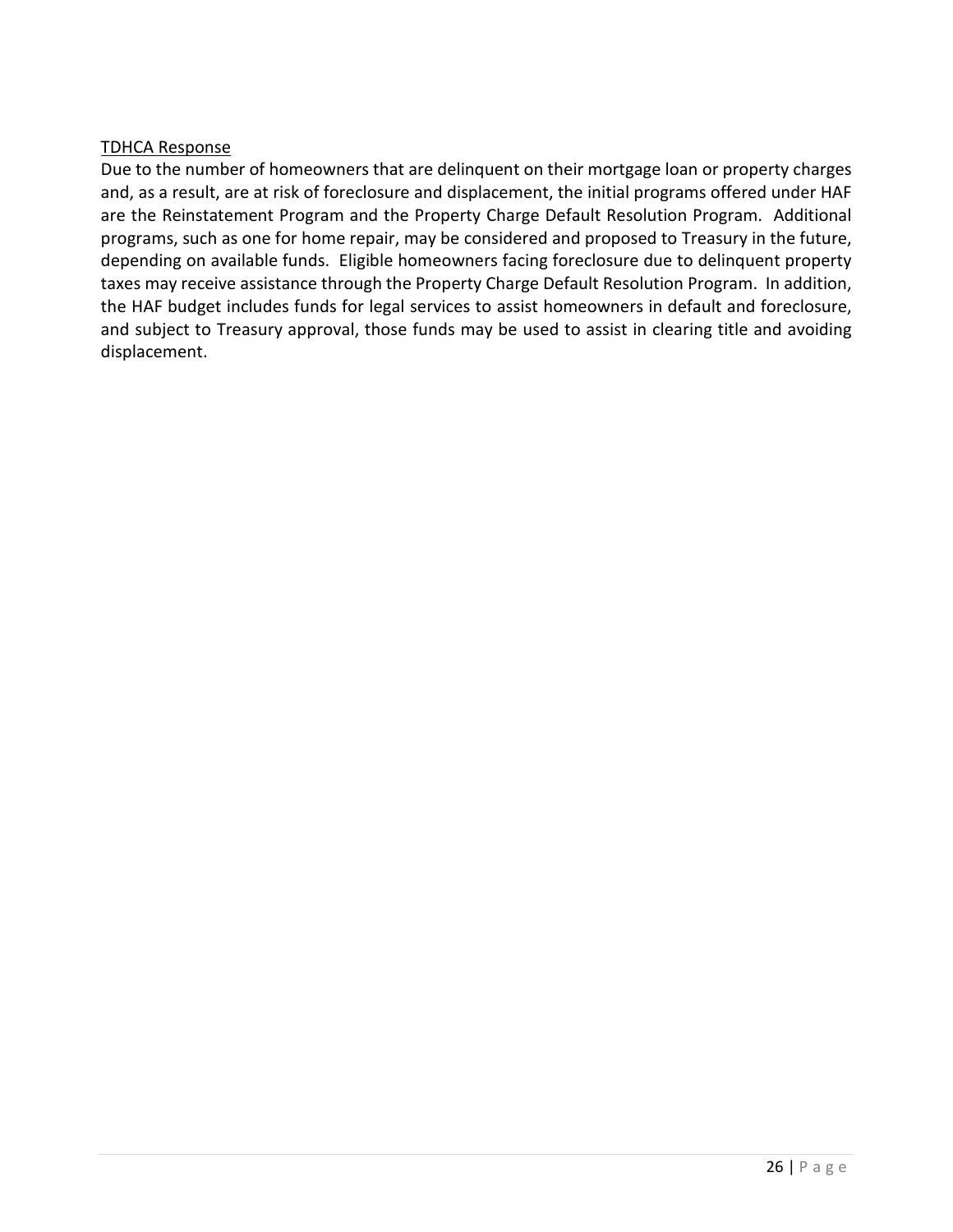# **Public Comment and Response June 2021**

Draft Homeowner Assistance Fund Plan Comment Period: June 14, 2021 through June 21, 2021 Public Hearing: June 17, 2021

#### **Public Comment provided by Avenue CDC**

#### Comment Summary

Asked if the calculation of income will include all household members, or just homeowner income.

#### TDHCA Response

The calculation of income for eligibility purposes will include all household members age 18 and above.

#### Comment Summary

Asked if the Reinstatement Program will include corporate and legal fees (late fees, inspection fees, attorney fees).

#### TDHCA Response

TDHCA is considering an amendment to the HAF Plan to provide the flexibility to pay mortgagerelated corporate and legal fees (late fees, inspection fees, attorney fees), subject to Treasury's approval as qualified expenses for HAF.

#### Comment Summary

Asked if homeowners in active foreclosure with a pending foreclosure sale date (non FHA, VA, USDA loans) will be prioritized and expedited.

#### TDHCA Response

Avoiding homeowner displacement is a primary purpose of the HAF. As such, TDHCA will prioritize and expedite processing related to applications for assistance from homeowners in active foreclosure, particularly those with a pending foreclosure sale date.

#### Comment Summary

Noted that targeted homeowners often do not have adequate technology to submit documents or use an online portal

#### TDHCA Response

TDHCA recognizes the importance of all homeowners having the ability to apply for HAF assistance and the ability to submit the required documents. TDHCA recognizes that not all homeowners have the ability to apply and provide supporting documents by computer or smart phone. The Draft HAF Plan contemplates a centralized intake system utilizing an online application, through which applications can be submitted by computer or smart phone, or through intake hubs (CDCs, CDFIs, and affordable housing organizations throughout the state). Intake hubs can assist homeowners with completing their application, and with submission of required documents. TDHCA will strive to partner in a manner that results in intake hubs throughout the state, particularly in more rural areas, to provide all homeowners access to HAF funds.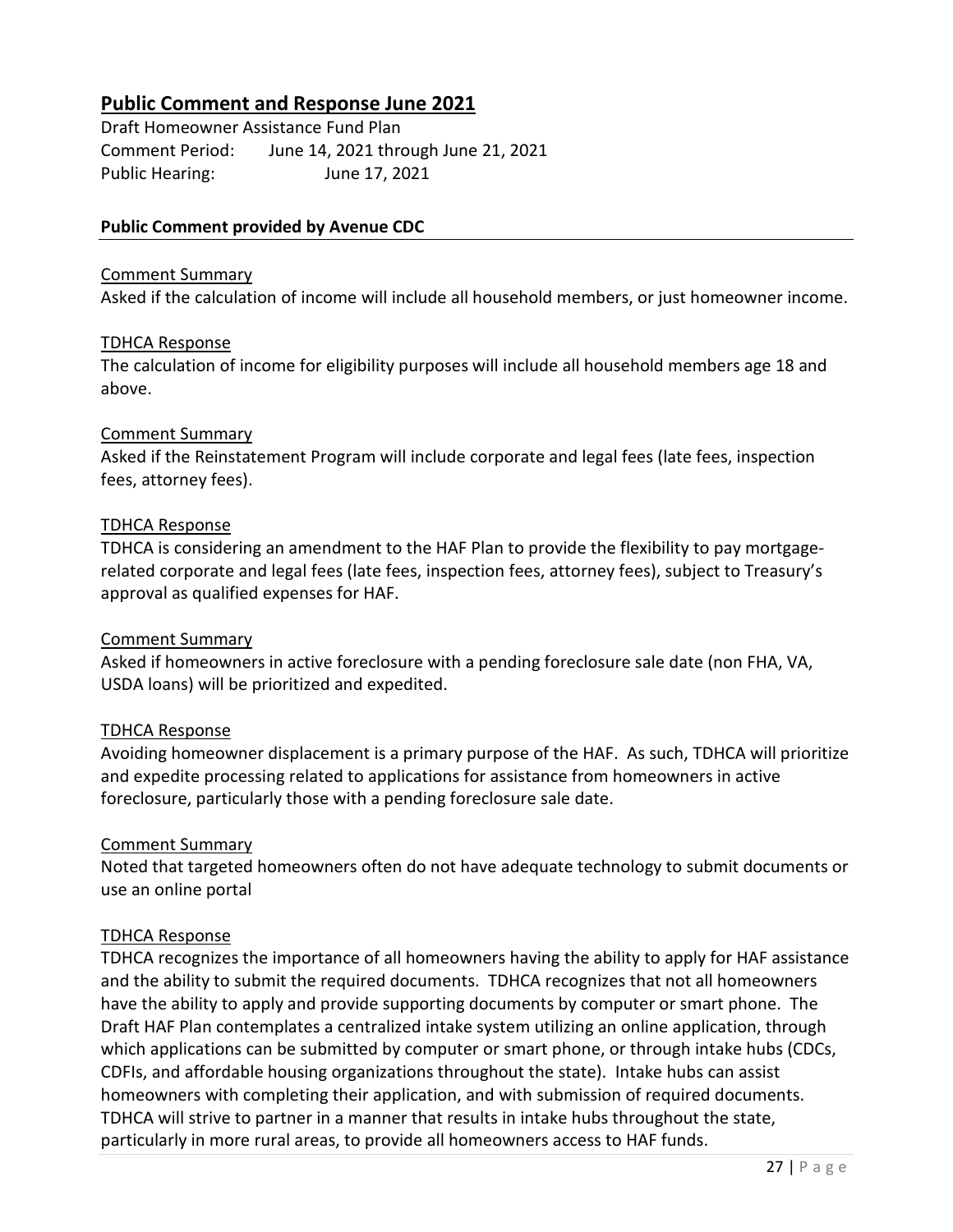Highly recommends a pilot program to work out issues before launching full program. Suggested working with existing HUD approved counseling agencies as an initial test of the system.

#### TDHCA Response

TDHCA is evaluating a pilot program that will provide the opportunity to implement, test, and troubleshoot the process, from initial application to payment of assistance, prior to launching the full program. The manner of implementation has not yet been determined, but working with approved counseling agencies will be considered.

# Comment Summary

Suggested Public Service Announcements to reduce number of scams that will pop up when program begins.

# TDHCA Response

TDHCA recognizes that delinquent homeowners may be vulnerable and susceptible to HAF-related scams and will work at the state and local level to raise awareness of HAF and to provide information in a manner that directs homeowners to legitimate avenues for assistance.

# **Public Comment provided by Community Loan Servicing**

#### Comment Summary

Comment not specific to the Draft HAF Plan, but relevant to the implementation of the program. Provided data-related input included suggestions for locating and identifying low to moderate income homeowners eligible for HAF assistance, communications (common data file, electronic signature, involvement and education of stakeholders), etc. Also provided Lessons Learned from Hardest Hit Funds, specifically a suggestion to exclude or delay loans already in the loss mitigation process until that process is complete, operational recommendations for the reinstatement program including batch processing, fillable PDFs, etc., discussion of loan modifications for VA and USDA loans, limiting burdens on already distressed homeowners, and recommendations with respect to marketing and communications were provided.

#### TDHCA Response

TDHCA recognizes the experience and expertise of Community Loan Servicing, particularly with respect to Hardest Hit Funds, and the feedback provided. TDHCA will consider and implement or include, as applicable, the suggestions provided, as the program is developed and implemented.

#### Comment Summary

Noted that many Texas homeowners lack adequate flood insurance.

#### TDHCA Response

TDHCA confirms that flood insurance is a qualified expense under the proposed Reinstatement Program in the Draft HAF Plan.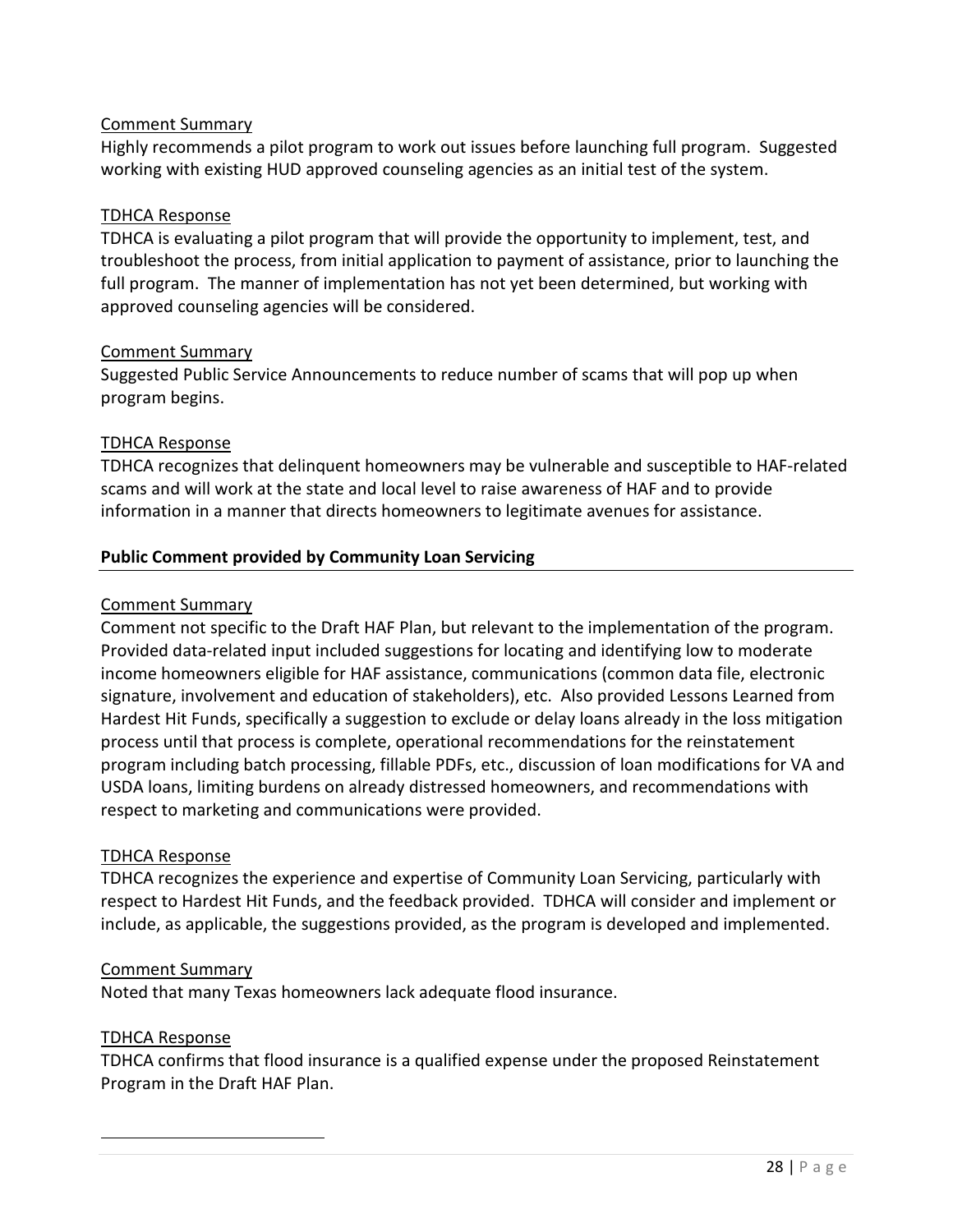Noted that seniors on a fixed income and paying a mortgage may default on their mortgage payments as local taxes rise.

#### TDHCA Response

The Reinstatement Program is the initial program under the Draft HAF Plan; eligible homeowners must have a mortgage to be eligible for assistance. However, to the extent that homeowner needs warrant, and there are sufficient funds available, TDHCA may consider submitting additional programs under the HAF Plan for consideration by Treasury.

#### Comment Summary

Noted that HOAs are separate from mortgage payments and outside servicing systems.

#### TDHCA Response

Based on comments received from several parties, TDHCA is amending the HAF Plan to include reimbursement of taxes, insurance, and homeowner association fees, whether escrowed or otherwise, subject to approval by Treasury.

#### **Public Comment provided by Habitat for Humanity Texas**

#### Comment Summary

Expressed concern that limiting eligible mortgage loans to those with a lender or servicer with an NMLS number would exclude many Habitat for Humanity homeowners. Suggested a revision to include private lenders and servicers that qualify for an exemption under Finance Code 156.202.

#### TDHCA Response

TDHCA agrees with this comment and will revise the Draft HAF Plan to include private lenders and servicers that qualify for exemption pursuant to Finance Code, Section 156.202.

#### Comment Summary

Expressed concern that homeowners that have remained current on their mortgage loan, but increased credit card debt and are behind on tax and insurance payments may still face foreclosure.

#### TDHCA Response

The Reinstatement Program, which is the initial program under the Draft HAF Plan, requires that a homeowner be at least 60 days delinquent on their mortgage loan to receive assistance. However, TDHCA is evaluating additional programs and, depending on homeowner needs and available funds, may consider submitting additional programs under the HAF Plan for consideration by Treasury.

#### **Public Comment provided by Erin Lamkin (Homeowner)**

#### Comment Summary

Expressed concern that TDHCA will prioritize Government Loan and Affordable Housing Portfolios and not have available funds for non-traditional loans, such as those for which property taxes and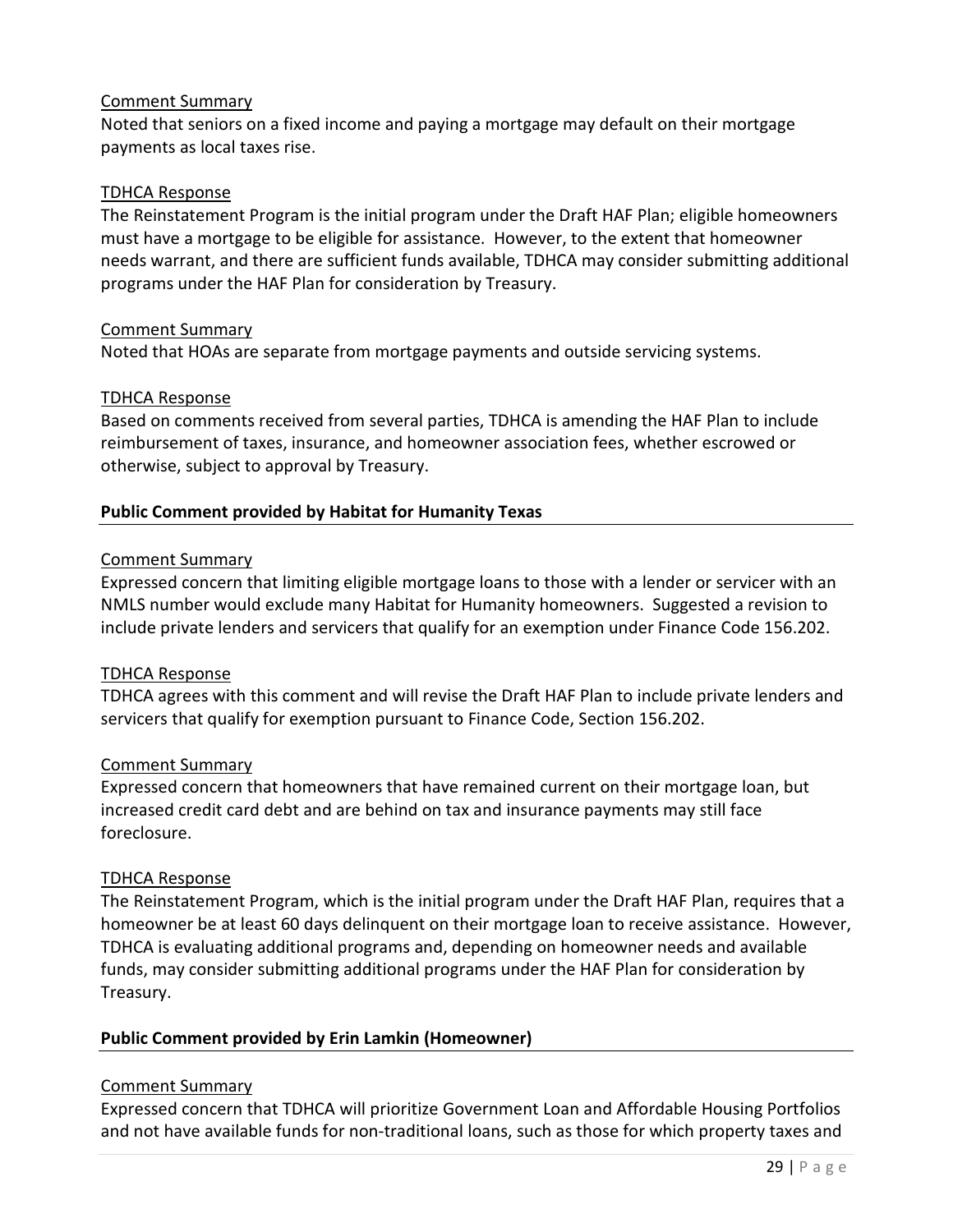insurance are paid directly by the homeowner and are not escrowed. Also noted that taxing authorities (in this case, Williamson County) appear to be unaware of the HAF program and that relief is in sight.

# TDHCA Response

The Draft HAF Plan includes set-asides to assist homeowners that would not typically be included in Government Loan and Affordable Housing Portfolios. These set-asides are designed to assist homeowners with less traditional financing instruments and properties, such as contract for deed and reverse mortgages, and manufactured and mobile homes.

# **Public Comment provided by James Brown**

# Comment Summary

Opposes handouts and programs similar to HAF.

#### TDHCA Response

TDHCA acknowledges receipt of Mr. Brown's comments.

# **Public Comment provided by M.A.H. [\(u2thick@gmail.com\)](mailto:u2thick@gmail.com)**

#### Comment Summary

Suggested homeowners be able to inform their lenders of program; that TDHCA compile a list of accepted lenders; believes lenders should sign up to receive funds before homeowners complete application and that homeowners should complete applications once approved and ready to receive. Agrees lenders should receive the funds. Suggests that news alerts, email blasts, and social media be used to reach people.

#### TDHCA Response

While TDHCA is developing a comprehensive marketing and outreach plan designed to raise awareness and inform homeowners, mortgage companies, non-profits, community development corporations, housing counselors, and banks and trade groups throughout the state to reach as many delinquent homeowners as possible of the availability of assistance through the HAF program, homeowners are able to, and even encouraged to, inform their lenders of the HAF program. However, due to the number and variety of entities and individuals that provide mortgage loans in Texas, and the amount of personal and protected information that will be exchanged, it is not feasible to pre-approve lenders, nor is a lender/servicer driven process possible. Homeowners will apply for funds directly to TDHCA, using a centralized intake system. Applications can be submitted by computer or smart phone, or through intake hubs (CDCs, CDFIs, and affordable housing organizations throughout the state).

#### **Public Comment provided by Need a Break**

#### Comment Summary

Suggests that TDHCA let banks know about HAF assistance for delinquent homeowners.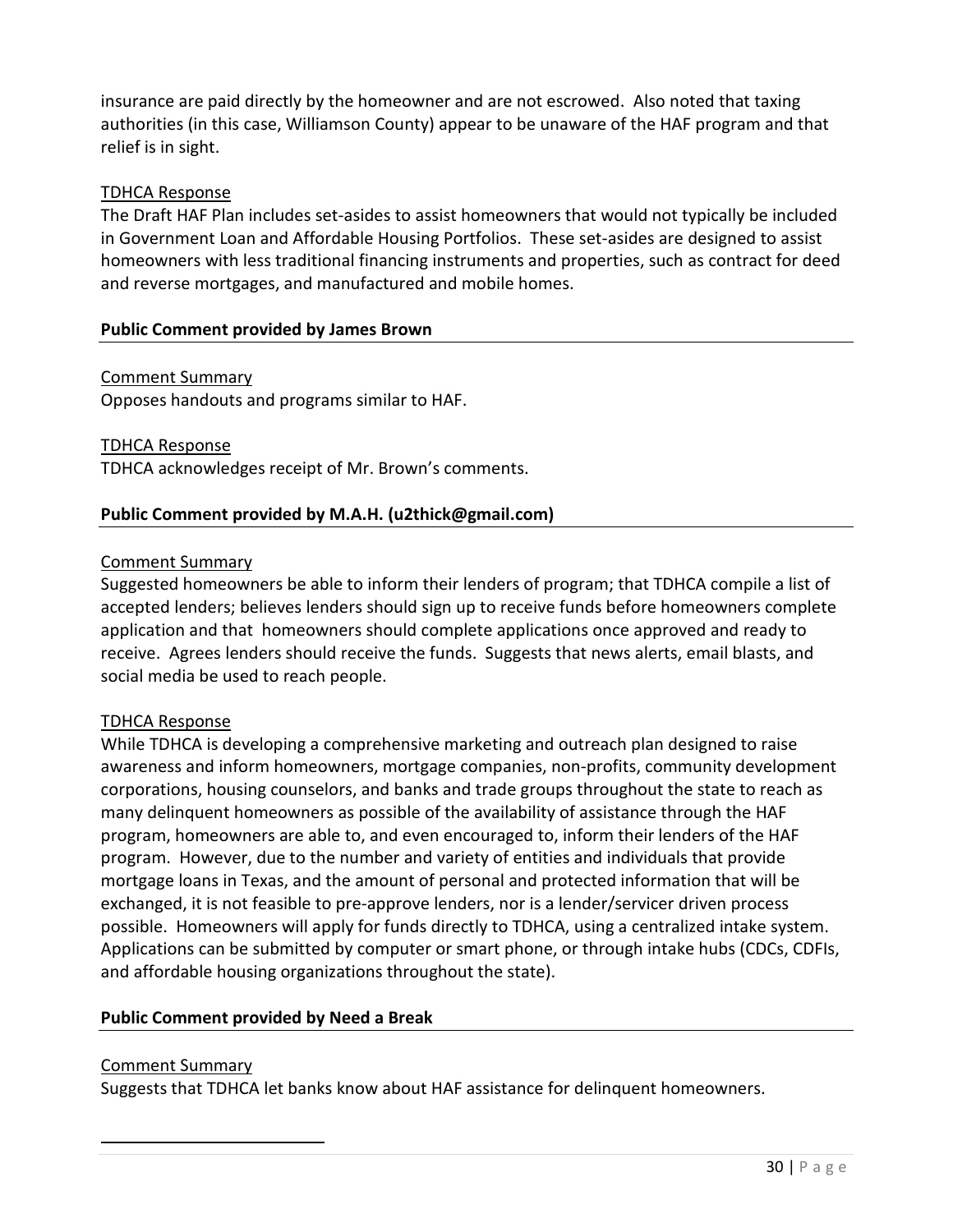TDHCA is developing a comprehensive marketing and outreach plan designed to raise awareness and inform homeowners, mortgage companies, non-profits, community development corporations, housing counselors, and banks and trade groups throughout the state to reach as many delinquent homeowners as possible of the availability of assistance through the HAF program.

#### **Public Comment provided by Proyecto Azteca**

#### Comment Summary

Expressed concern that homeowners have sold cars to make their mortgage payments and suggests ability for them to recoup those amounts. Suggested administration of funds by Hidalgo County Community Service Agency, Hidalgo County Urban County, and the County Commissioners. Non-profit assistance as well, particularly TRLA.

#### TDHCA Response

TDHCA recognizes that many homeowners, impacted by COVID-19, have taken actions that have strained them financially in order to make their mortgage payments. Reimbursement for actions, such as the sale of a car, is not, however, a qualified expense under the HAF Plan.

# **Public Comment provided by Texas Housers**

#### Comment Summary

Recommend HAF and American Rescue Plan funds be used not just to help homeowners catch up, but to achieve equitable communities. Suggested uses that would support that goal would be providing funds for down payment assistance loans and home repairs.

#### TDHCA Response

In accordance with Treasury Guidance, the HAF Plan will be designed to ". . . mitigate financial hardships associated with the coronavirus pandemic by providing funds to eligible entities for the purpose of preventing homeowner mortgage delinquencies, defaults, foreclosures, loss of utilities or home energy services, and displacements of homeowners experiencing financial hardship after January 21, 2020, through qualified expenses related to mortgages and housing." Providing down payment assistance is not a qualified expense for the HAF. The Reinstatement Program is the initial program under the Draft HAF Plan and currently does not contemplate home repairs; however, to the extent that homeowner needs warrant, and there are sufficient funds available, TDHCA may consider submitting additional programs under the HAF Plan for consideration by Treasury.

#### Comment Summary

Believe mortgage loan delinquencies will become greater after the pandemic; asked how the maximum of \$30,000 was determined.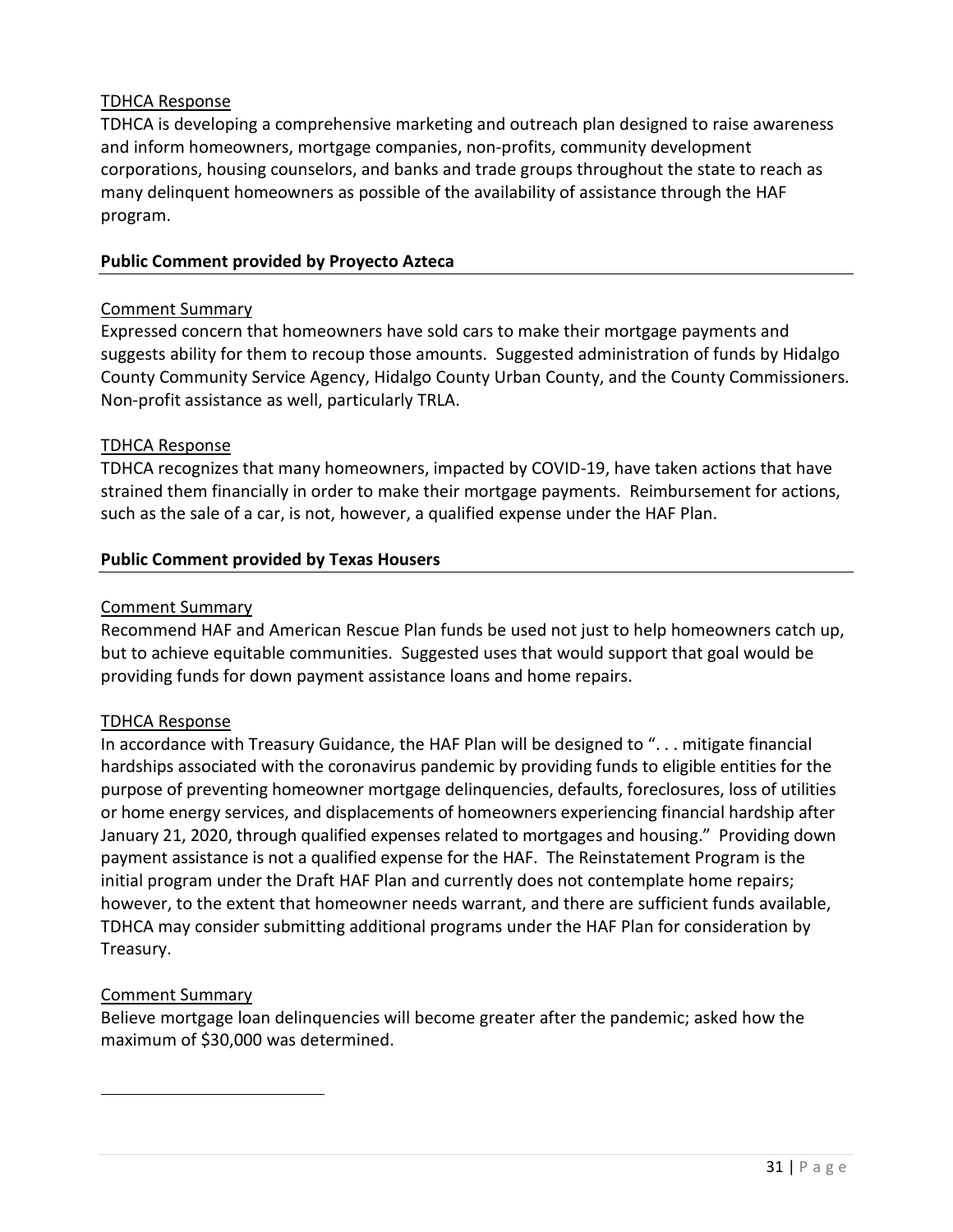The maximum assistance amount of \$30,000 was calculated by using the PITI for mortgage loans originated through TDHCA's Texas Homeownership Division (70% at or below 80% AMFI) and calculating approximately 20 months (includes two months of lag during program development) of payments necessary to reinstate. Recognizing that it will take time to implement the program, and that some homeowner populations will take longer to reach than others, TDHCA is amending the per household maximum to \$40,000.

# Comment Summary

Recommend use of HAF for repayment of home equity loans to assist people that obtained homes through heirship.

# TDHCA Response

Depending on the structure and collateral, most home equity loans may be eligible for assistance through the Reinstatement Program, subject to approval by Treasury.

# Comment Summary

Recommend TDHCA engage with consumer advocates, especially legal aid attorneys representing the program's target population. Recommend TDHCA include non-profits and community groups in design and implementation of the program.

#### TDHCA Response

TDHCA recognizes the importance of including consumer advocates, legal aid attorneys, nonprofits, and community groups in the design and implementation of the program. These parties will be integral to successfully reaching and assisting homeowners in need throughout the State. To that end, we have had many individual discussions with key parties. In addition, on June 24, 2021, TDHCA held what is hopefully the first of a series of Community Engagement and Outreach Discussions, where non-profits and community development organizations voiced questions and gave input on the program. Several have followed up with written suggestions and comment.

#### Comment Summary

Recommend prioritization of homeowners between 30% AMI and 50% AMI due to level of cost burden. Believe program should use Texas income levels, not nationwide. Suggest targeting could be achieved by closing program to people above 80% AMI.

#### TDHCA Response

CHAS Data (2013-2017 Tables 1 and 8) indicates that 29% of owner-occupied households in Texas (with a mortgage) have incomes less than or equal to 100% AMFI. Of homeowners with a mortgage that have income less than or equal to 100% AMFI, approximately 70% are at or below 80% AMI, with approximately 30% between 80% and 100% AMFI. Of those homeowners between 80% and 100% AMFI, we estimate (based on the CHAS Data) that approximately 60,000 are costburdened, increasing the likelihood that they may need HAF to assist with reinstating their mortgage loan. TDHCA believes limiting income to 100% AMFI aligns the purpose of HAF as established by Treasury, and will provide sufficient funds to assist homeowners up to 100% AMFI. With respect to the basis for income calculations, allowing for the greater of 100% US Median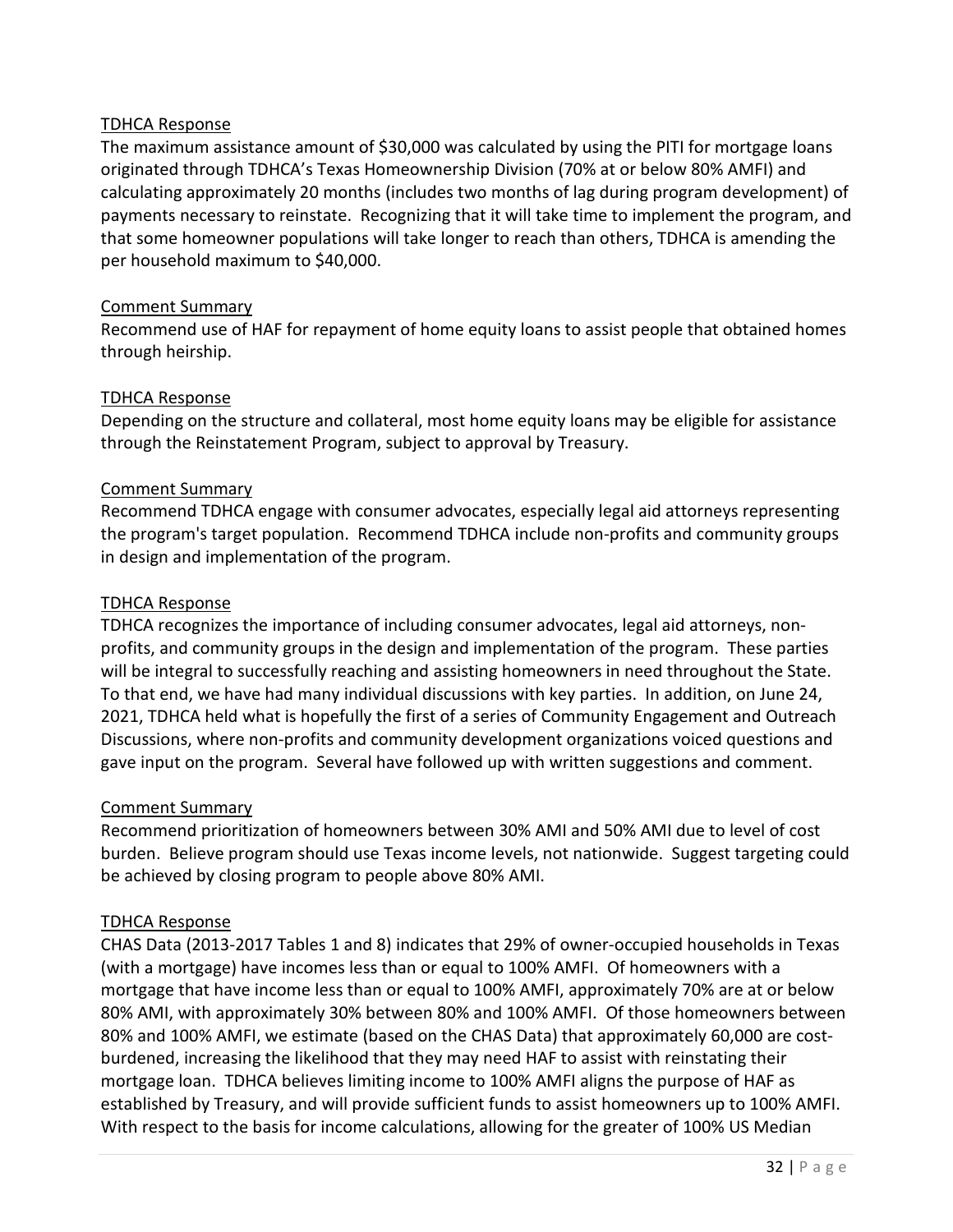Income or 100% of AMFI may benefit homeowners in rural communities and homeowners with larger households (income is calculated including all household members age 18 and above). For example, in Willacy County, for a household of 5, the maximum income for the household, using AMFI, would be \$65,800; using US Median, it would be \$79,900, so the greater of would be \$79,900 (which was achieved using US Median). TDHCA believes that allowing for the greater of 100% US Median Income or 100% of AMFI aligns with the purpose of HAF as established by Treasury.

# Comment Summary

Reiterated the concern expressed by Habitat for Humanity Texas that limiting eligible mortgage loans to those with a lender or servicer with an NMLS number may exclude many homeowners. Suggested a revision to include private lenders and servicers that qualify for exemption under Finance Code 156.202.

# TDHCA Response

TDHCA agrees with this comment and will revise the Draft HAF Plan to include private lenders and servicers that qualify for exemption pursuant to Finance Code, Section 156.202.

#### Comment Summary

Recommend easy certification process due to lack of resources in population being served, including income documentation with alternative forms of documentation to encompass colonia residents with informal jobs in agriculture or domestic work.

#### TDHCA Response

TDHCA is working to provide homeowners with as easy of a process as possible, including processes for providing certification and fulfilling income documentation requirements, while fulfilling the requirements of HAF with respect to program eligibility and documentation requirements.

#### Comment Summary

Recommend workaround for proof of ownership as many people of color own their home through heirship, making it difficult to prove occupancy by documented buyer.

#### TDHCA Response

TDHCA recognizes that there will be homeowners for which proof of ownership is a challenge. As such, TDHCA is exploring non-traditional ways to establish proof of ownership, including possible adoption of an affidavit of heirship.

#### Comment Summary

Recommend translation of program materials, as well as marketing, in multiple languages and radio ads in Spanish.

#### TDHCA Response

TDHCA agrees with this comment. The Draft HAF Plan states that outreach and marketing materials, as well as application information, will be made available in multiple languages. In addition, call center operations will have language lines and translation services.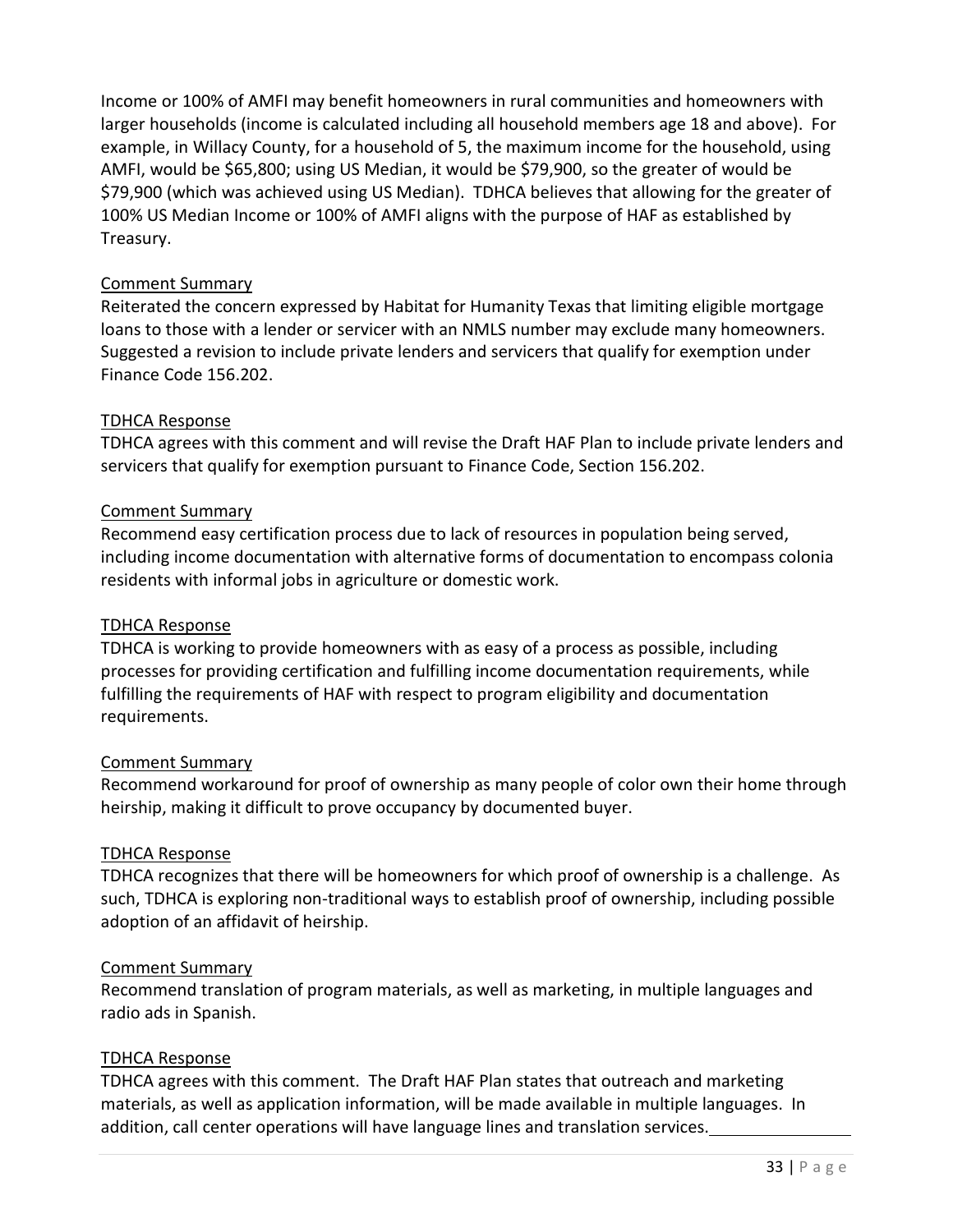Recommend paying community organizations to do intake and help applications with required documentation.

#### TDHCA Response

TDHCA agrees with this comment. The Draft HAF Plan describes contracting with housing counselor organizations, CDCs, CDFIs, and other affordable housing organizations throughout the State. Through a pay-for-performance compensation model, these organizations will establish help centers to serve as intake hubs, assisting homeowners in determining eligibility and with making application for the funds, as well as providing any necessary supporting documentation.

#### Comment Summary

Recommend review of outreach and marketing efforts bi-weekly to ensure goals and objectives are being met and marketing and outreach efforts are working in key demographics.

# TDHCA Response

TDHCA recognizes the importance of monitoring outreach and marketing efforts on a regular basis to ensure that program goals and objectives are being met and expects to do so on an ongoing basis, no less than monthly, and will adjust to a more frequent review if necessary.

# Comment Summary

Object to paying the per item maximum amount to the lender if the homeowner's past due amount exceeds that amount, with the concern being that HAF funds would have been spent (wasted) if the lender still foreclosures on the property.

# TDHCA Response

TDHCA agrees with this comment and plans to adjust the Draft HAF Plan to reflect the requirement that, to the extent a homeowner's past due amount exceeds the per item or per household maximum amount, HAF funds can only be used to reinstate the mortgage loan if an additional loss mitigation approach is implemented that will make the homeowner current on their first mortgage. If an additional loss mitigation approach cannot be implemented, the mortgage loan will be ineligible for reinstatement.

#### Comment Summary

Recommend publication of performance using online data dashboard similar to TDHCA's rent relief program. Recommend tracking of foreclosure rates and forbearance rates by home value, loan type, and race and ethnicity, as well as tracking limited English proficiency program participants.

# TDHCA Response

TDHCA intends to publish an online data dashboard similar to that used in the Texas Rent Relief program. The tracking of statewide mortgage loan data, including foreclosure rates and forbearance rates, as well as the specifics suggested, is very difficult in Texas due to a significant amount of non-traditional mortgage loans. TDHCA will continue to track and update in these areas to the extent information is available.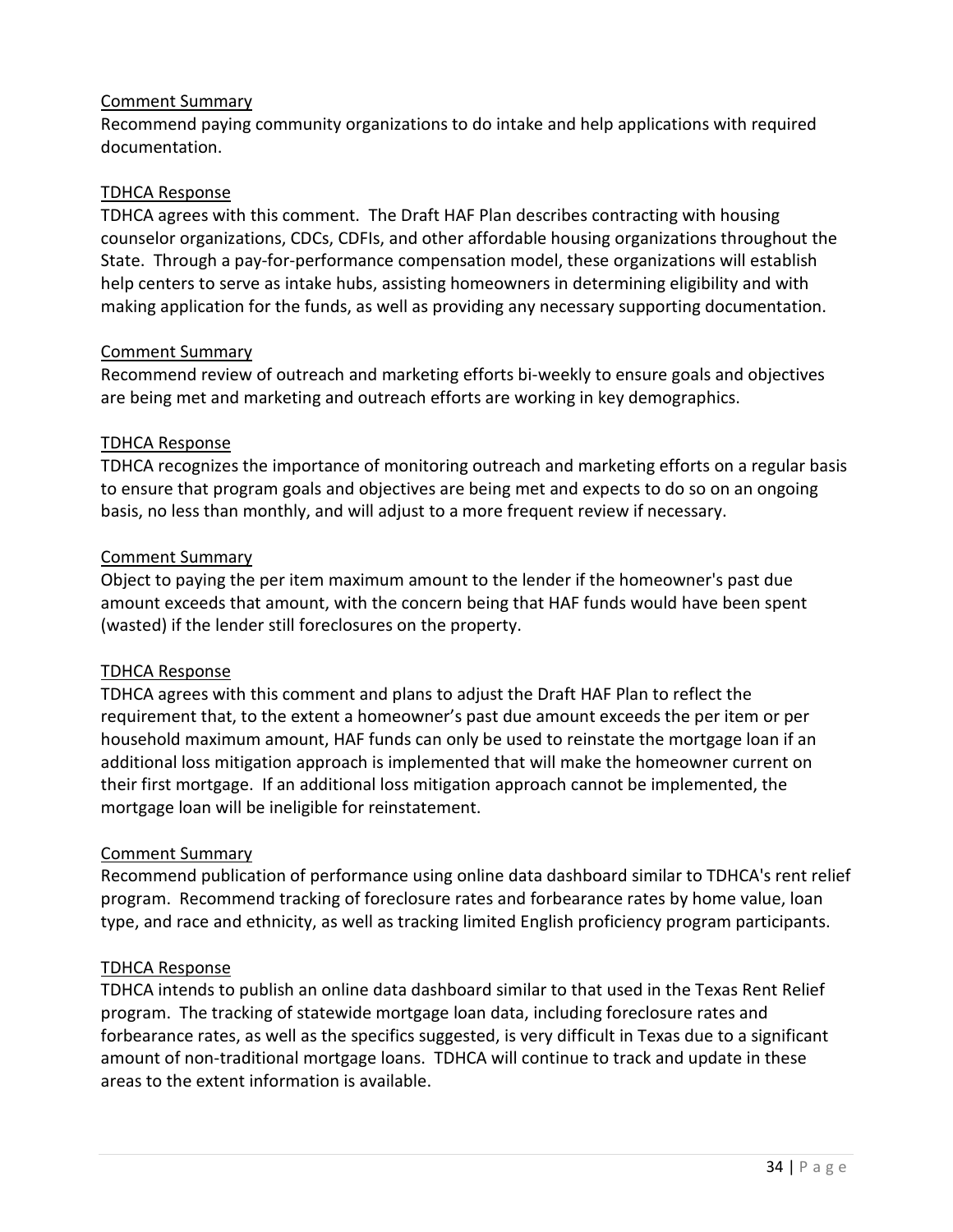Noted that seller-financed mortgages are common among their client population and expressed concern that limiting to lenders/servicers with NMLS number and excluding private mortgages will exclude many homeowners. Suggest including private mortgages held by lenders/servicers that do not have NMLS number and contracts for deed should be eligible under HAF.

#### TDHCA Response

TDHCA agrees with this comment and will revise the Draft HAF Plan to include private lenders and servicers that qualify for exemption pursuant to Finance Code, Section 156.202.

# Comment Summary

Expressed concern that homeowners without a mortgage are at risk due to property tax and/or HOA lien foreclosure. The exclusion of taxes, insurance, or HOA fees that are not escrowed will leave homeowners vulnerable to foreclosure. Typically, HOA fees are not escrowed.

# TDHCA Response

Based on comments received from several parties, TDHCA is amending the HAF Plan to include reimbursement of taxes, insurance, and homeowner association fees, whether escrowed or otherwise, subject to approval by Treasury. The Reinstatement Program does not include assistance for homeowners without a mortgage but, as stated in the Draft HAF Plan, TDHCA may submit additional Programs to Treasury for consideration if homeowner needs warrant and if there are sufficient funds available.

#### Comment Summary

Expressed concern that if there is not a centralized intake system, like Texas Rent Relief, that homeowners without close access to a CDC or CDFI will not be able to apply. Suggest a referral system in rural areas and on Texas-Mexico border so that local non-profits can refer homeowners directly to HAF, beyond those non-profits who can locally administer the funds.

#### TDHCA Response

The Draft HAF Plan contemplates a centralized intake system, similar to that of Texas Rent Relief, through which applications can be submitted to TDHCA by computer or smart phone, or through intake hubs (CDCs, CDFIs, and affordable housing organizations throughout the state). Intake hubs can assist homeowners with completing their application, and with submission of required documents. TDHCA will strive to partner in a manner that results in intake hubs throughout the state, particularly in more rural areas, to provide all homeowners access to HAF funds. TDHCA will evaluate and consider expanding the pay-for-performance compensation model outlined in the Draft HAF Plan to include a referral component. Administration of all HAF funds will be directly through TDHCA.